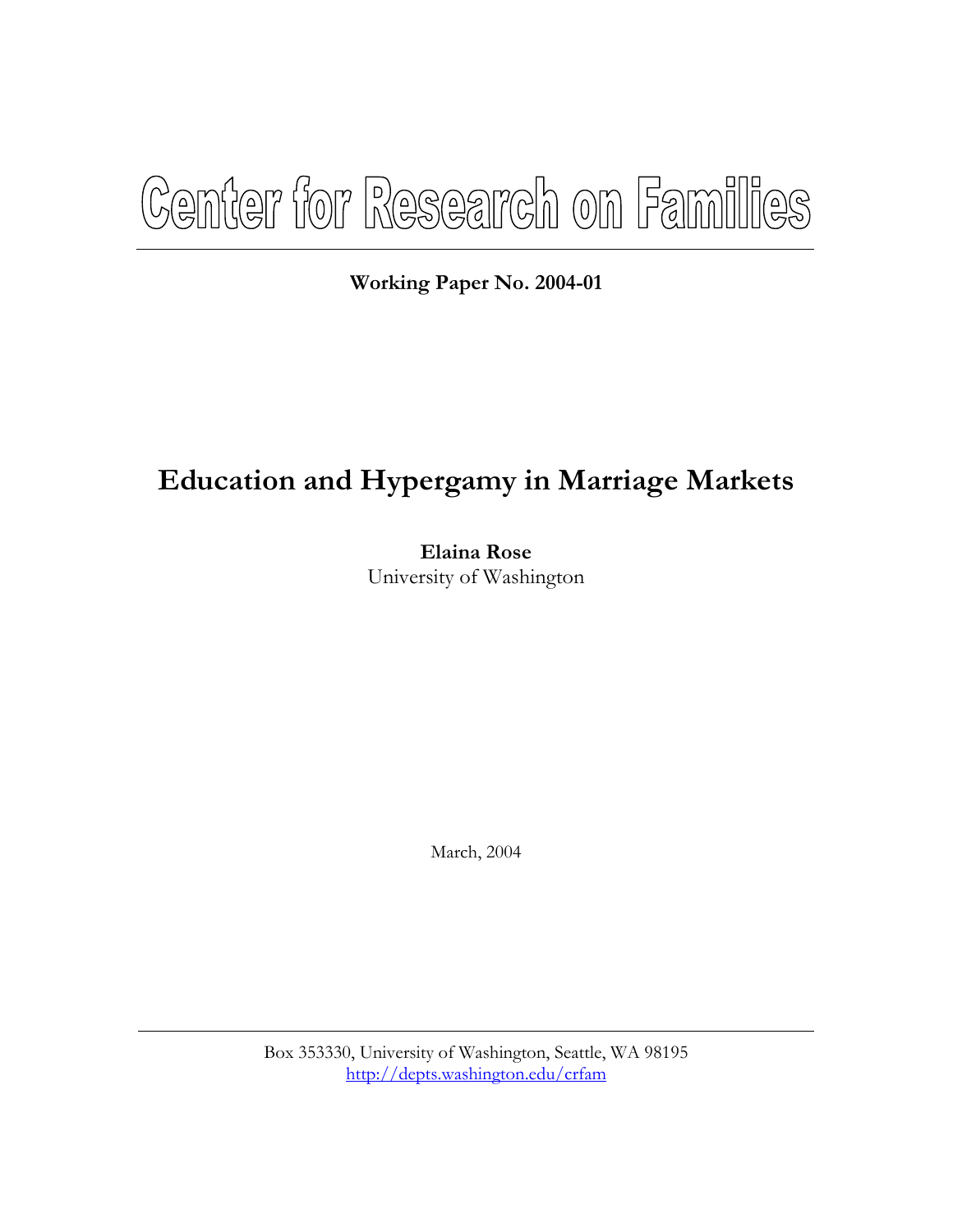# **Education and Hypergamy in Marriage Markets**

# **Elaina Rose\***

Department of Economics, #353330 University of Washington Seattle, WA 98195 erose@u.washington.edu (206) 543-5237

# **March 2004**

## **Abstract**

 One empirical regularity across many societies is "hypergamy" – the tendency for women to marry up – with respect to social status, education, income, and other characteristics associated with economic well-being. This paper introduces hypergamy into an economic analysis of marriage markets. I focus on partners' education and use U.S. Census data for 1980, 1990 and 2000, a period over which women's education increased substantially relative to men's. Under constant hypergamy, economic theory predicts that this shift in the education distribution would lead to a worsening of marriage prospects for more educated women and for less educated men.

 Contrary to recent accounts in the popular media, there was no such worsening for women with high levels of education. In fact, there was a significant decline in the "success gap" – the difference in the marriage rates of highly educated women relative to those at the peak of the inverted-U-shaped education-marriage profile. A contemporaneous decline in hypergamy allowed the marriage market to absorb the increased number of educated women.

 However, at the bottom of the education distribution, the imbalance was not resolved by a change in marriage matching patterns. The likelihood of marriage for men with less than a high school education declined precipitously. Women's marriage propensities declined as well, but not nearly as much as men's. In this range, there was an *increase* in hypergamy, as less educated women reached higher into the education distribution for their husbands in 2000 than in prior cohorts.

<sup>\*</sup> This research was supported by NIH Grant R03HD41611. A version of this paper was circulated in July 2003 under the title, "Does Education Really Disadvantage Women in the Marriage Market?" I am grateful to Janet Currie, Hank Farber, Shoshana Grossbard-Schechtman, Levis Kochin and Tom MaCurdy for helpful comments and suggestions. Kisa Watanabe provided excellent research assistance.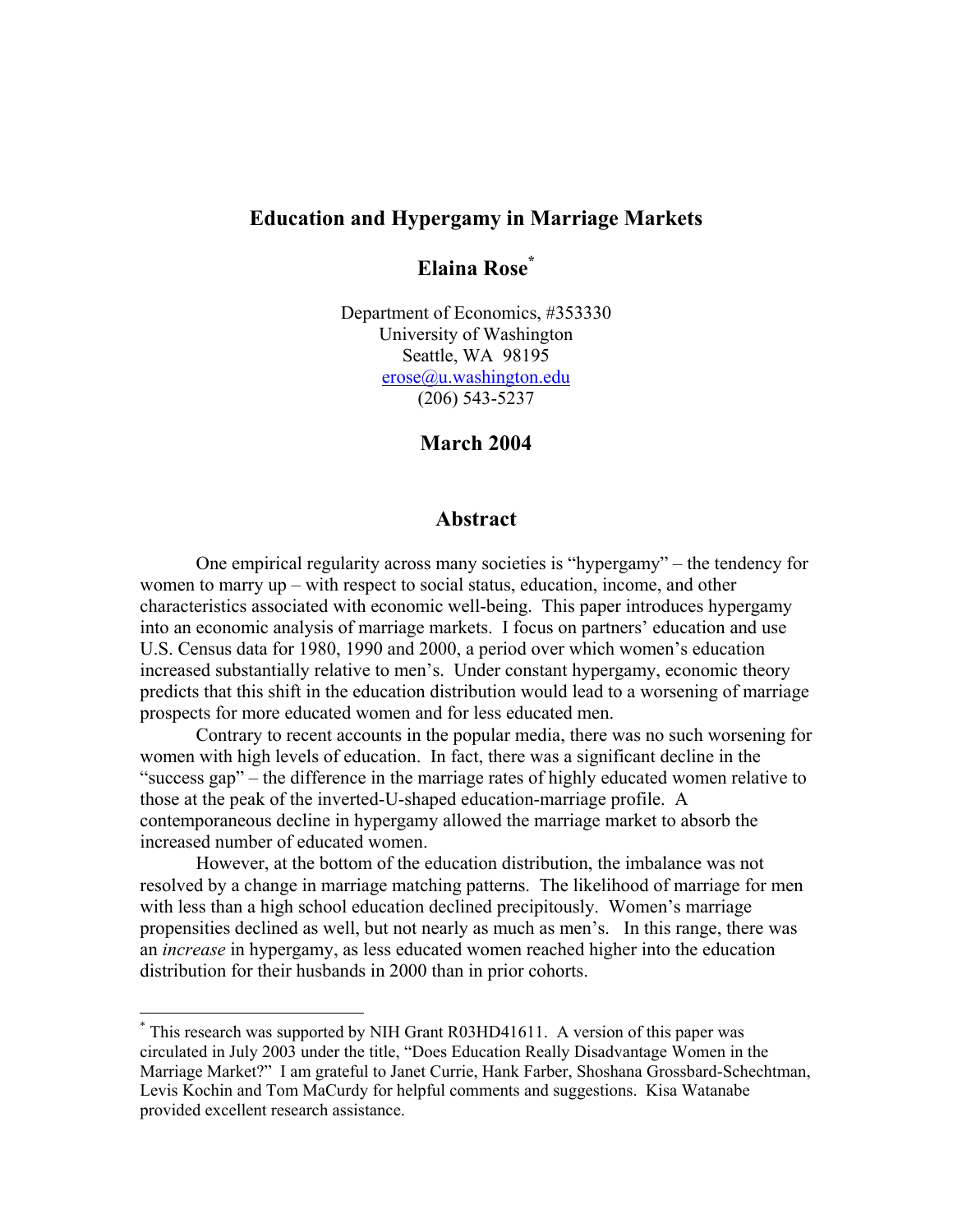#### **I. Introduction**

 $\overline{a}$ 

Marriage has changed substantially in the last several decades. The most notable change is the overall decline. At any given age, individuals are less likely to be, or have ever been, married. According to Becker's [1977] work, the decline can be explained by the increase in women's labor supply and market human capital which has reduced the gains from specialization and exchange in marriage. Other explanations for the shift include the improvement in birth control technology (Akerloff et al [1995] and Goldin and Katz [2002]) and the increase in welfare generosity (Murray, 1984)<sup>1</sup>. Grossbard-Schechtman [1993] relates the decline in women's propensity to marry to the "marriage squeeze", which, given women's tendency to marry older men, disadvantaged women born during the post-World War II baby boom. Wilson [1987] emphasizes the role of the deteriorating labor market for less-skilled men as a key factor in the decline in marriage within the black community. Changes in family policy such as the liberalization of divorce laws, as well as shifts in social norms, have reinforced these trends.

 Patterns in education have changed considerably as well. Overall, the population of both men and women in the U.S. has become more educated, and women have become more educated relative to men. However, these relationships are by no means monotonic. Transitory events have led to temporary increases in educational attainment for some age groups. For instance, the World War II GI Bill substantially improved men's access to higher education. (Bound and Turner, 2002). At the same time, as Goldin [1998] points out, college attendance increased among women seeking educated spouses. Card and Lemieux [2001] note a surge in college attendance and graduation of men born in the late 1950's in order to avoid the Vietnam War draft, which receded after the threat of draft was removed. The decline high school completion beginning in the 1970's, particularly for men, is documented in Card and Lemieux [2000].

 $<sup>1</sup>$  Although there is some question about the empirical significance of the incentive effects of</sup> transfer programs (Moffitt, 1992).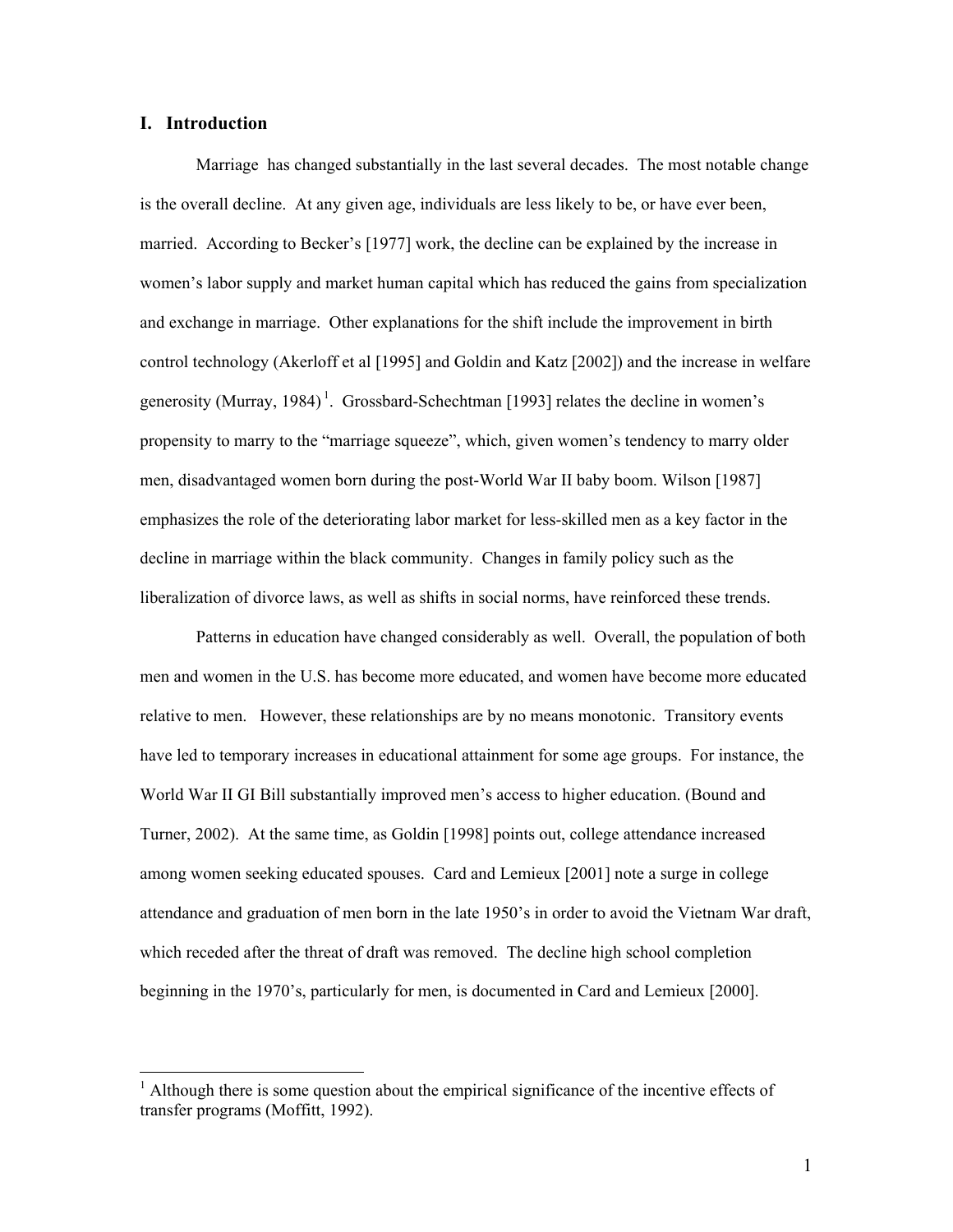There are a number or reasons to think that the shifts in the education distribution would affect marriage matching patterns. Mare [1991] and Pencavel [1998] have studied changes in assortative mating patterns over the last several decades, and found that spouses have become more similar over the period.<sup>2</sup> My focus is the effect on what anthropologists refer to as "hypergamy" – i.e., the tendency for women to "marry  $up$ " – which is observed with respect to a variety of outcomes and across a across a variety of environments.<sup>3</sup> As I will show later, there is a clear tendency toward hypergamy with respect to education in the U.S. in the period 1980-2000.

 Work outside economics tends to focus on the role of social norms in generating the empirical regularity of hypergamy. Economic theory can explain hypergamy as the outcome of a model of specialization and exchange in which men specialize in the labor market and women specialize in home production. Gains from marriage will be greater for couples who are hypergamous with respect to labor market productivity, or characteristics associated with productivity. Lam's [1988] work implies that as the gains from specialization and exchange decline, positive assortative mating will increase. A decline in hypergamy would result, as well.

 Regardless of whether it is attributable to comparative advantage, or to social norms, the presence of hypergamy implies an asymmetry in marriage patterns. If women tend to marry up, and if the characteristic on which partners match is distributed similarly by sex, women at the top of the distribution, and men at the bottom of the distribution will have more limited options. In and of itself, this factor would lead to a negative relationship between education and the likelihood of marriage for women, and a positive relationship for men.

 $2 \text{ In fact, Mare } [1999]$  finds less assortative mating on education in the period 1940-1980. Using data from the Panel Study of Income Dynamics (PSID), Rose [2001] finds evidence of a decline in assortative mating and hypergamy with respect to college completion, and parent's education between 1970 and 1990. However, Behrman, Rosenzweig and Taubman [1994] find negative assortative mating on endowments associated with earnings.

<sup>&</sup>lt;sup>3</sup> One example relates to areas of rural north India, where, according to Miller [1981], strong pressures for hypergamy implied a lack of suitable husbands for high caste girls. This created a disequilibrium that was resolved through female infanticide. In another context, the Talmud advises men to "go down a step to take a wife, " (Yevamot, 63a). I am grateful to Levis Kochin and David Twersky for references from the Talmud.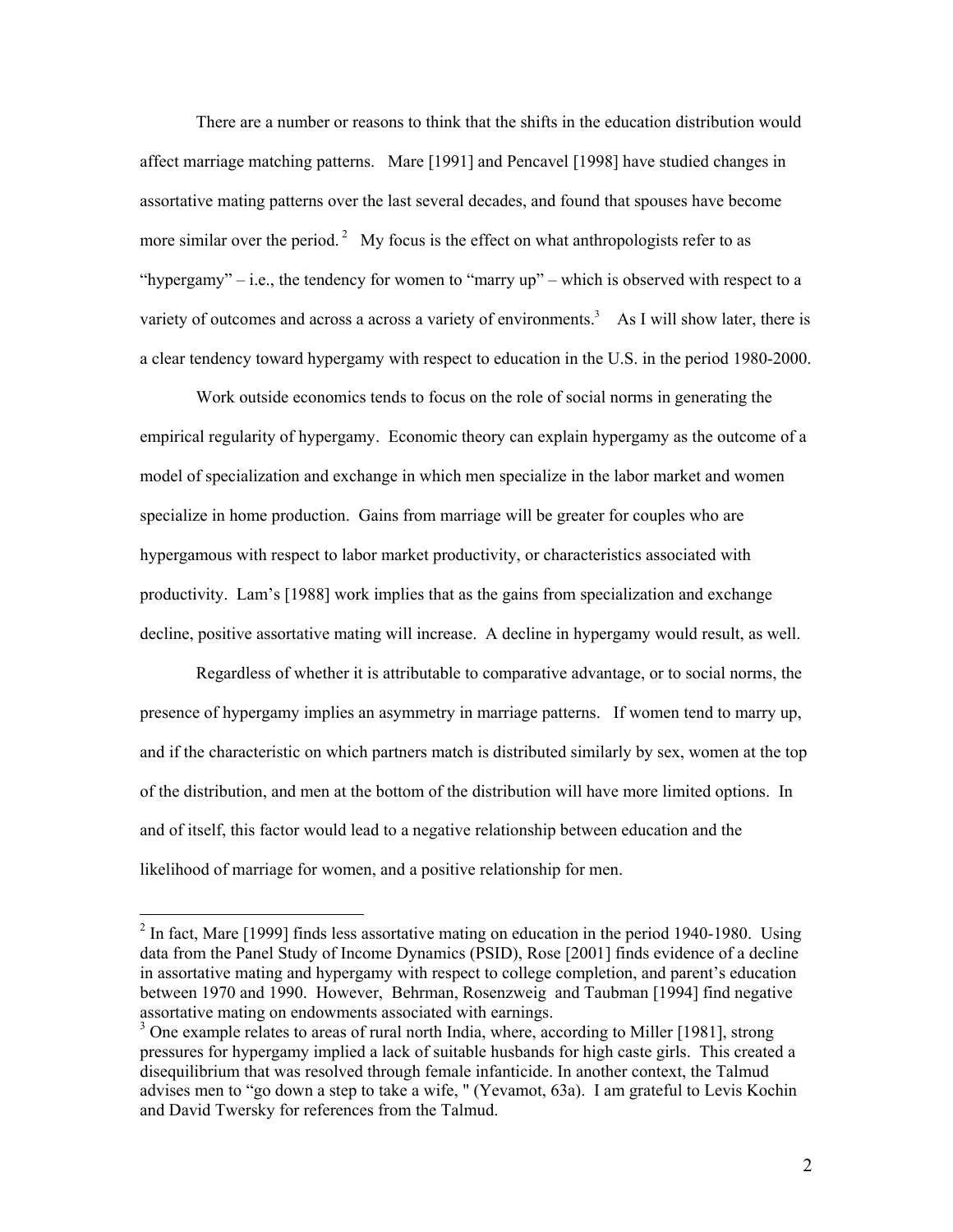The disadvantage in the marriage market experienced by more successful women – what I will refer to here as a "success gap" - was bemoaned recently by a number of media commentators. For instance, in discussing Sylvia Hewlett's work on the topic, Maureen Dowd stated in a 2002 *New York Times* column: "the rule of thumb seems to be that the more successful the woman, the less likely it is that she will find a husband or bear a child. For men the reverse is true."<sup>4</sup> Most of the letters printed in response to the column echoed this sentiment.

 According to Dowd's assessment, the greater the concentration of women at the top of the distribution, the greater the disadvantage for this group in the marriage market. This is consistent with economic theory - *if* the level of hypergamy is held constant. However, if hypergamy falls – due to a coincident transformation of social norms or shift in the source of the gains from marriage, or as the result of market pressures – then there may be no increase in the success gap. In particular, findings in a number of recent papers suggest that the role of specialization and exchange in marriage has declined in the past several decades.<sup>5</sup> A shift in the motivation for marriage from specialization and exchange towards consumption of public goods will lead to a decline the success gap, along with the decline in hypergamy.<sup>6</sup>

 A similar story can be told regarding men at the bottom of the economic and education distribution. The decline in high school graduation rates since the 1970's, and the deteriorating market for less-skilled male labor documented by Juhn [1992], combine to reduce the returns to market work for less-educated men. This hinders their ability to contribute to a traditional specialization-and-exchange marriage and exacerbates their marriage market disadvantage. However, as with women at the top of the distribution, this disadvantage may be countered by a decline in hypergamy.

<sup>4</sup> Dowd [2002].

 $<sup>5</sup>$  For example, Lundberg and Rose [1999] and Gray [1997]. Blau [1998] reports that women in</sup> 1988 spend significantly less, and men spend somewhat more, time on housework than in 1978.

<sup>&</sup>lt;sup>6</sup> Goldstein and Kenney report that women with college education are more relatively more likely to be married in 1980 than in 1960.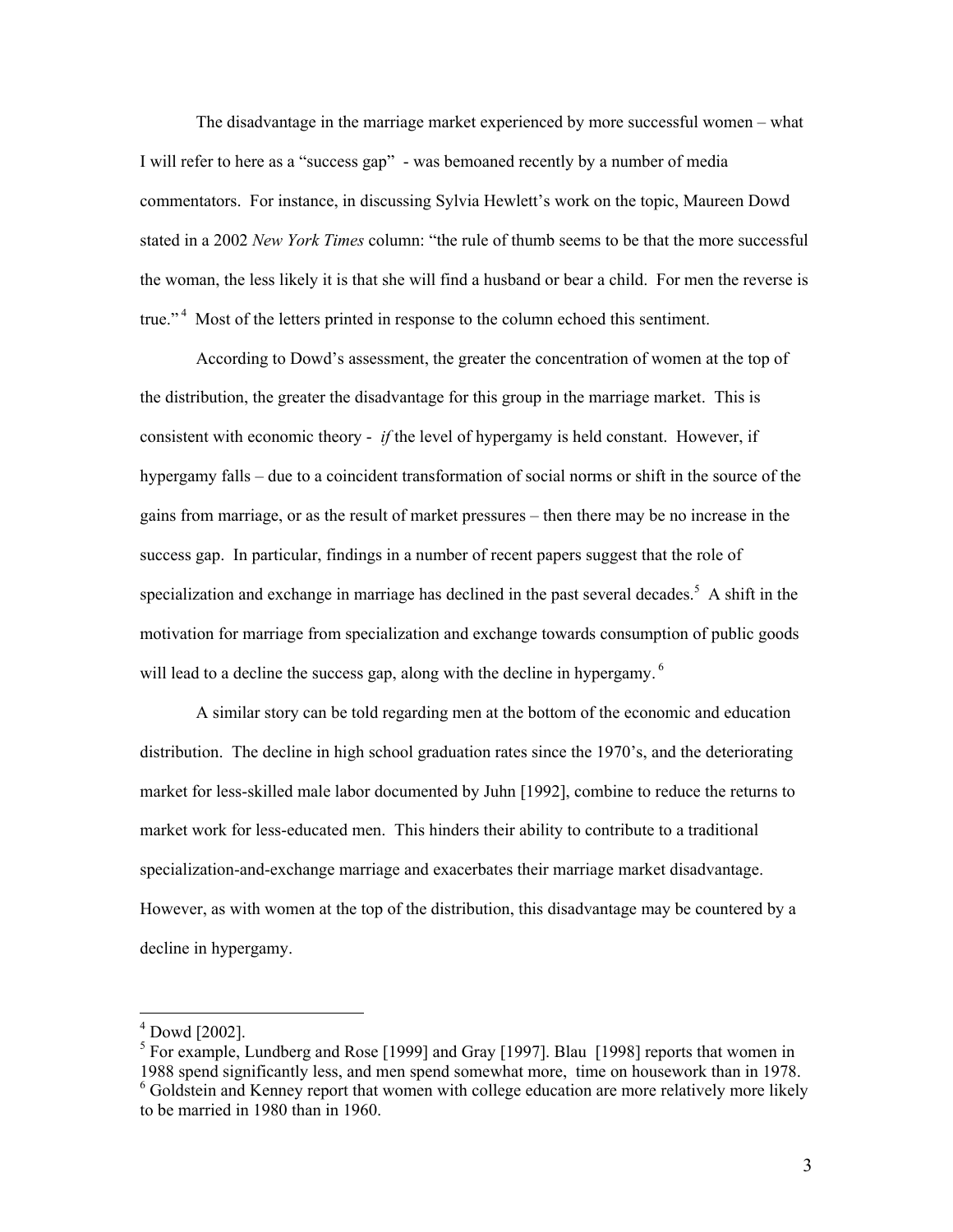In this paper, I use data from the U.S. Census of Population to track the educationmarriage profiles, and marriage-matching patterns, for individuals age 40-44, over the period 1980-2000. Following much of the literature on assortative mating, I focus on the outcome "education", as it is less likely to be endogenous with respect to marriage outcomes than say, income or wages. The Census's large sample sizes and fine breakdowns of education allow for precise estimates of the effect of each additional year of education (for the most part) in order to test for non-linearities and non-monotonicities.

 For women the relationship between education and the likelihood of marriage is an inverted-U, peaking at about twelve years of education. The difference of nearly 14 percentage points between the likelihood of having ever been married for women with 19 vs. 12 years of education in 1980 is consistent with a considerable success gap. However, that differential declined to less than 5 percentage points by 2000. The results for the outcome "currently married" are similar, although this profile exhibits "sheepskin effects" at 12- and 16- years of education.

 Overall, the Census data indicate a tendency towards hypergamy: Husbands are more likely to be educated than their wives than vice versa. However, over the period, spouses' education became more similar and hypergamy declined. The decline in hypergamy was concentrated at the upper end of the education distribution.

 Section II of this paper describes the variables used in the analysis and documents trends in key variables over the period. Section III tracks the relationship between education and marriage over time. In Section IV, I develop and present estimates of hypergamy, and track shifts in education-hypergamy profiles over time. Section V concludes.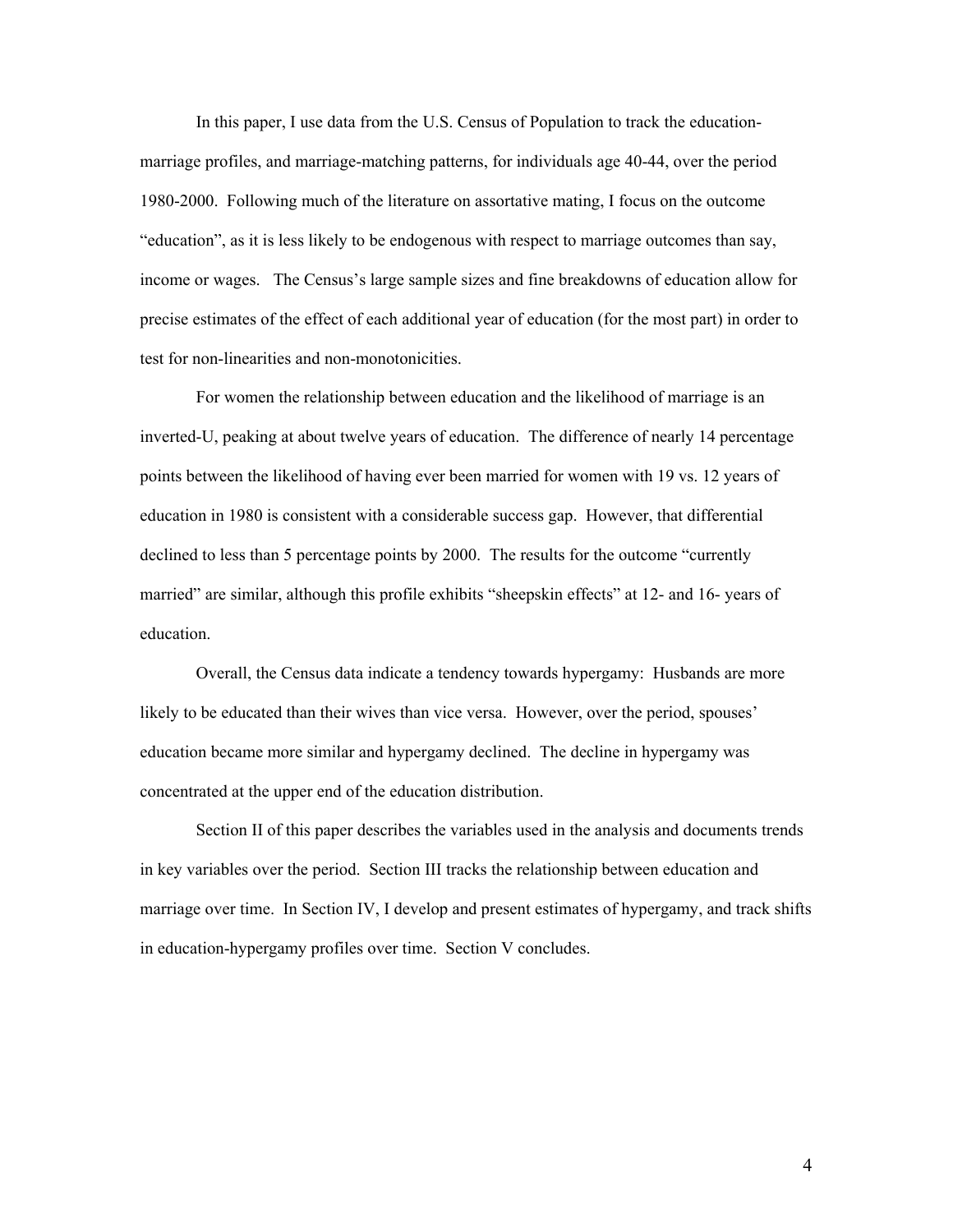#### **II. Data**

 The data are from the United States Census of Population Public Use Microdata Sample (PUMS) (5% sample.). Unless otherwise specified, analyses pertain to individuals age 40-44.

#### *Education*

 One complication is that the coding of education changed between 1980 and 1990. In 1980, each respondent reported the number of years of school attended and whether the final year was completed. The questions in 1990 and 2000 focused more on degrees attained. For 1980, some of the lower levels education were grouped together because of small cell counts. The resulting variable is "Edu-1". To obtain a measure that is comparable across years, some categories were further collapsed. The resulting comparable measure is "Edu-2". The correspondence between the education measures is outlined in Appendix Table A.I-1.

 Table 1 reports characteristics of the sample in each year for men and women, and for whites and blacks separately. Women's education increased more than men's over the period. On average, women age 40-44 had 12.50 years of education in 1980, which increased to 13.35 in 2000. The education distribution in Figure 1 indicates that this was driven by an increase in postsecondary education at several levels. The education of men age 40-44 increased from 1980 to 1990, and declined in the subsequent decade. The spike in college education for men age 40-44 in 1990 indicated distribution in Figure 2 is consistent with Card and Lemieux's (2000) finding that draft avoidance in the 1960's led to a surge in college education. Figure 3 plots the differences in the distributions for men and women. For all levels of education above high school graduation, the difference between the percentage of women in the category and the percentage of men in the category increased over the twenty year period, and for virtually every level from high school completion and below, the differences between the percentages declined. Clearly, there was a shift in the distribution of education across the population, with relatively more women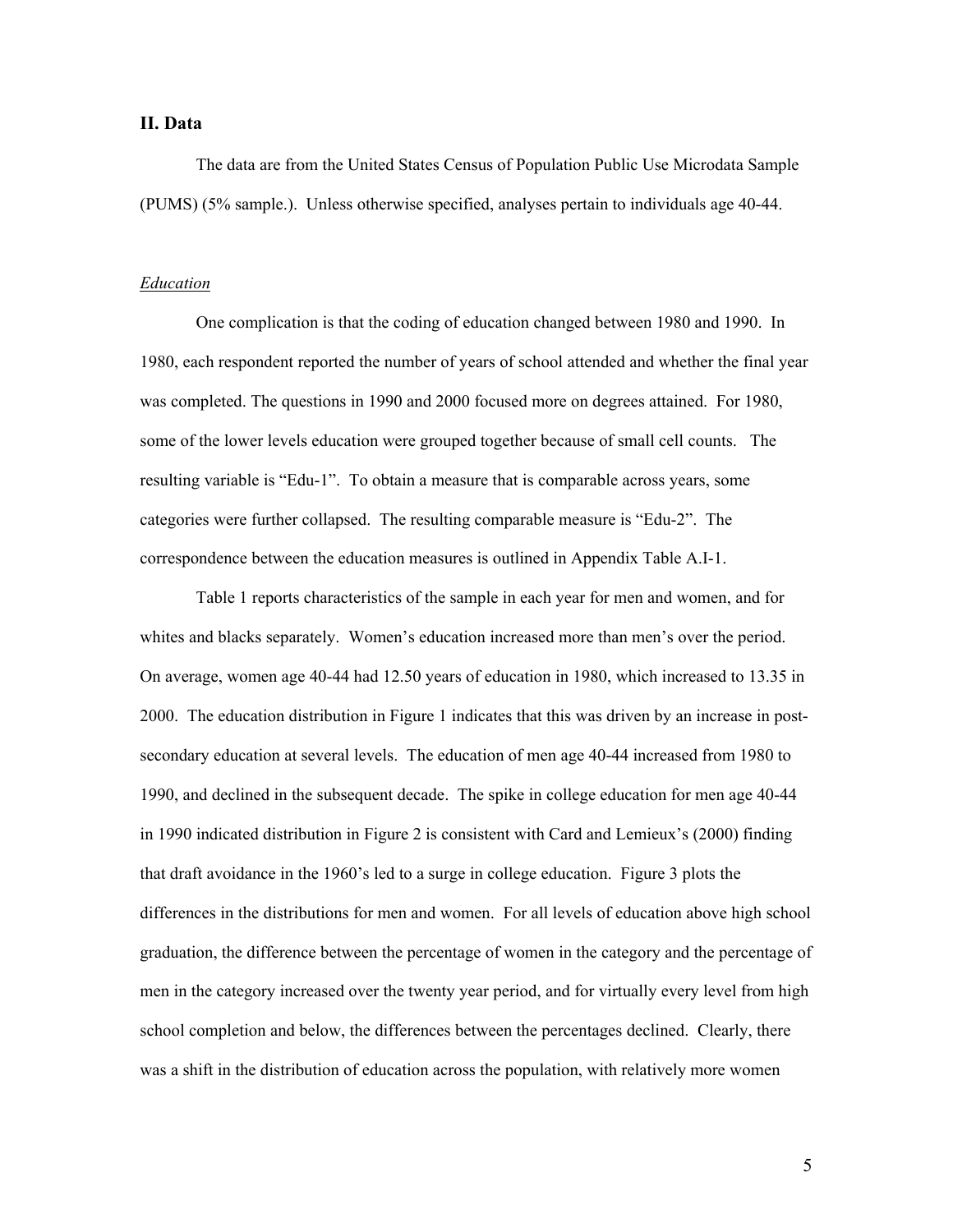with greater than high school education, and relatively more men with high school education or less.

#### *Marriage*

 For most of the analyses, the outcome is "marriage". Two measures of marital status are used: whether the individual is currently married ("Currently Married" or "Current" for short), and whether the individual has ever been married ("Ever Married", or "Ever"). "Current" is a dummy variable which equals one if the individual is currently married – whether living with spouse or separated. "Ever" equals one if "Current" equals one or if the individual is a widow or is divorced.

 While there has clearly been a decline in marriage, the vast majority of both men and women have been married at some time in their lives by age 40-44. Even in 2000, 89.0 percent of all women, and 85 percent of all men had been married at some point. Due to the possibility of divorce (and to a minor extent, widowhood), fewer individuals report being currently married than having ever been married. The percentage of women currently married fell from 81 percent in 1980 to 72 percent in 2000; the comparable numbers for men are 85 and 72 percent, respectively.

#### *Differences by Race*

 The second two panels of Table 1 report statistics for whites and for blacks. As whites dominate the sample, it is not surprising that the patterns for whites are similar to those for the sample as a whole, with marriage rates and education being somewhat higher.

 Education has increased more markedly for black men relative to white men over the period, but the increase for black women is similar to that of white women. Marriage rates for blacks, however, are substantially lower than those for whites, and their decline over the period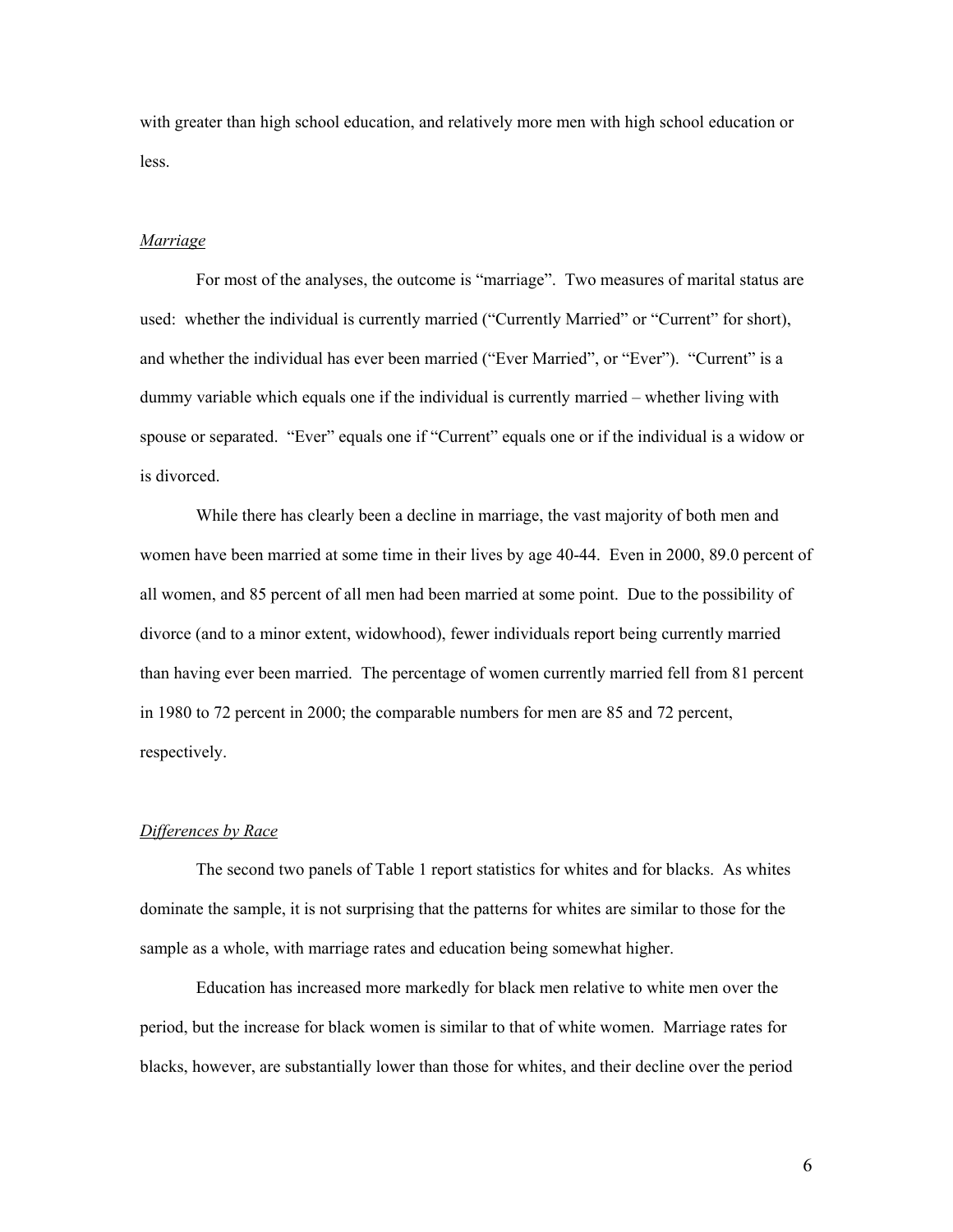has been more precipitous. For instance, in 1980, 66 percent of black women in the sample were currently married, the percentage fell by 16 percentage points, to 50 percent by  $2000$ .<sup>7</sup>

#### *Motherhood*

 $\overline{a}$ 

 One ancillary analysis tracks the outcome "motherhood" with respect to education. Unfortunately, only an imperfect measure of motherhood is available from the Census for all three years. For 2000, data are only available on individuals residing within a household; parents of children residing elsewhere may be misclassified. Also, in some years it is not possible to distinguish step-children from biological children. The analysis uses a measure that classifies step-children as biological children, which is not as precise as other measures but has the advantage of being consistent in all years. Appendix Table A.I-2 details the method used to develop the measure of motherhood for all three years, and compares this with alternative measures. The variable is called "Mother"

 Data are available on "Children Ever Born", for 1980 and 1990. This would include children residing elsewhere as well as co-resident children. I created the variable "Mom" based on this measure, and tracked this relationship between education and this outcome for 1980 and 1990.

 The statistics in Table 1 indicate that motherhood, as well as marriage, declined over the period. In 1980, 80 percent of women age 40-44 had a child co-residing, but the percentage fell to 66 percent by 2000. As women in this age group may have had children in their teens or early twenties that are no longer co-resident, I compute the proportions for women age 35-49 and 30-34. For each age category, the proportion of women who were mothers fell by about 10 percentage points over the twenty-year period.

<sup>&</sup>lt;sup>7</sup> The remainder of the sample consists of individuals classified as Asian or "Other". As this is a heterogeneous group, I didn't do any disaggregated analyses with respect to the remainder.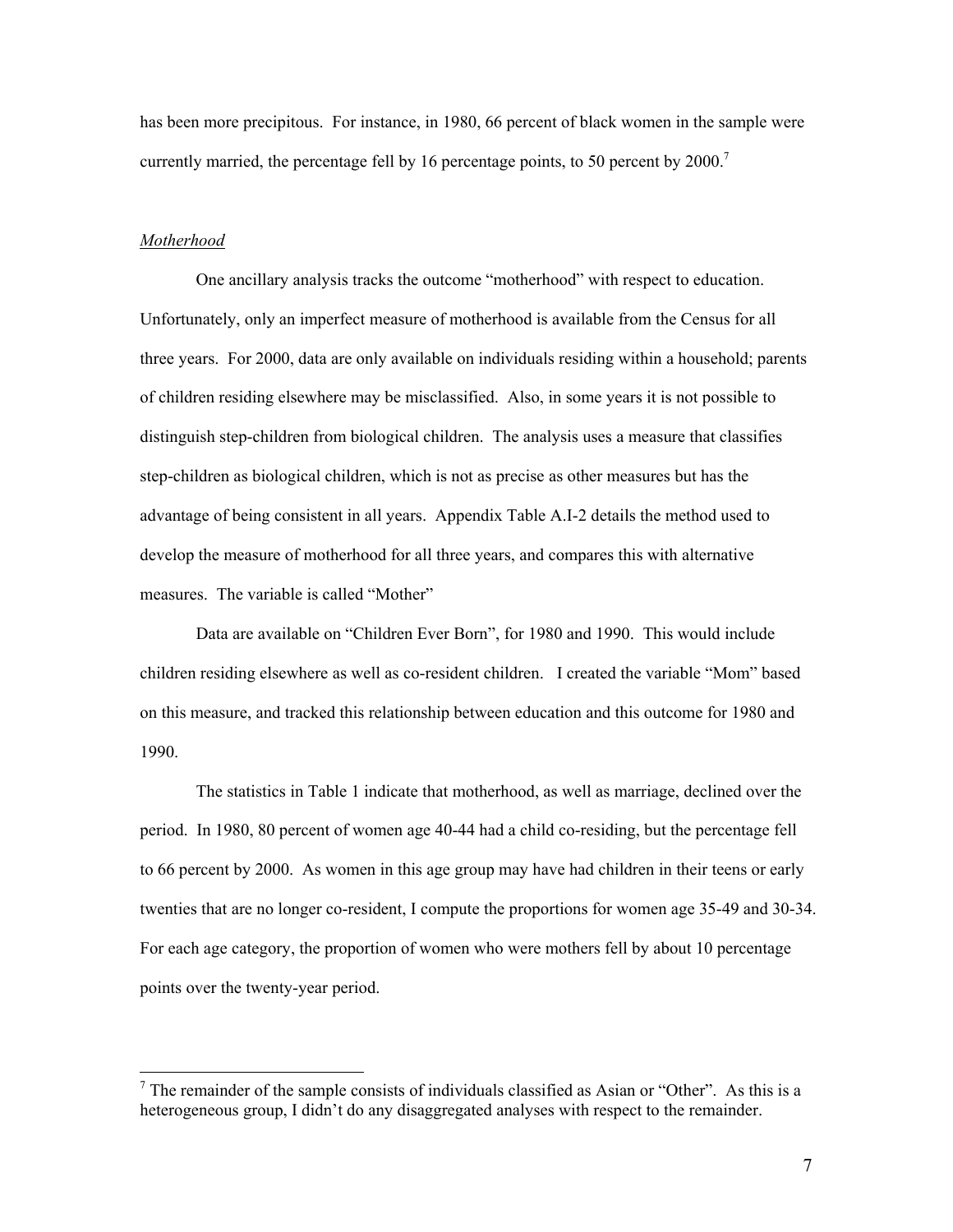Women are more likely to report having children ever born than having children coresiding. This is as expected, because the former measure includes children living with another family member and those who have moved out of the household, while the latter does not. Not surprisingly, the difference between the two measures is larger for older women, as they are more likely to have adult children.

#### *Cohabitation*

 $\overline{a}$ 

 Another ancillary analysis tracks the outcome "married or cohabiting". For 1980, cohabiting was defined according to Casper et al's [2000] measure of Persons of Opposite Sex Sharing Living Quarters (POSSLQ). For 1990 and 2000 cohabiters were identified by the Census as "unmarried partners". While cohabitation overall has increased, it is still relatively uncommon among individuals in their early 40's. For instance, in 2000, only 3 percent of women in the sample were cohabiting, while  $72$  percent were married.<sup>8</sup>

#### **III. Education/Marriage Profiles**

#### *Figures 4 and 5: Women, Education and Marriage*

 The percentage of women currently and ever married by each level of education is reported in Table 2 and plotted in Figures 4 and 5 for each of the three years. The 1980 data use "Edu-1", and the 1990 and 2000 data use "Edu-2" – the measure that is less precise but comparable across years..

 Figure 4 shows that in 1980, the percentage currently married is (weakly) increasing with each year of education up to twelve years, at which point there is a spike. There is a decline for each of the following levels of education, and then a spike at sixteen years of education, after which the slope of the profile becomes strikingly negative.

 $8$  Although the qualitative research of Manning and Smock (2003) indicates that even the 2000 measure may undercount cohabiters.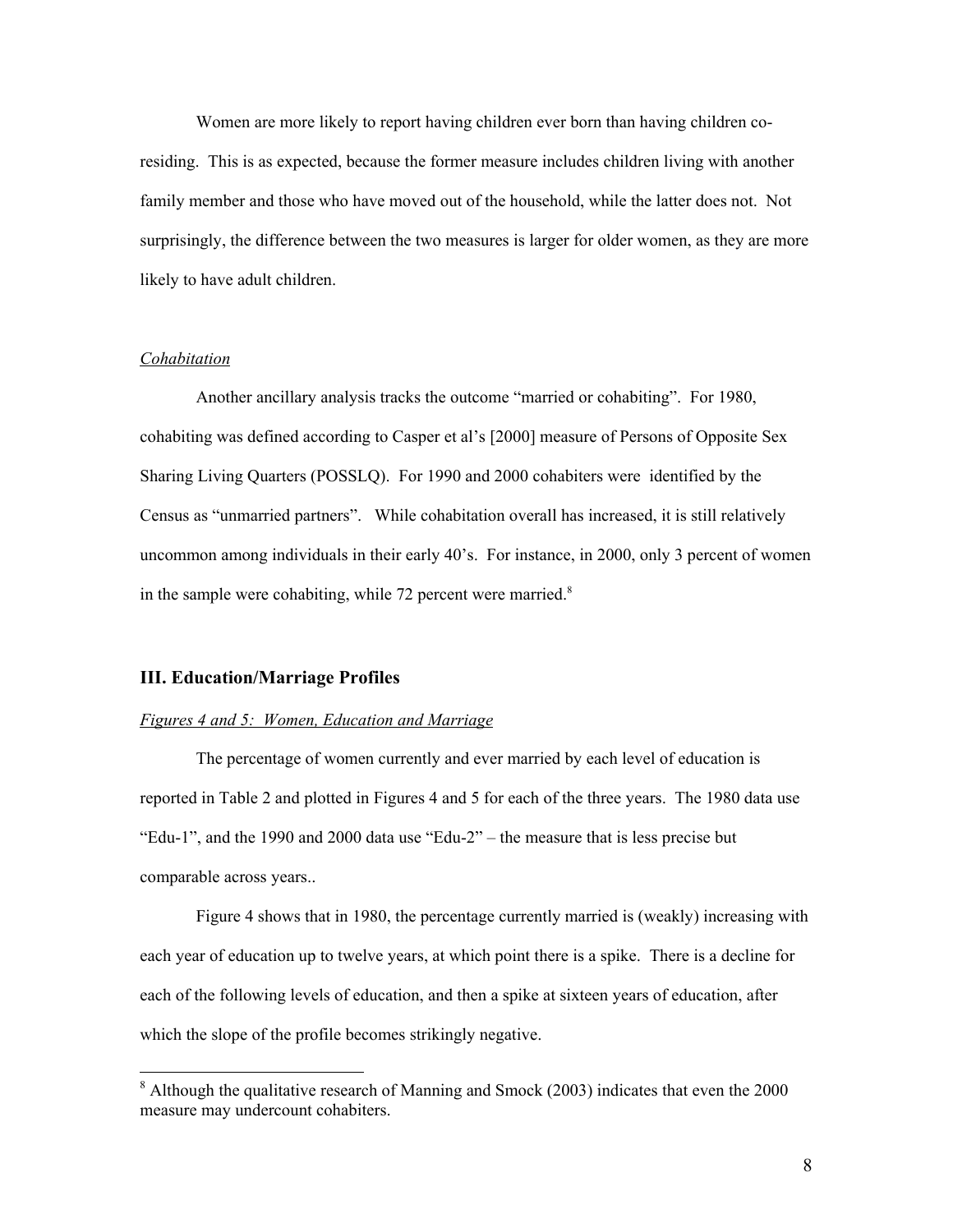The profile shifts downward, particularly at lower levels of education, in each of the two subsequent decades. For 1990, there are still spikes in the profile at twelve and sixteen years of education; otherwise the profile is flatter. In 2000, other than the two spikes, the profile appears to be essentially flat or increasing from high school graduation forward.

 The profiles for "Ever" are similar to those for "Current", but they are smoother – there are no spikes at twelve and sixteen years of education. For 1980, the likelihood of having ever been married is substantially lower at 19 years of education (82.6 percent) relative to the maximum at year 13 (96.2 percent). The difference of 13.6 percentage points reflects a success gap consistent with Dowd and Hewlett's statements. However, this difference fell in each of the two subsequent decades. By 2000, the difference fell to 4.9 percentage points  $(90.5 - 85.6)$ percent). The compression in the profiles at high levels of education indicates that the widely noted decline in marriage, at least for women in this age group, has been driven mainly by women at lower levels of education.

 The spikes in the "Current" profile at twelve and sixteen years of education are reminiscent of Hungerford and Solon's [1987] "sheepskin effects" in earnings which are found when estimating the relationship between education and earnings. Sheepskin effects in earnings are the much greater estimated increases in earnings at the twelfth and sixteen year of education relative to other years of education – indicating a premium for degree completion. But there are no sheepskin effects in the "Ever" profile. The difference between the two profiles is that "Ever" includes divorced and widowed women, and "Current" does not. As widowhood in this age group is rare, the difference between the two profiles reflects divorced women and suggests that women who tend to drop out from college are more likely to "drop out" from marriage.<sup>9</sup>

<sup>&</sup>lt;sup>9</sup> Another possibility is that women who are divorced are more likely to be attending college at the date of the interview. I examined this using the 1980, which asks whether the individual has completed the respective year of education, or is still attending or dropped out. The percentages currently attending women (men) in the sample were:  $3.8(2.9)$  percent of married,  $4.7(3.1)$ percent of widowed, 6.7 (3.3) percent of divorced, 4.9 (3.2) percent of separated and 6.0 (4.1) percent of never married. To the extent that interviews were conducted over the summer, the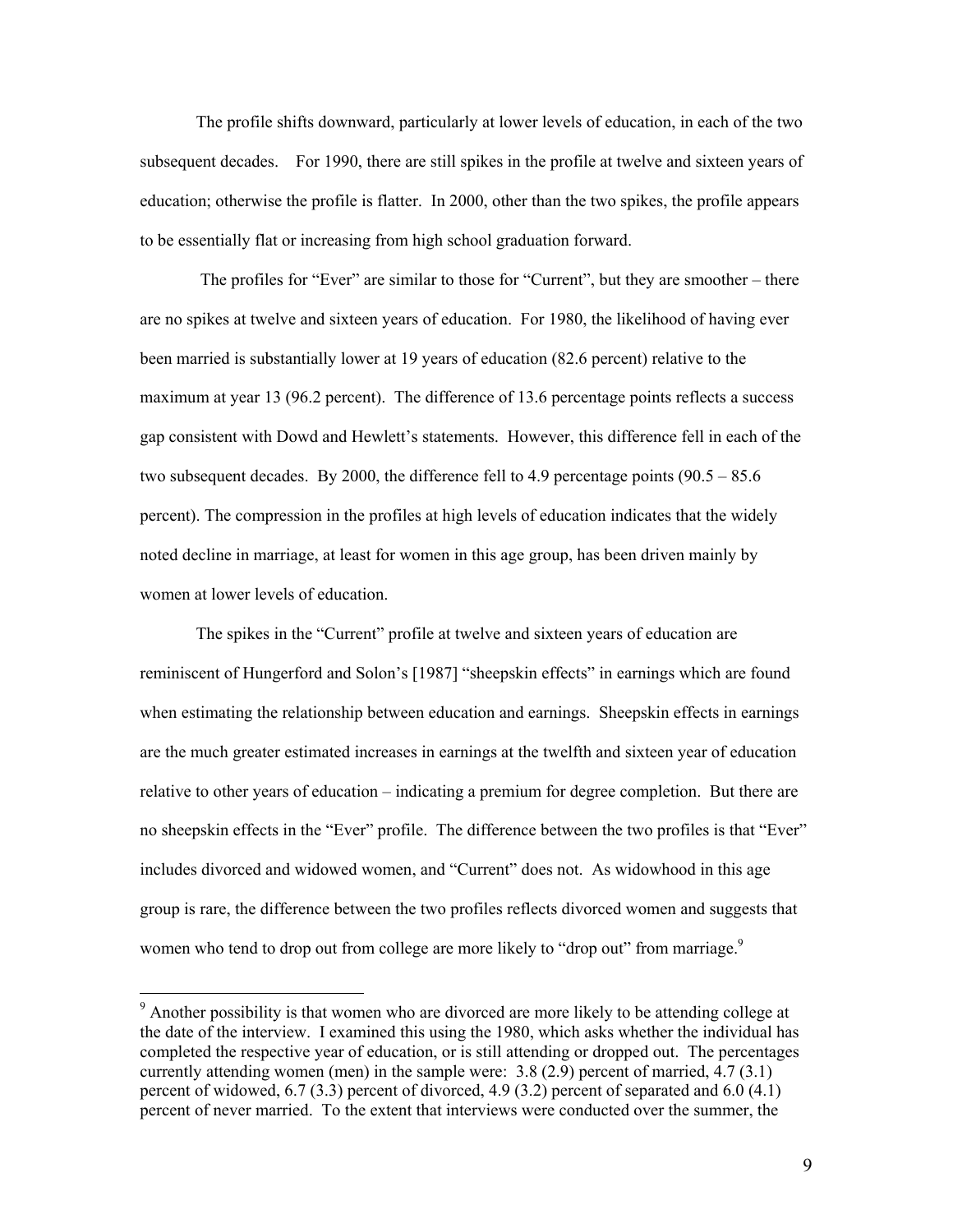#### *Table 3: Logit Regressions to Test for Significant Changes*

 But are the relationships and shifts suggested by Figures 4 and 5 statistically significant? Table 3 presents coefficients from a logit model of the relationship. Columns (1) through (6) pertain to the outcome "Current" and Columns (7) through (12) pertain to the outcome "Ever". Columns  $(1)$  is based on a regression for one year - 1980 – with dummy variables indicating the individual has *at least* that level of "Edu-1".

 The estimates in columns (2) through (6) are derived from a pooled regression model, for 1980, 1990 and 2000. The dummy variables corresponding to each year of education in these columns are based on "Edu-2". Because they also represent having at least that level of education, the coefficients in columns (2), (3) and (5) represent the effect of the additional year of education on the latent variable associated with the outcome, for the year indicated. Columns (4) and (6) report the differences in the coefficients between decades. Significant coefficients are emphasized by reporting that cell in bold

 Education is measured as having *at least* that level of education, so the coefficients reflect the effect of moving to that level from the previous level on the latent variable associated with the outcome of marriage. For instance, in 1980, going from eight to nine years of education increases the latent variable by about 16.5 percent, and this change is statistically significant  $(t=5.59)$ ; the effect of going from nine to ten years is positive and statistically significant  $(t=2.76)$ , and the effect of going from ten to eleven years is not statistically significant  $(t=0.94)$ .

 In 1980, at least throughout high school, education was associated with an increased likelihood of marriage. The coefficients are positive and significant for the  $9<sup>th</sup>$ ,  $10<sup>th</sup>$ , and  $12<sup>th</sup>$  years of education, and insignificant for the  $11<sup>th</sup>$  year. However, each year of education between high school and college is associated with a significantly lower likelihood of marriage, until the "sheepskin" year 16 – typically, college graduation – when there is a significant increase.

percentage currently attending do not reflect those still in school but between years in a program.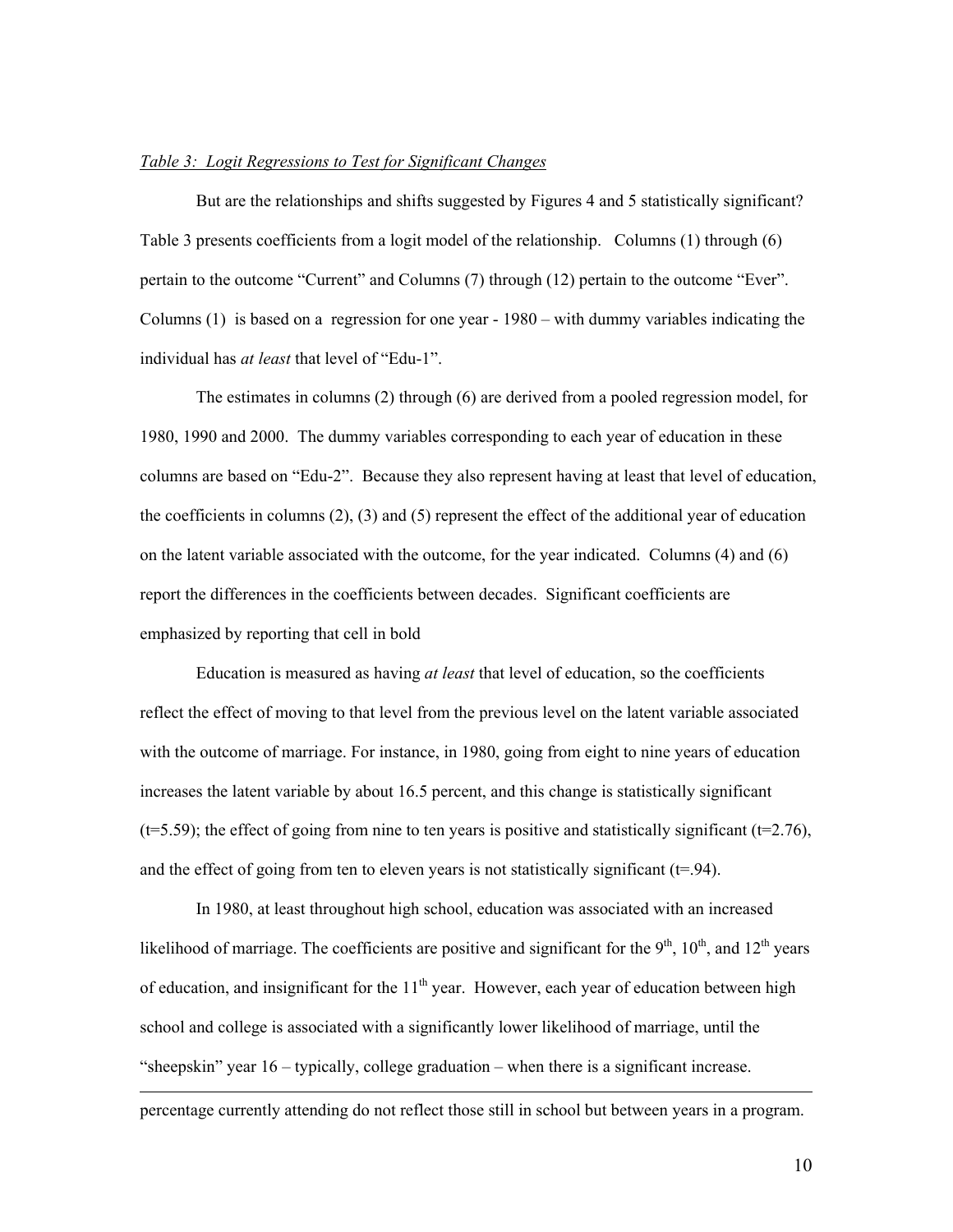Beyond that point, however, each year of education is associated with a significantly lower likelihood of marriage. So, the success gap, and the sheepskin effects, are statistically, as well as quantitatively, significant.

 The findings for 1990 reported in Column (3) are qualitatively similar to those for 1980. From high school graduation forward, the signs of the effects are the same, and all the coefficients are statistically significant. In 2000, unlike the other years, the effect of moving to the highest level of education was insignificant.

 The coefficients in Columns (4) and (6) allow for testing whether the coefficients have changed significantly over time. In the 1990, the coefficients corresponding to the 18th and  $19<sup>th</sup>$ year of education are significantly smaller in absolute value than those for 1980. The 2000 coefficients were significantly smaller (in absolute value) at practically every year of education from the twelfth grade forwards. Clearly, there was a significant decline in "success gap" in both the 1980's and 1990's.

 Columns (7) through (12) are structured identically to columns (1) through (6). Other than the absence of sheepskin results, the impression is similar. In 1980, the effect of education on marriage was negative and significant for each year beyond the thirteenth. In 1990 and 2000, the effects were negative and significant for all of these education levels except for the very highest. The several positive coefficients in columns (10) and (12) indicate that the negative coefficients on education became significantly smaller in absolute value in the 1980's and the 1990's.

 In summary, the success gap, as measured as the difference in the likelihood of marriage for women with high education relative to the likelihood for women with 12-16 years of education was significant in each of the three years, but fell significantly in the 1980's and the 1990's. The "sheepskin" effects in terms of the outcome "Current" are significant in each year, but there are no sheepskin effects in terms of the outcome "Ever".

11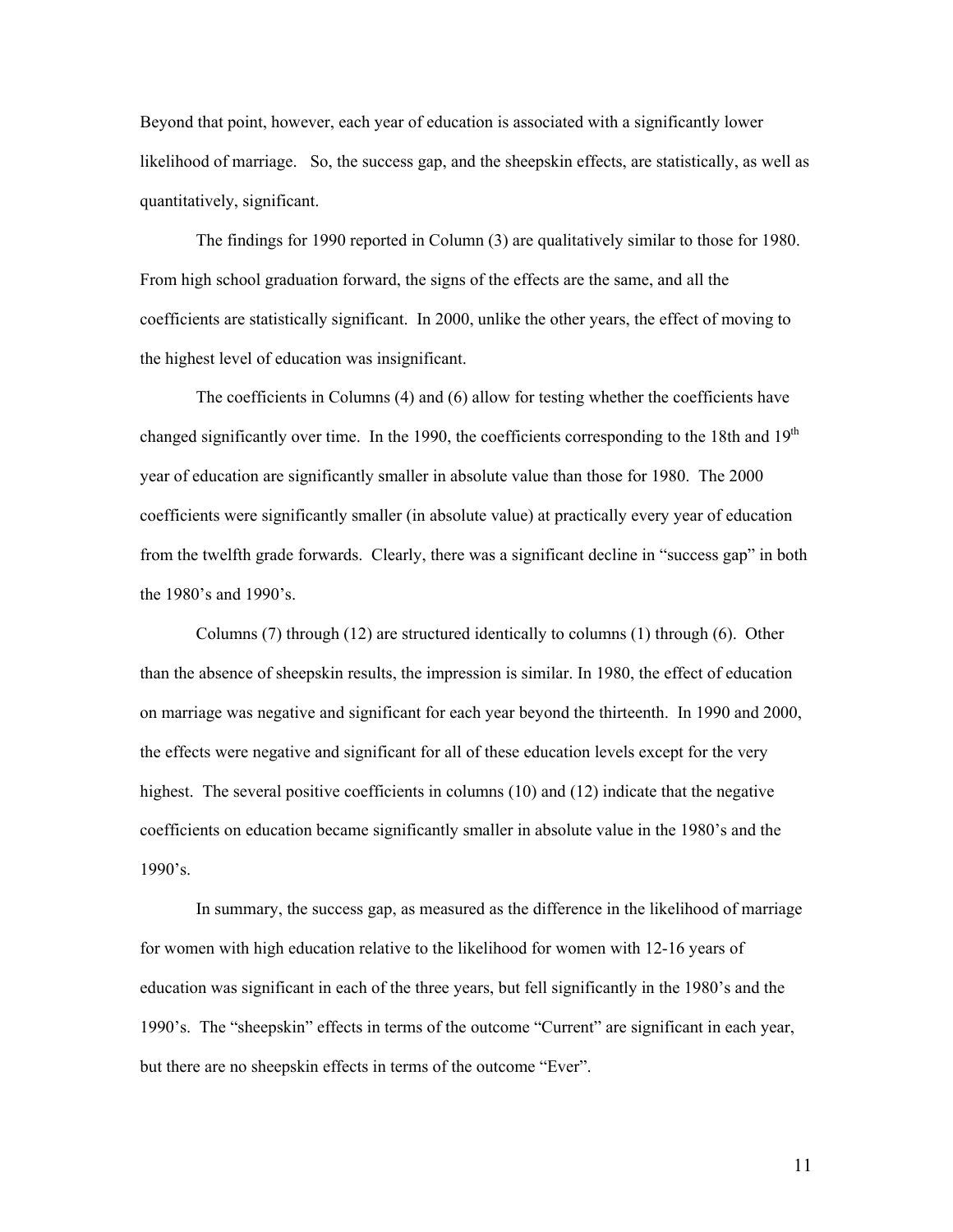#### *Figures 6 and 7: Men, Education and Marriage*

 The education/marriage profiles for men are plotted in Figures 6 and 7, and associated statistics are reported in Tables 4 and 5.

 In 1980, education appears to increase the likelihood a man is currently married for levels of education below high school completion. The profile is flat beyond that point, perhaps with some small declines between 12 and 15 years of education. The profiles shifted down and became steeper in each of the two decades.

 The "Ever" profile is relatively flat from twelve years of education and beyond for each of the three years. The profiles shifted downward in each of the subsequent decades, particularly for the lower levels of education. For men, the decline in marriage over the last several decades reflects primarily a decline at the lower end of the education distribution.<sup>10</sup>

#### *Figures 8-15: Education-Marriage Profiles by Race*

 $\overline{a}$ 

 The issue of the decline in marriage has been particularly salient for blacks. Wilson [1987] emphasizes the role of the declining pool of marriageable men in the black community due to the deteriorating labor market for less skilled men in urban areas. As this is mainly an issue for the least educated, we would expect that the positive relationship between education and marriage would be stronger for blacks than for whites. Figures 8 through 15 plot the Education-Marriage Profiles for Blacks and Whites<sup>11</sup> by sex, and the associate statistics are reported in Tables 6 through 13.

 $10$  Because cohabitation has become a partial substitute for marriage over the period (Bumpass et al, 1991), In Appendix II I look at the outcome "Cohabiting" – whether an individual is currently married or cohabiting. Appendix Figures A.II-1 and A.II-2 plot the proportion of women and men, respectively, who are currently married or cohabiting, for each of the three years, and the percentages and associated regression results are reported in Appendix Tables A.II-1 and A.II-2. In general, as cohabiting is relatively rare for individuals in their early 40's the patterns are very similar to those when cohabiters are not classified as married.

 $11$  I didn't report analyses for races other than Black and White, as this is a smaller and heterogeneous category.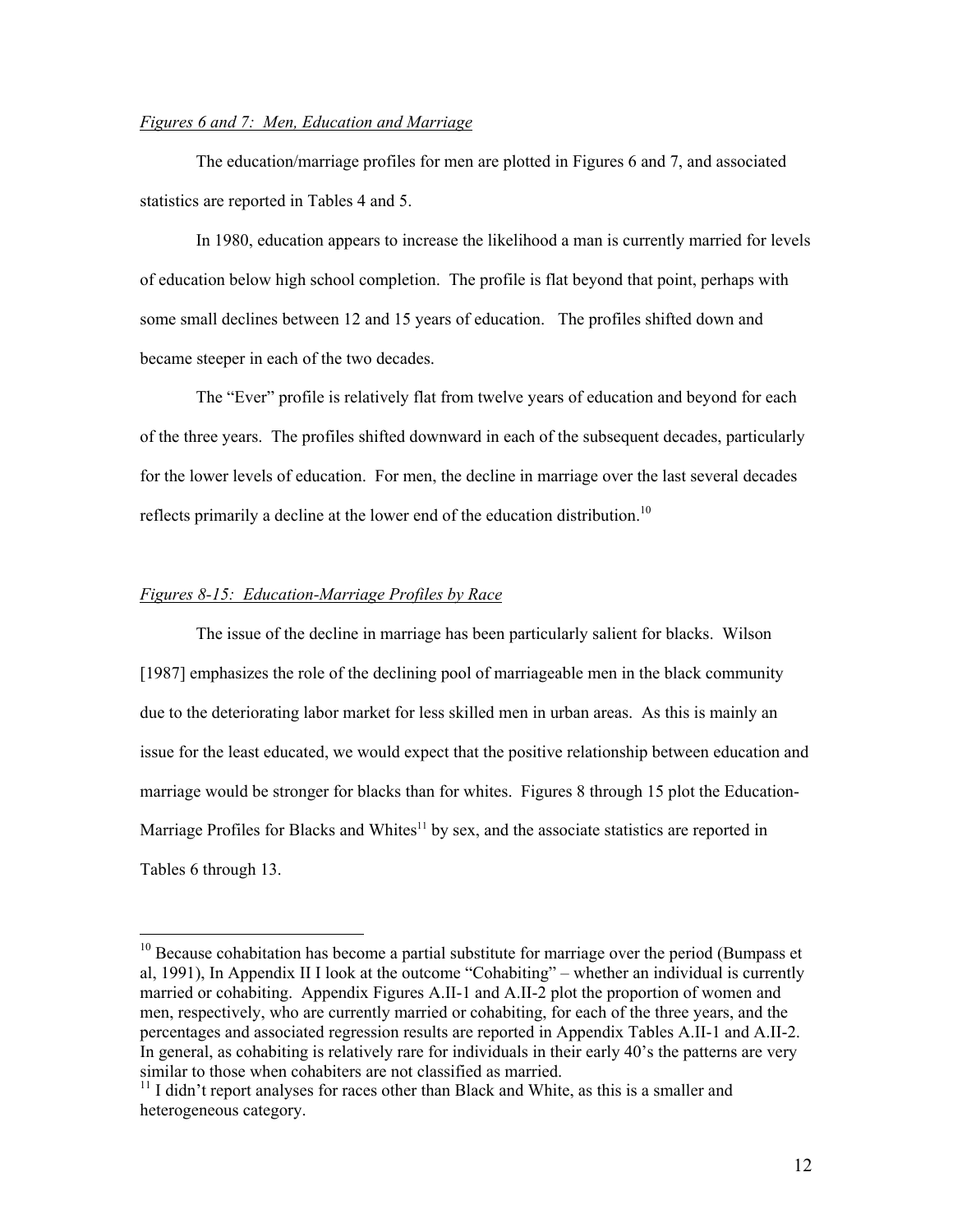The patterns for whites are very similar to the patterns for the full sample, which is not surprising as whites dominate the sample. However, the patterns for blacks are very different. With the exception of the effect of the nineteenth year of education in 1980 and 2000, there is no evidence of a success gap for black women. The profiles are either flat or increasing over most of the range for 1980 and 1990, and in 2000 the profile is positively sloped over most of the range.

As expected, the profiles are steeper for black men relative to white men, and became significantly steeper over the twenty year period. In 1980, the differences in currently married between the highest and lowest education categories were  $6.8$  (= 78.3 - 71.5) percentage points for black men, and  $5.0$  (= 85.1 - 80.1) percentage points for white men, but the figures were 37.5  $(= 79.4 - 41.9)$  for blacks and 17.8  $(= 82.8 - 65.0)$  percentage points for whites in 2000. While there has been a marked decline in marriage for blacks overall, the proportion of highly educated black men who are married is similar to that of white men: consistent with Wilson's theory the difference in black and white marriage rates lies primarily at the lower end of the education distribution.

#### *Figures 16-18: Education and Motherhood*

 Because much of the popular concern regarding the success gap focuses on the fact that career success compromises women's opportunities for motherhood, I also track the relationship between education and motherhood for women age 40-44. Figures 16 through 18, and Tables 14- 16, pertain to the measure "Mother", based on co-resident children, which can be computed from 1980, 1990, and 2000.

 Figure 16 and Table 15 indicate that there was indeed a tradeoff between motherhood and marriage for women age 40-44 with more than a college degree. In 1980, 81.7 percent of women with exactly 16 years of education were mothers at age 40-44, while only 63.5 percent of women with a professional degree or doctorate had children, yielding a difference in the likelihood of motherhood of 18.2 percentage points. However, as with marriage, the difference fell in each of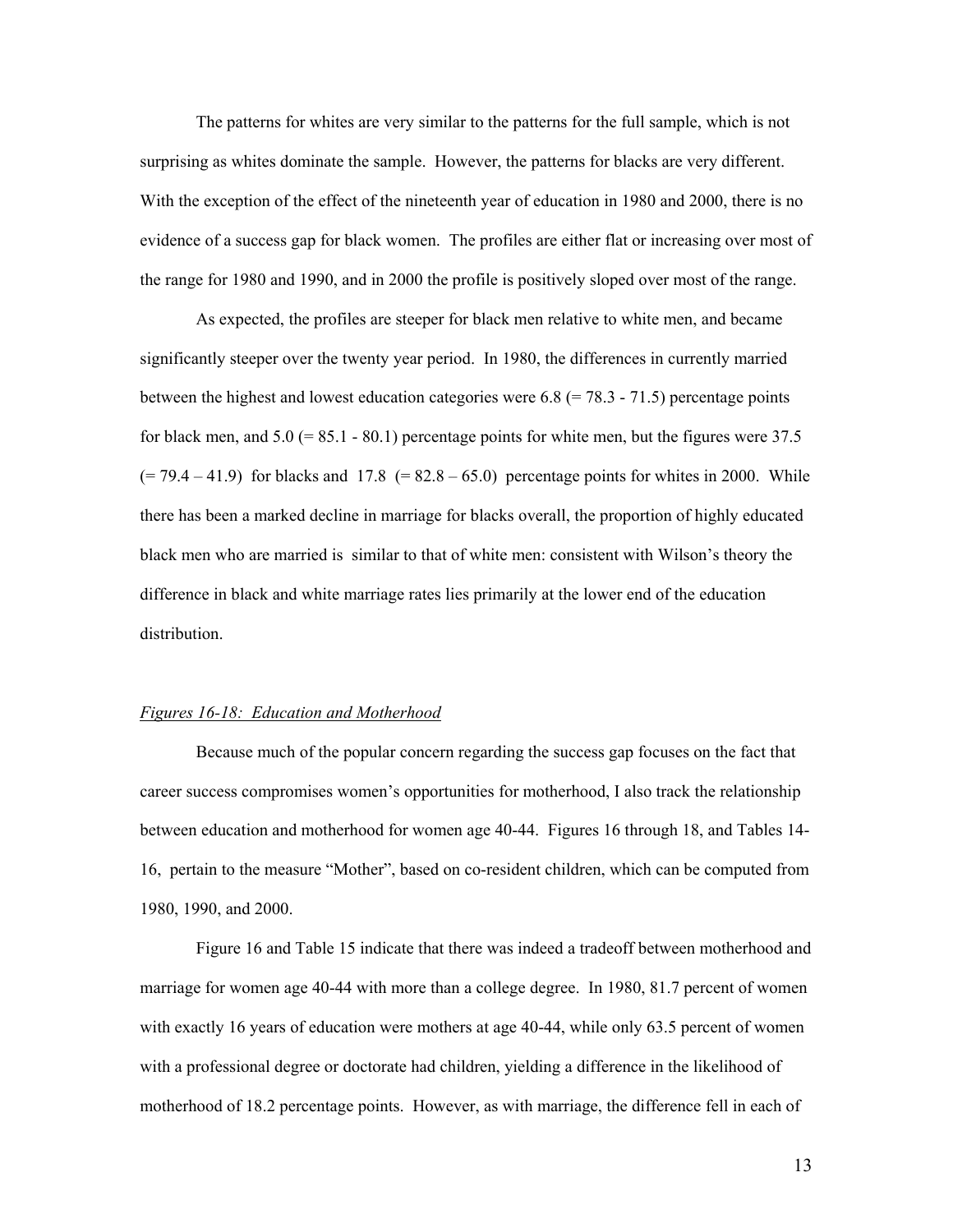the subsequent two decades: to 8.2 percentage points by 1990 and 5.0 percentage points by 2000. The results in Table 16 indicate that this "motherhood success gap" was statistically significant, and subsequent declines in the gap were statistically significant as well.

 Because the children of women age 40-44 may have left the home at that point, motherhood will be understated for this age group, in particular. It is possible (but not likely) that the apparent decline in the gap is due to an increase in the tendency for more educated women to have their children sufficiently young that they have left the house by age 40-44. As a check, I look at the relationship between education and motherhood for women age 30-34 and 35-39 in Figures 17 and 18, the second two panels of Table 14, and Table16. While not as marked, there is a success gap for each of these groups, which declines significantly in the 1980's (and may increase at the highest level in the 1990's). Overall, for women, education is becoming less of an impediment to motherhood as well as to marriage.

 Figures 16a-18a, and Tables 14a-16a pertain to the measure "Mom", which is based on children ever born, but not available for each year. The results using "Mom" show a decline in the motherhood success gap, consistent with those using the other measure.

#### **IV. Matching**

 Theory predicts that, if hypergamy remains constant, a greater concentration of women at the top of the education distribution will lead to a decline in marriage for women at the top, and for men at the bottom, of the distribution. The Census data show, as expected, a decline in marriage rates for men at the bottom of the education distribution, but not for women at the top of the distribution. In fact, for women, education was substantially less of an impediment for marriage in 2000 than in 1980. To resolve this paradox, I test for a decline in hypergamy by examining marriage matching patterns for men and women age 40-44

 I characterize married couples as "Hypogamous" if the husband had less education than the wife, "Same" if the spouses reported the same level of education, and "Hypergamous" if the

14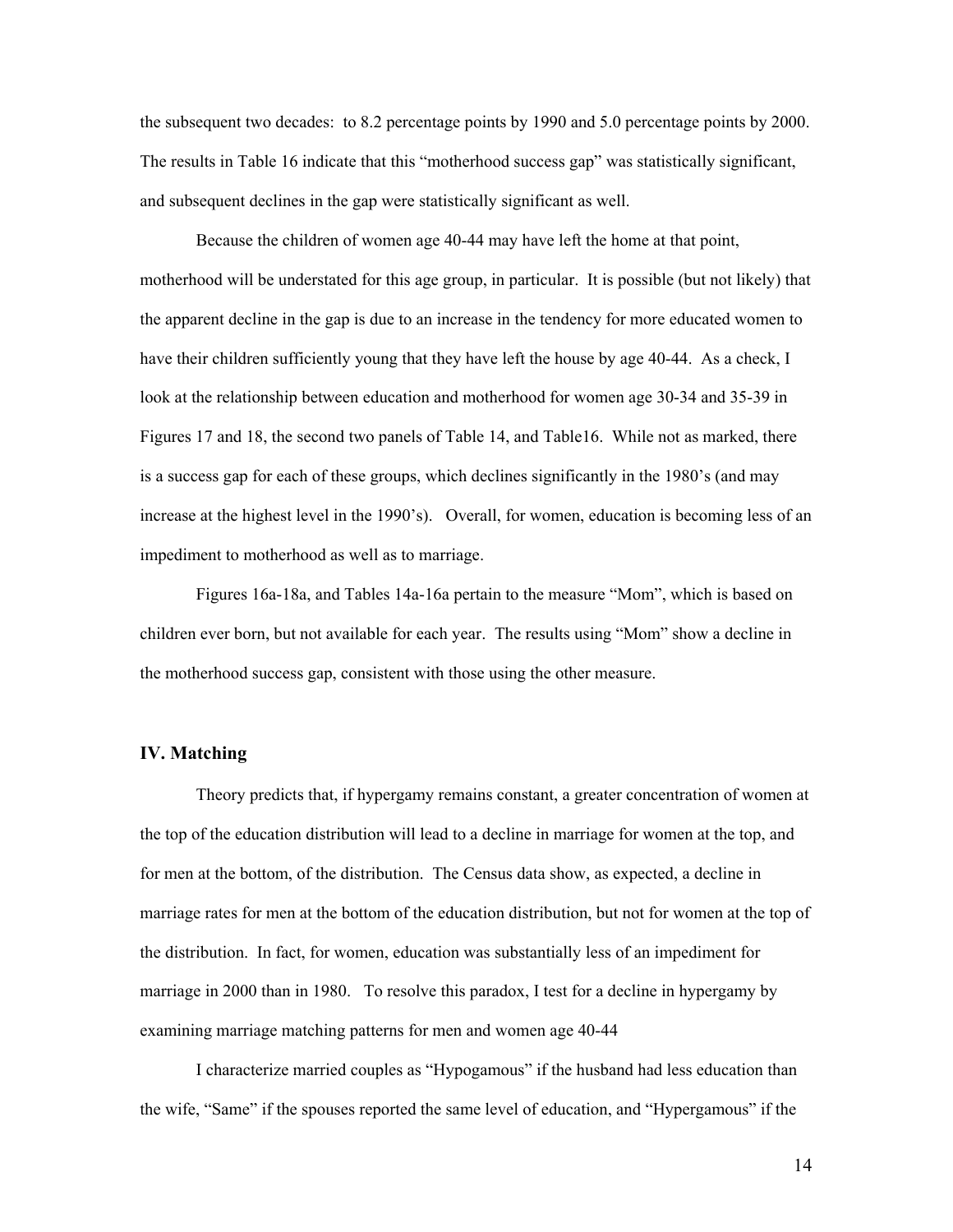husband had more education than the wife. The results for couples in which the wife (husband) is age 40-44 are reported in the top panel of Table 17, and in the graphed bar charts in Figure 19  $(20)$ .

 For wives age 40-44 in 1980, the largest category was "Hypergamous" (38 percent), followed by "Same Education" (37 percent ) and "Hypogamous" (26 percent). The difference of 12 percentage points between the proportion of couples in which the wife married up, vs. down, indicates hypergamy overall. However, in each of the subsequent two decades, hypergamy fell, and hypogamy increased. The patterns for husbands are similar.

 To compare the extent of asymmetry among various age groups and cohorts, and across the education distribution, I define "Net Hypergamy" as the percentage of couples in a particular group that are hypergamous minus the percentage that are hypogamous. Figure 21 (22) plots this index along the education distribution for wives (husbands) age 40-44. By regression to the mean, women at the top (bottom) of the distribution are more likely to marry down (up), and the reverse is true for men. So, the profiles for wives tend to slope down, and the profiles for husbands tend to slope up.

 For both men and women, we see a decline in Net Hypergamy– i.e., we see an decline in the tendency for women to marry up – at the top of the education distribution in each decade. The results at the bottom of the distribution are less comparable. At low levels of education, women are more likely to be in hypogamous marriages. The results for men are more mixed.

#### **V. Conclusions, Implications and Directions for Future Research**

 Marriage and education patterns have shifted dramatically in the last several decades. This paper relates the two by introducing hypergamy into an economic analysis of marriage markets. When matching patterns remain constant, an increase in the concentration of women at the top of the education distribution, and men at the bottom of the distribution will disadvantage more educated women and less educated men in the marriage market. In this paper, I tested this

15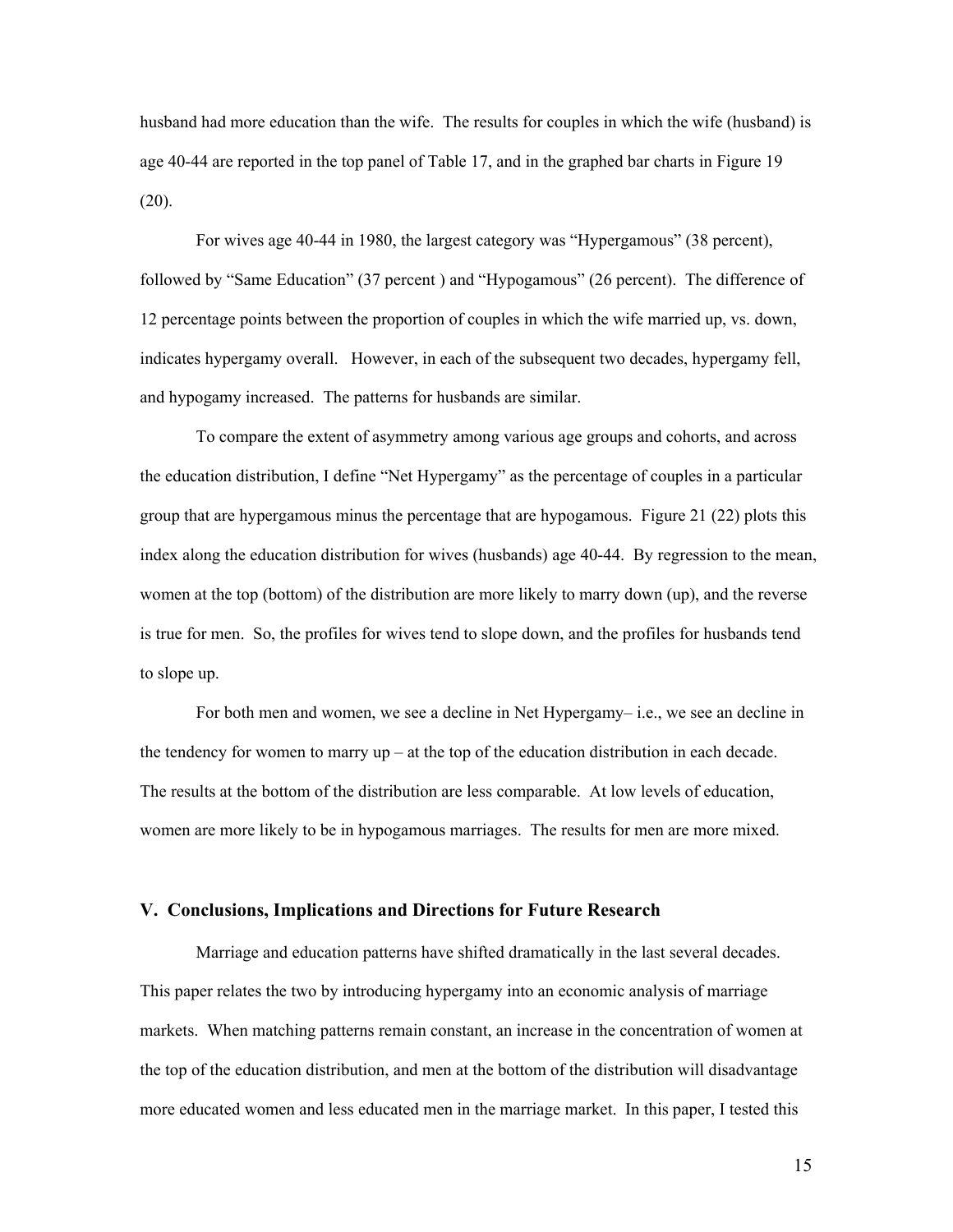implication of the theory using data from the 1980, 1990 and 2000 U.S. Census, for men and women age 40-44 in those years..

 Contrary to popular beliefs, the increased concentration of women at the top of the education distribution has not resulted in a worsening of the marriage market prospects of more educated women. The "success gap" declined substantially in the 1980's and 1990's. The marriage market accommodated the shift through a decline in hypergamy at the upper end of the education distribution.

 On the other hand, the declining economic prospects of men at the bottom of the education distribution have rendered many below the threshold of marriagiability. The likelihood of a 40-44 year old man with 11 years of education being married fell by over 20 percentage points over the 20-year period, a greater decline than that for women of the same education level. There was no decline in hypergamy at this end of the spectrum; in fact, some measures indicate an increase in hypergamy for this group, as women have increasingly been reaching upward in the education distribution for husbands.

 Several caveats regarding causality must be considered in evaluating these results. For instance, if later cohorts of more educated women are less negatively selected in terms of unobservables associated with marriage, the decline in the success gap could be attributed to a change in the pattern of selection into marriage. Alternatively, it may be that couples do not match on education, but on some characteristic associated with education, and matching on this characteristic remains more stable over time.<sup>12</sup> Also, education may respond to marriage itself – with women in the earlier cohorts being less likely to remain in school while married. The latter issue can be addressed with a panel data set which tracks the marital and education histories of respondents. Other approaches for dealing with causality involve instrumental variables techniques.

 $12$  To capture more subtle elements of family background, in Rose [2001] I estimate marriage and matching patterns with respect to parents' education using PSID data.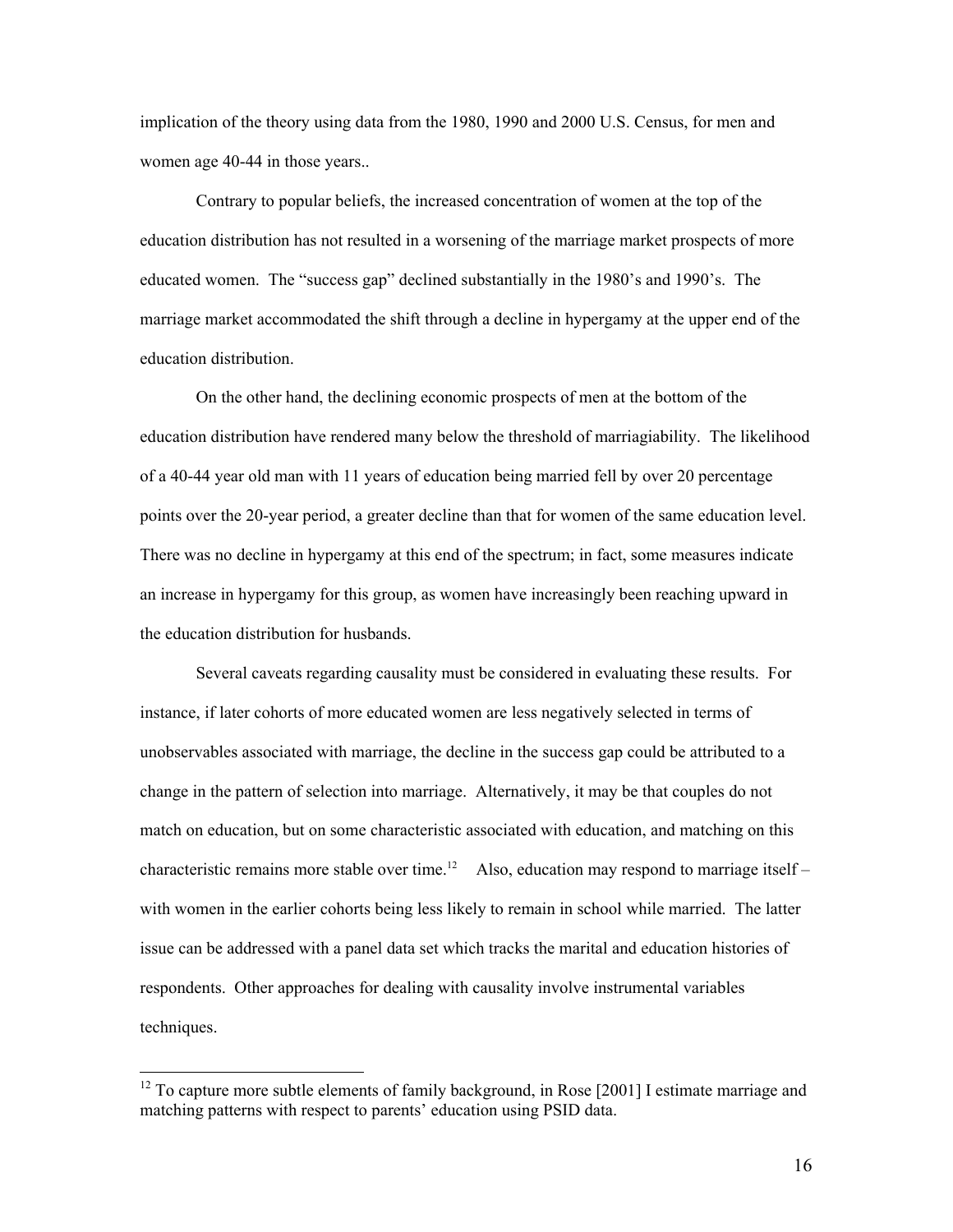There are some important implications of these results. First, for women, higher education is no longer the hindrance to marriage, and motherhood, that it once was. The perception that women face a stark choice between career and family is becoming less accurate in each successive decade.

 Second, the decline in marriage is overwhelmingly a phenomenon of the less educated segments of the population, particularly among blacks. Men's education-marriage profiles have gone from being relatively flat in 1980 to strongly steep in 2000. The worsening labor market opportunities for less-skilled men have severely limited their ability to contribute to marriage. In terms of policy, measures designed to encourage marriage are more likely to be successful when targeted towards improving the economic prospects of men at the bottom of the economic spectrum.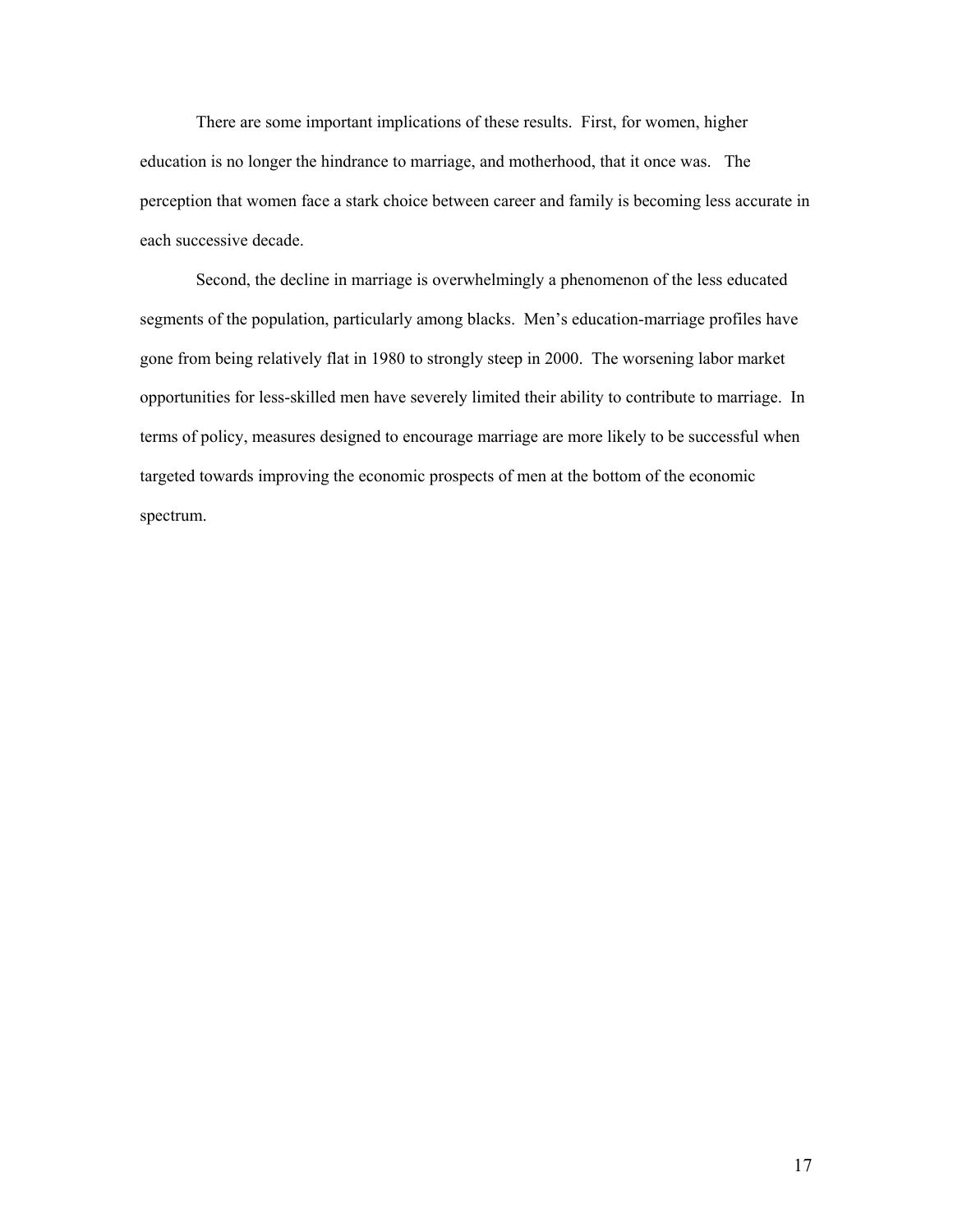# **References**

Becker, Gary S. (1973) "A Theory of Marriage: Part I" *Journal of Political Economy* 81:4, 813- 46.

Becker , Gary S. (1974) "A Theory of Marriage: Part II" *Journal of Political Economy* 82:2, S11-S26.

Becker, Gary S. (1981) *A Treatise on the Family* (Cambridge: Harvard University Press).

Becker, Gary S. (1985) "Human Capital, Effort, and the Sexual Division of Labor" *Journal of Labor Economics* 81:4, 813-46.

Behrman, Jere, Mark R. Rosenzweig and Paul Taubman (1994) "Endowments and the Allocation of Schooling in the Family and in the Marriage Market: The Twins Experiment" *Journal of Political Economy* 102:6, 1131-74.

Blau, Francine D. (1998) "Trends in the Well-Being of American Women, 1970-1995, *Journal of Economic Literature* 36 (Section I).

Bound, John and Sarah Turner (2002), "Going to War and Going to College: Did the GI Bill Increase Educational Attainment?" *Journal of Labor Economics* 20:4.

Bumpass, L. L., J.J. Sweet and Andrew Cherlin (1991) "The Role of Cohabitation in Declining Rates of Marriage" *Journal of Marriage and the Family* 53, 913-27.

Card, David and Thomas Lemieux (2000) "Dropout and Enrollment Trends in the Post-War Period: What Went Wrong in the 1970s?" In Jonathan Gruber, ed., *An Economic Analysis of Risky Behavior Among Youth*. Chicago: University of Chicago Press.

Card, David and Thomas Lemieux (2001) "Draft Avoidance and College Attendance: The Unintended Legacy of the Vietnam War" *American Economic Review Papers and Proceedings*  91 2001, p.97-102.

Casper, Lynne M, Philip N. Cohen and Tavia Simmons (2000) "How Does POSSLQ Measure Up? Historical Estimates of Cohabitation," *Demography* 37:2, 237-45.

Dowd, Maureen (2002) "The Baby Bust", *The New York Times*, April 10, 2002.

Goldin, Claudia (1998) "Career and Family: College Women Look to the Past" in F. Blau and R. Ehrenberg eds, *Gender and Family Issues in the Workplace*, (Russell Sage Press).

Goldin, Claudia and Lawrence F. Katz (2002) "The Power of the Pill: Contraceptives and Women's Career and Marriage Decisions" *Journal of Political Economy* 110, 730-70.

Goldstein, Joshua R. and Catherine T. Kenney (2001) "Marriage Delayed or Marriage Forgone? New Cohort Forecasts of First Marriage for U.S. Women" *American Sociological Review* 66, 506-519.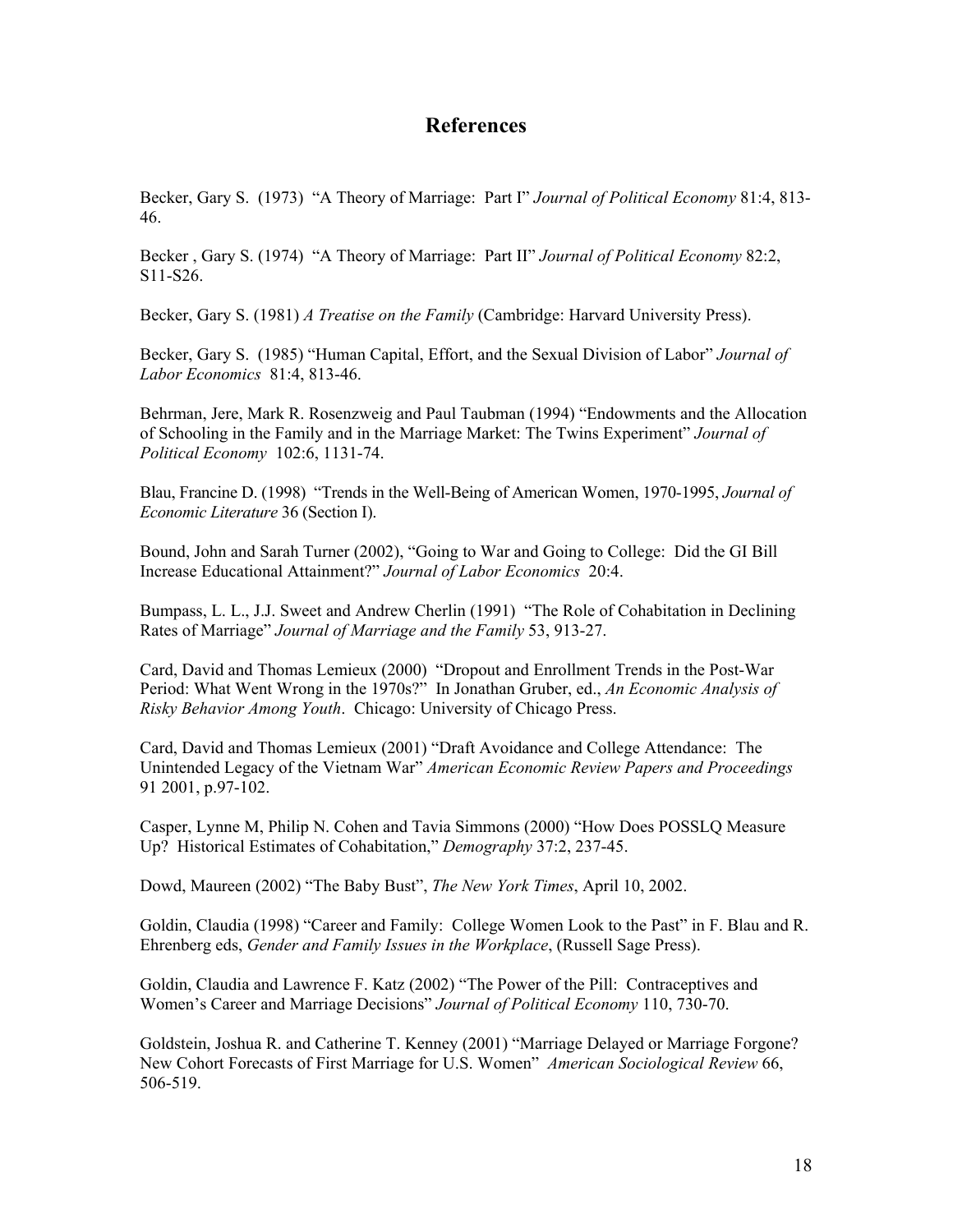Gray, Jeffrey S. (1997) "The Fall in Men's Return to Marriage: Declining Productivity Effects or Changing Selection?" *Journal of Human Resources* 32:3, 481-504.

Grossbard-Schechtman (1993) *On the Economics of Marriage: A Theory of Marriage, Labor and Divorce* (Westview Press, Boulder, CO).

Hewlett, Sylvia (2002) *Creating a Life: Professional Women and the Quest for Children*, New York: Hyperion.

Hungerford, Thomas and Gary Solon (1987) "Sheepskin Effects in the Returns to Education," *Review of Economics and Statistics* 69:1, 175-77.

Juhn, Chinhui (1992) "The Decline in Male Labor Force Participation: The Role of Declining Opportunities," *Quarterly Journal of Economics* 107, p. 79-102.

Lam, David (1988) "Marriage Markets and Assortative Mating with Household Public Goods: Theoretical Results and Empirical Implications" *Journal of Human Resources* 23(4) 462-87.

Lundberg, Shelly and Elaina Rose (1998) "The Determinants of Specialization within Marriage", mimeo, University of Washington.

Manning, Wendy and Pamela J. Smock (2003) "Measuring and Modeling Cohabitation: New Perspectives from Qualitative Data," mimeo, University of Michigan.

Mare, Robert (1991) "Five Decades of Educational Assortative Mating, *American Sociological Review* 56 15-32.

Miller, Barbara (1981) *The Endangered Sex : Neglect of Female Children in Rural North India*, London: Cornell University.

Pencavel, John (1998) "Assortative Mating by Schooling and the Work Behavior of Wives and Husbands" *American Economic Review* 88:2, 326-29.

Qian , Zhenchao (1998) "Changes in Assortative Mating: The Impact of Age and Education, 1970-1990" *Demography* 35:3, 279-92.

Rose, Elaina (2001) "Marriage and Assortative Mating: How Have the Patterns Changed?" mimeo, University of Washington. http://www.econ.washington.edu/people/detail.asp?uid=erose.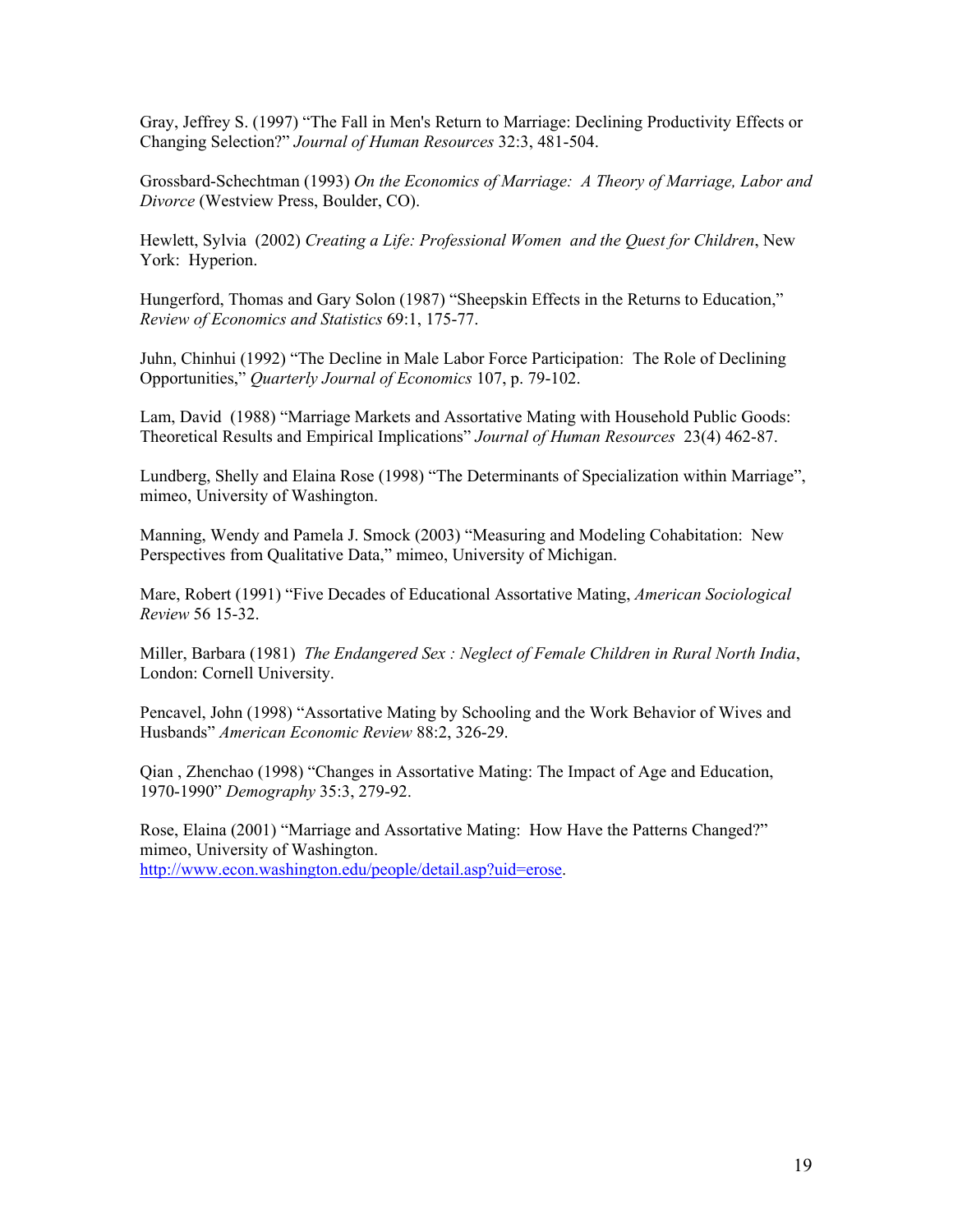

<sup>9</sup><br>Figure 3: Education Distribution, Women-Men, Age 40-44, by Year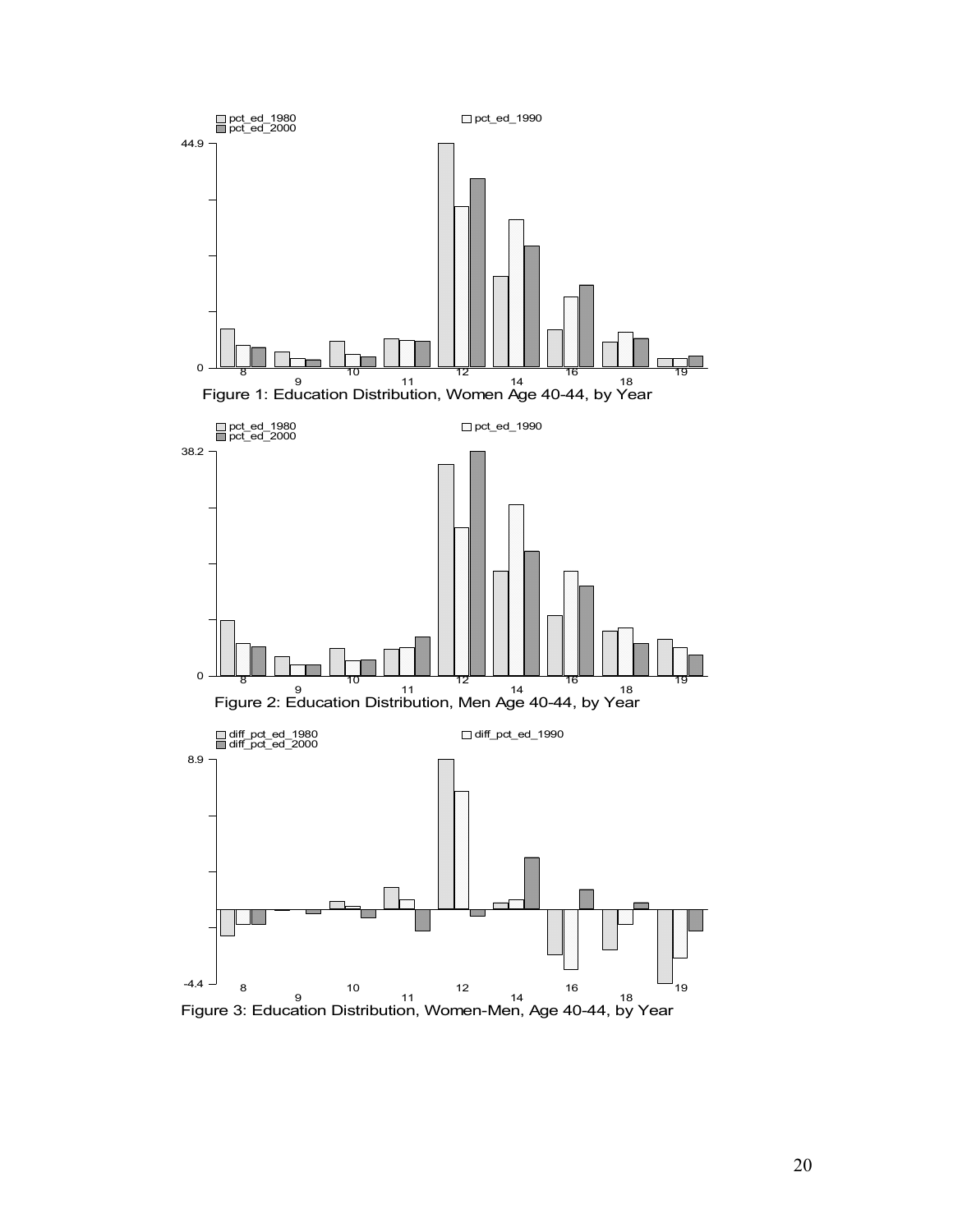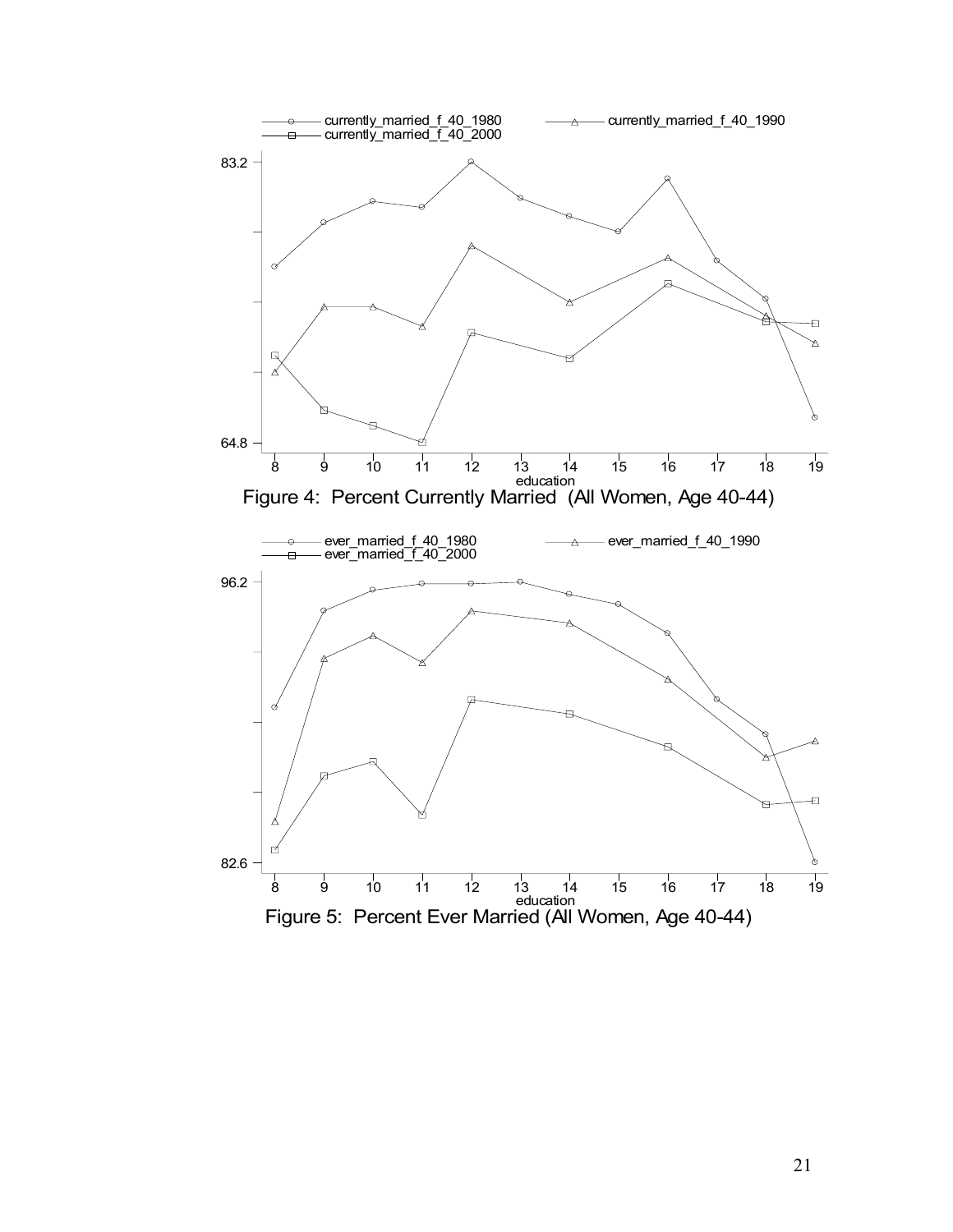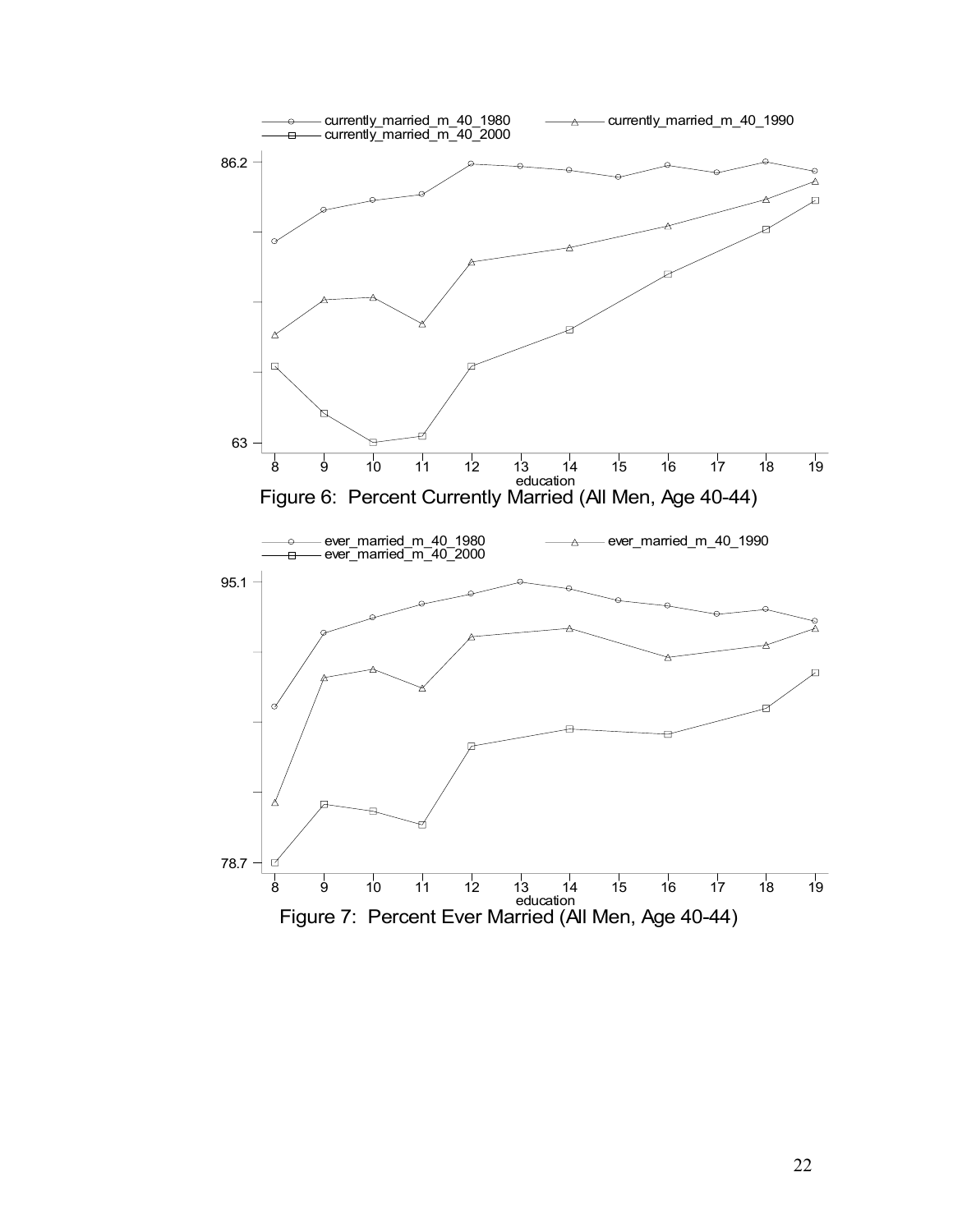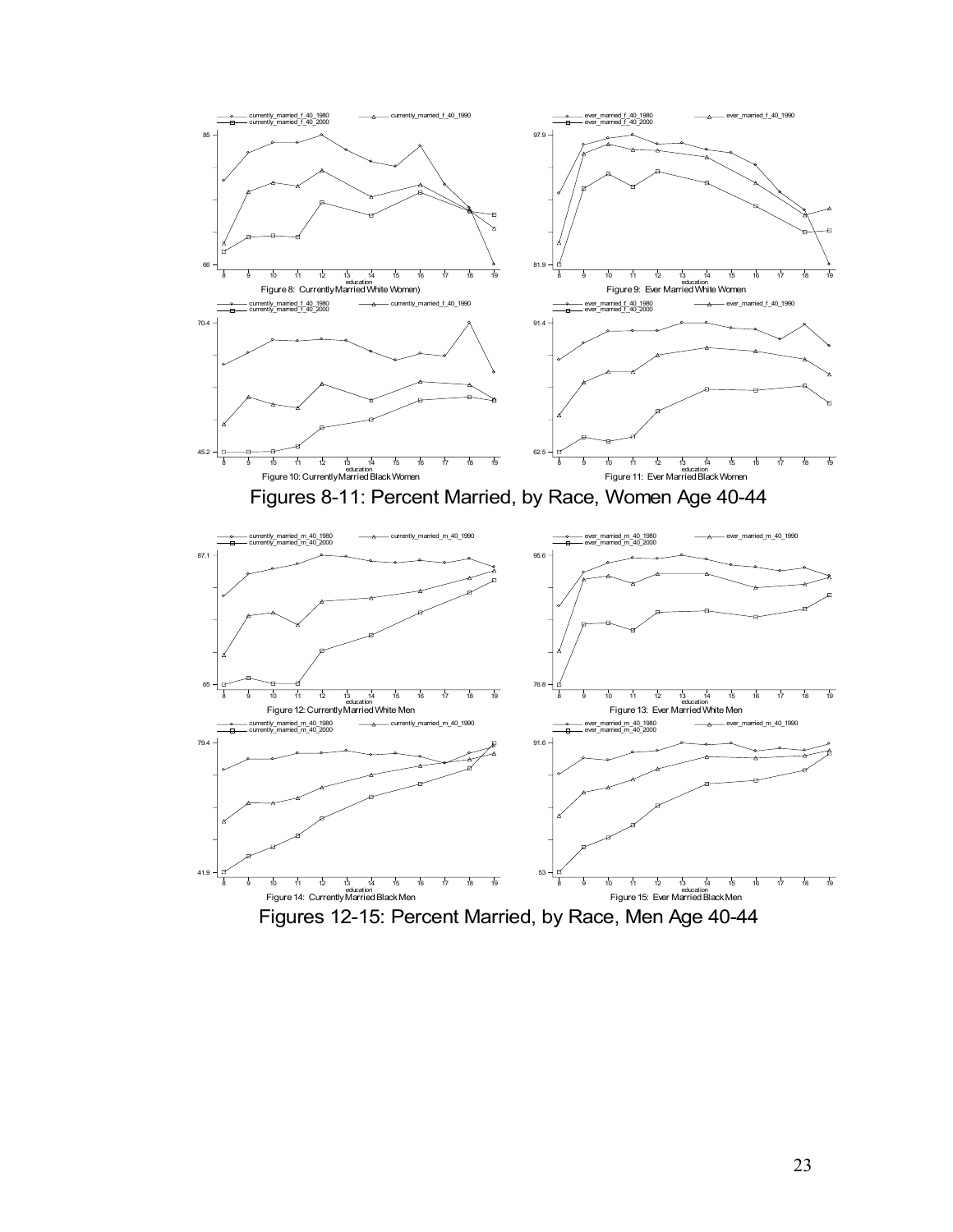

24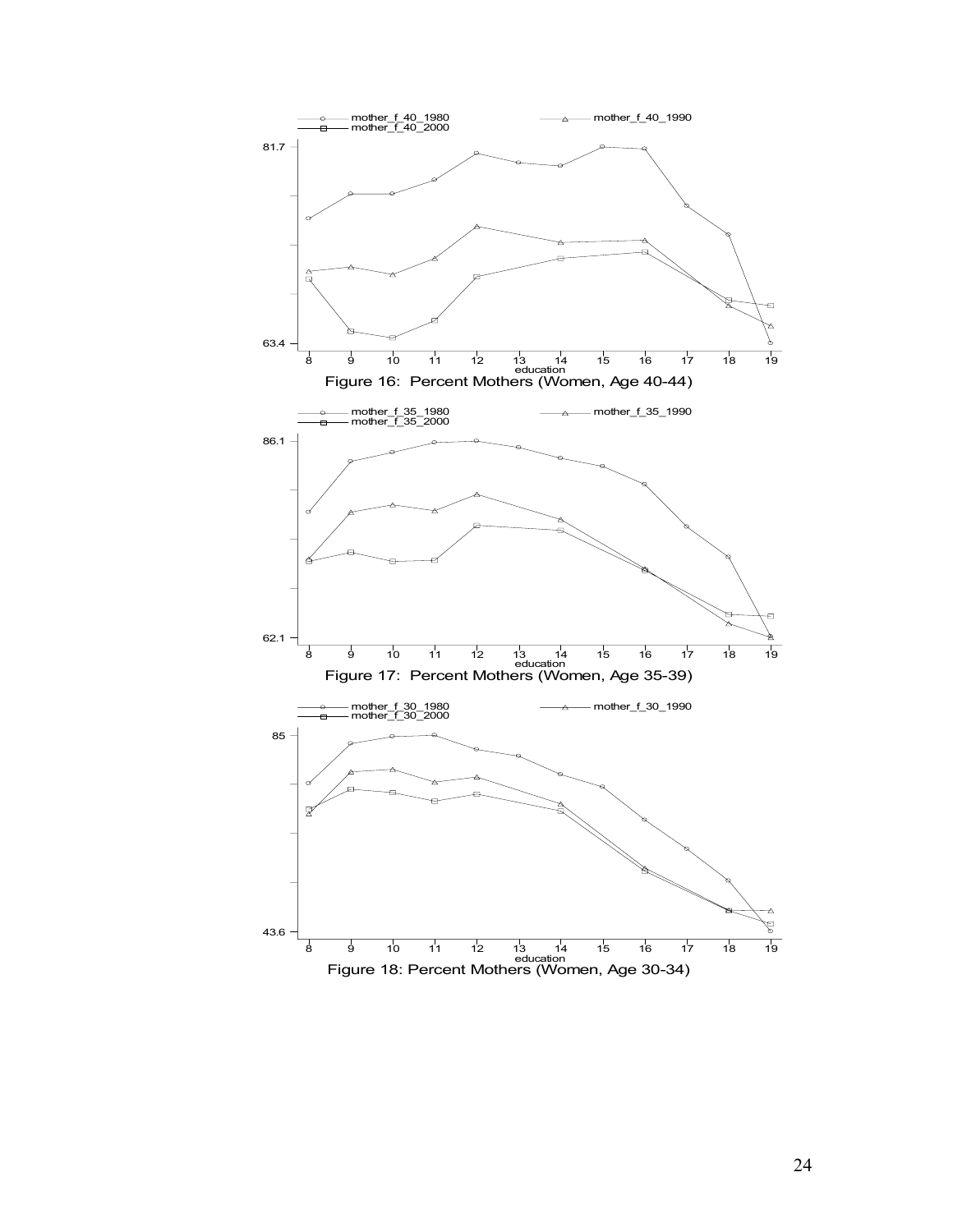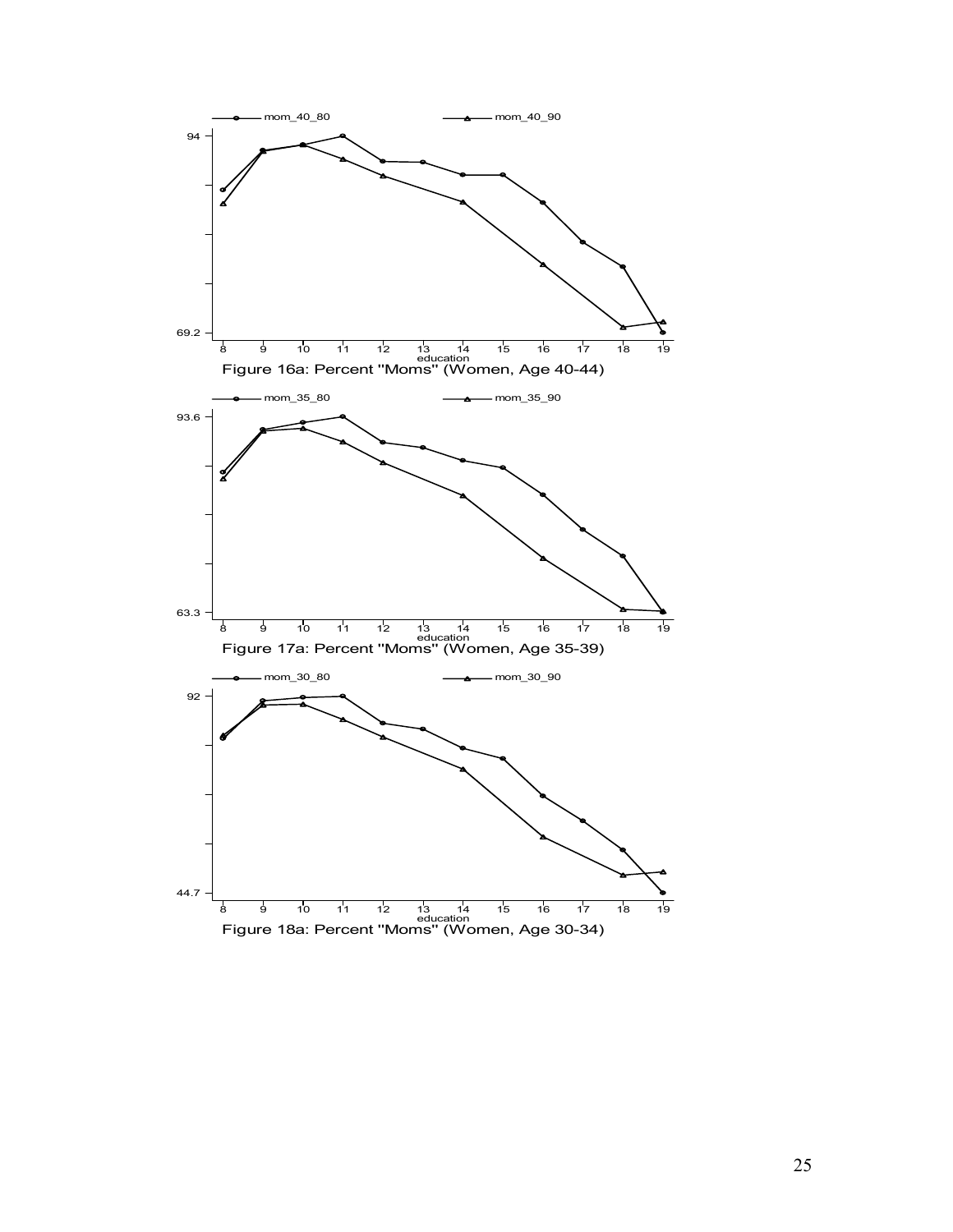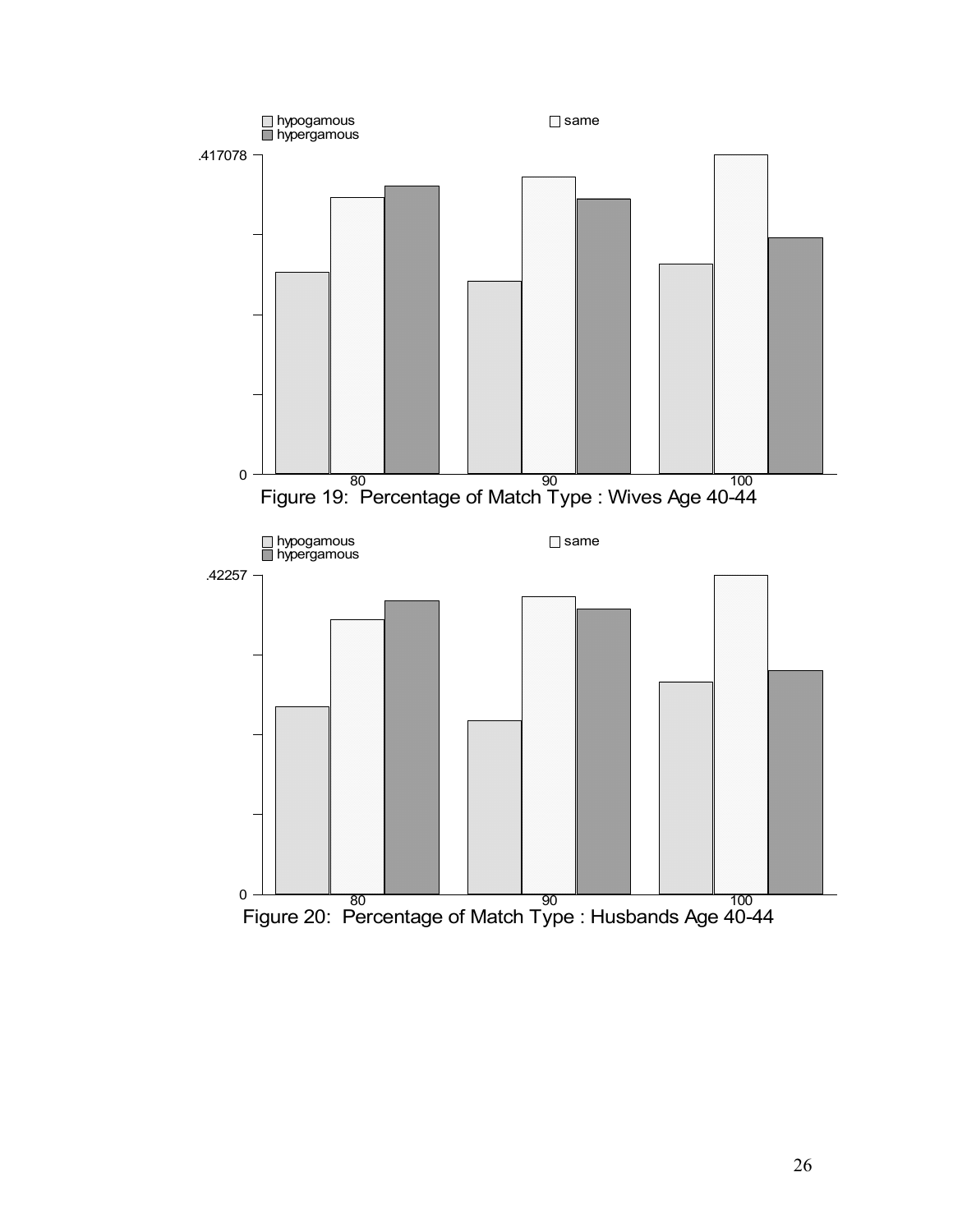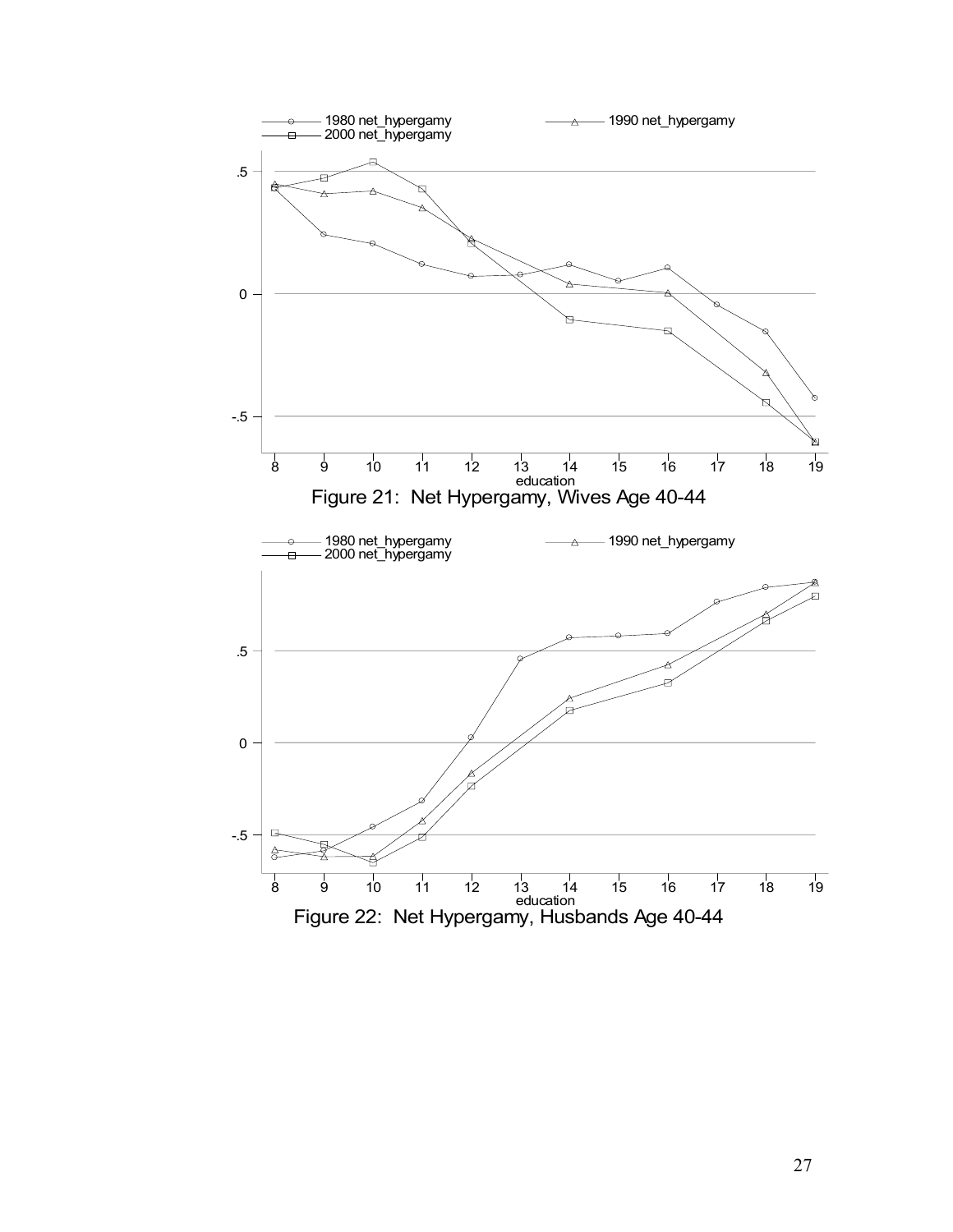|              |                                        |        | Women  |        |        | Men    |        |
|--------------|----------------------------------------|--------|--------|--------|--------|--------|--------|
|              |                                        | 1980   | 1990   | 2000   | 1980   | 1990   | 2000   |
| All          | Education                              | 12.50  | 13.37  | 13.35  | 13.01  | 13.74  | 13.24  |
|              | (Meaured as Edu-2)                     | (2.5)  | (2.5)  | (2.4)  | (3.0)  | (2.7)  | (2.6)  |
|              | <b>Currently Married</b>               | 0.81   | 0.75   | 0.72   | 0.85   | 0.79   | 0.72   |
|              |                                        | (0.4)  | (0.4)  | (0.5)  | (0.4)  | (0.4)  | (0.5)  |
|              | <b>Ever Married</b>                    | 0.95   | 0.93   | 0.89   | 0.93   | 0.91   | 0.85   |
|              |                                        | (0.2)  | (0.3)  | (0.3)  | (0.2)  | (0.3)  | (0.4)  |
|              | N                                      | 298382 | 451241 | 566050 | 285184 | 433806 | 549878 |
| White        | Education                              | 12.62  | 13.53  | 13.54  | 13.16  | 13.93  | 13.43  |
|              | (Meaured as Edu-2)                     | (2.4)  | (2.4)  | (2.4)  | (2.9)  | (2.7)  | (2.5)  |
|              | <b>Currently Married</b>               | 0.83   | 0.77   | 0.74   | 0.86   | 0.80   | 0.73   |
|              |                                        | (0.4)  | (0.4)  | (0.4)  | (0.3)  | (0.4)  | (0.4)  |
|              | <b>Ever Married</b>                    | 0.96   | 0.94   | 0.91   | 0.94   | 0.92   | 0.87   |
|              |                                        | (0.2)  | (0.2)  | (0.3)  | (0.2)  | (0.3)  | (0.3)  |
|              | N                                      | 250650 | 375956 | 438778 | 244044 | 368816 | 433549 |
| <b>Black</b> | Education                              | 11.98  | 12.78  | 12.94  | 11.89  | 12.64  | 12.61  |
|              | (Meaured as Edu-2)                     | (2.4)  | (2.4)  | (2.2)  | (2.7)  | (2.5)  | (2.2)  |
|              | <b>Currently Married</b>               | 0.66   | 0.56   | 0.50   | 0.75   | 0.67   | 0.58   |
|              |                                        | (0.5)  | (0.5)  | (0.5)  | (0.4)  | (0.5)  | (0.5)  |
|              | <b>Ever Married</b>                    | 0.89   | 0.83   | 0.72   | 0.88   | 0.83   | 0.73   |
|              |                                        | (0.3)  | (0.4)  | (0.4)  | (0.3)  | (0.4)  | (0.4)  |
|              | $\mathbf N$                            | 33127  | 43754  | 64759  | 27343  | 35922  | 55916  |
| All          | Mother (Age 40-44)                     | 0.80   | 0.73   | 0.70   |        |        |        |
|              |                                        | (0.4)  | (0.4)  | (0.5)  |        |        |        |
|              | Mom (Age 40-44)                        | 0.89   | 0.85   |        |        |        |        |
|              |                                        | (0.3)  | (0.4)  |        |        |        |        |
|              | Mother (Age 35-39)                     | 0.83   | 0.76   | 0.73   |        |        |        |
|              |                                        | (0.4)  | (0.4)  | (0.4)  |        |        |        |
|              | Mom (Age 35-39)                        | 0.87   | 0.81   |        |        |        |        |
|              |                                        | (0.3)  | (0.4)  |        |        |        |        |
|              | N                                      | 357751 | 504186 | 567280 |        |        |        |
|              | Mother (Age 30-34)                     | 0.76   | 0.70   | 0.66   |        |        |        |
|              |                                        | (0.4)  | (0.5)  | (0.5)  |        |        |        |
|              | Mom (Age 30-34)                        | 0.79   | 0.75   |        |        |        |        |
|              |                                        | (0.4)  | (0.4)  |        |        |        |        |
|              | $\mathbf N$                            | 448973 | 542553 | 496148 |        |        |        |
| All          | <b>Currently Married or Cohabiting</b> | 0.82   | 0.77   | 0.75   | 0.86   | 0.82   | 0.75   |
|              |                                        | (0.4)  | (0.4)  | (0.4)  | (0.3)  | (0.4)  | (0.4)  |
|              | ${\bf N}$                              | 298382 | 451241 | 566050 | 285184 | 433806 | 549878 |

**Table 1: Means (Standard Deviations) Individuals Age 40-44, Unless Otherwise Specified**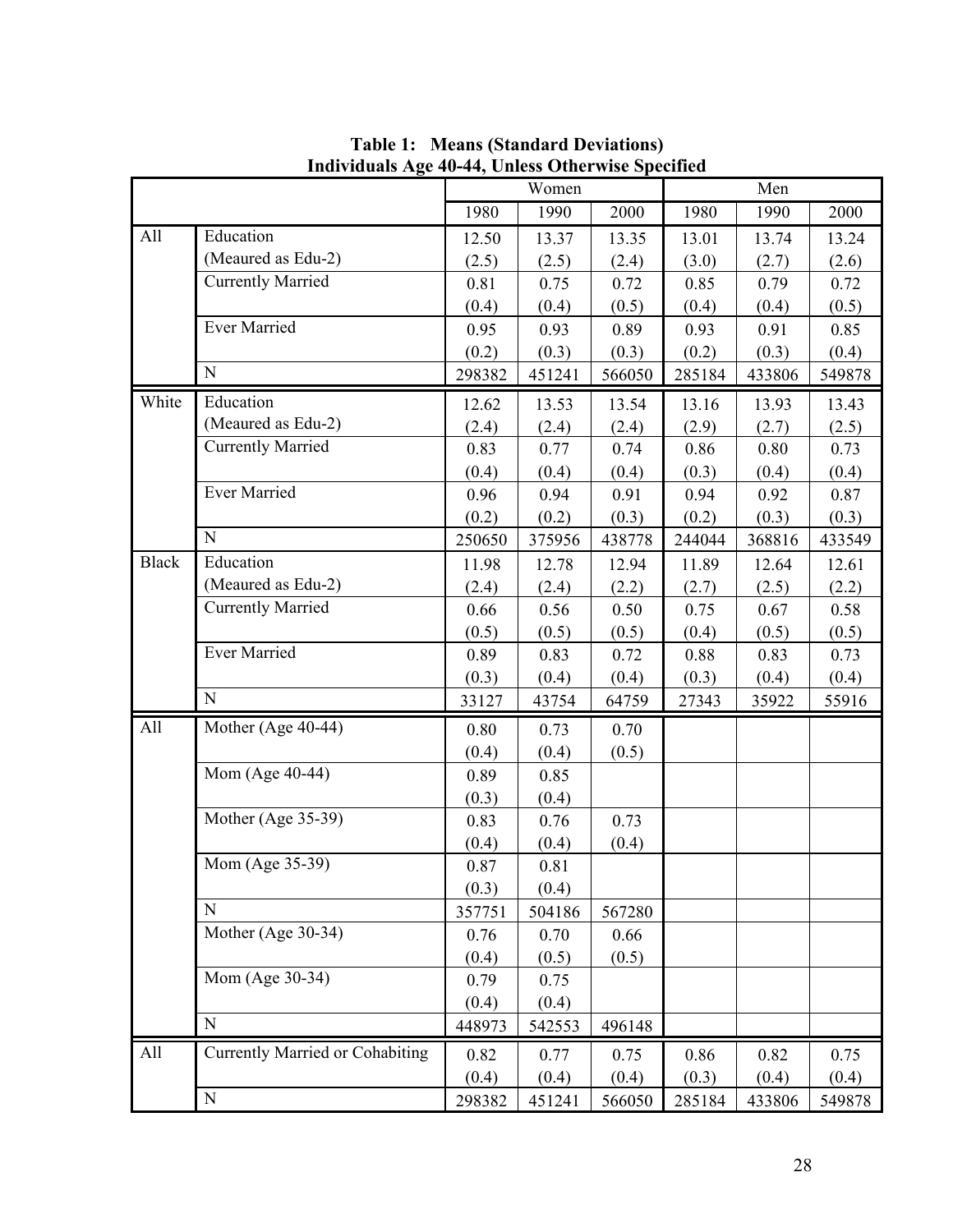| Education |      | <b>Currently Married</b> |      | <b>Ever Married</b> |            |      |  |  |
|-----------|------|--------------------------|------|---------------------|------------|------|--|--|
| $(Ed-2)$  |      | (Figure 1)               |      |                     | (Figure 2) |      |  |  |
| Year      | 1980 | 1990                     | 2000 | 1980                | 1990       | 2000 |  |  |
| 8         | 76.3 | 69.4                     | 70.5 | 90.1                | 84.6       | 83.2 |  |  |
| 9         | 79.2 | 73.7                     | 66.9 | 94.8                | 92.5       | 86.8 |  |  |
| 10        | 80.6 | 73.7                     | 65.9 | 95.8                | 93.6       | 87.5 |  |  |
| 11        | 80.2 | 72.4                     | 64.8 | 96.1                | 92.3       | 84.9 |  |  |
| 12        | 83.2 | 77.7                     | 72   | 96.1                | 94.8       | 90.5 |  |  |
| 13        | 80.8 |                          |      | 96.2                |            |      |  |  |
| 14        | 79.6 | 74                       | 70.3 | 95.6                | 94.2       | 89.8 |  |  |
| 15        | 78.6 |                          |      | 95.1                |            |      |  |  |
| 16        | 82.1 | 76.9                     | 75.2 | 93.7                | 91.5       | 88.2 |  |  |
| 17        | 76.7 |                          |      | 90.5                |            |      |  |  |
| 18        | 74.2 | 73.1                     | 72.7 | 88.8                | 87.7       | 85.4 |  |  |
| 19        | 66.4 | 71.3                     | 72.6 | 82.6                | 88.5       | 85.6 |  |  |

**Table 2 Percentage Married, by Education Level All Women, Age 40-44**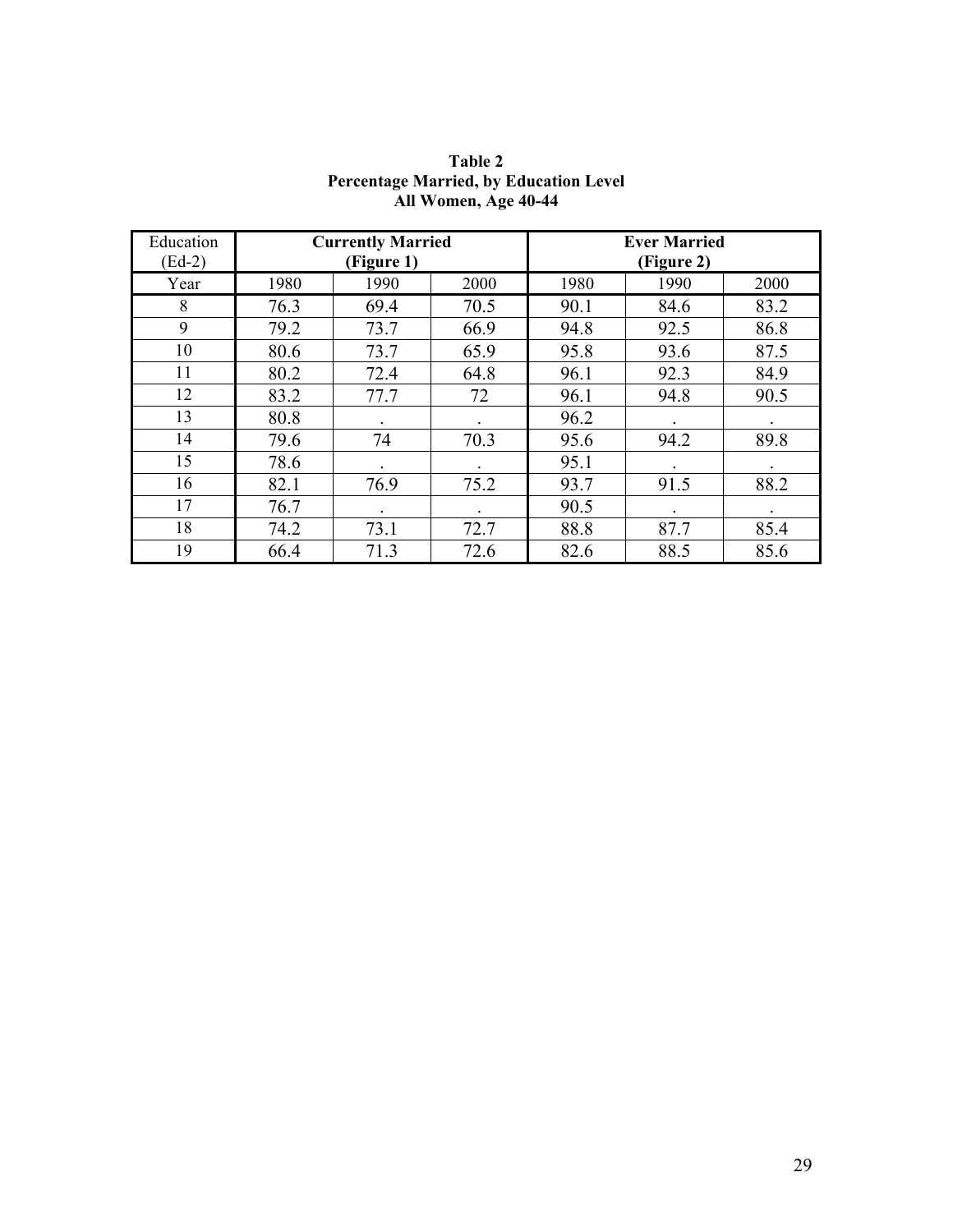**Table 3 Effect of Additional Education on Likelihood of Marriage Incremental Effects of Additional Year of Education from Logit Model (t-statistics in parentheses) All Women Age 40-44** 

|             |          |          | <b>Currently Married</b> |                  |                                  |          | <b>Ever Married</b> |                            |          |                                  |          |          |
|-------------|----------|----------|--------------------------|------------------|----------------------------------|----------|---------------------|----------------------------|----------|----------------------------------|----------|----------|
|             | $Ed-1$   |          |                          |                  | <b>Three years Pooled (Ed-2)</b> |          | $Ed-1$              |                            |          | <b>Three years Pooled (Ed-2)</b> |          |          |
|             | 1980     | 1980     | 1990                     | 1990-            | 2000                             | 2000-    | 1980                | 1980                       | 1990     | 1990-                            | 2000     | 2000-    |
|             |          |          |                          | 1980             |                                  | 1990     |                     |                            |          | 1980                             |          | 1990     |
|             | (1)      | (2)      | (3)                      | $\left(4\right)$ | (5)                              | (6)      | (7)                 | (8)                        | (9)      | (10)                             | (11)     | (12)     |
| 9           | 0.165    | 0.165    | 0.210                    | 0.046            | $-0.169$                         | $-0.380$ | 0.694               | 0.694                      | 0.807    | 0.113                            | 0.281    | $-0.526$ |
|             | (5.59)   | (5.59)   | (7.37)                   | (1.11)           | (6.37)                           | (9.73)   | (13.60)             | (13.60)                    | (17.96)  | (1.66)                           | (7.88)   | (9.16)   |
| 10          | 0.089    | 0.089    | $-0.002$                 | $-0.091$         | $-0.046$                         | $-0.045$ | 0.236               | 0.236                      | 0.169    | $-0.067$                         | 0.059    | $-0.109$ |
|             | (2.76)   | (2.76)   | (0.05)                   | (2.01)           | (1.57)                           | (1.03)   | (3.87)              | (3.87)                     | (3.10)   | (0.82)                           | (1.44)   | (1.60)   |
| 11          | $-0.026$ | $-0.026$ | $-0.066$                 | $-0.040$         | $-0.047$                         | 0.019    | 0.068               | 0.068                      | $-0.192$ | $-0.261$                         | $-0.213$ | $-0.021$ |
|             | (0.94)   | (0.94)   | (2.68)                   | (1.08)           | (2.08)                           | (0.57)   | (1.22)              | (1.22)                     | (4.42)   | (3.68)                           | (6.72)   | (0.39)   |
| 12          | 0.202    | 0.202    | 0.284                    | 0.082            | 0.331                            | 0.047    | $-0.010$            | $-0.010$                   | 0.414    | 0.424                            | 0.530    | 0.116    |
|             | (9.89)   | (9.89)   | (18.24)                  | (3.21)           | (25.53)                          | (2.33)   | (0.24)              | (0.24)                     | (15.51)  | (8.57)                           | (29.94)  | (3.62)   |
| 13          | $-0.164$ |          |                          |                  |                                  |          | 0.025               |                            |          |                                  |          |          |
|             | (8.35)   |          |                          |                  |                                  |          | (0.63)              |                            |          |                                  |          |          |
| 14          | $-0.074$ | $-0.227$ | $-0.203$                 | 0.023            | $-0.079$                         | 0.124    | $-0.148$            | $-0.100$                   | $-0.112$ | $-0.012$                         | $-0.079$ | 0.033    |
|             | (3.00)   | (17.54)  | (22.95)                  | (1.49)           | (10.40)                          | (10.62)  | (3.01)              | (3.93)                     | (6.71)   | (0.40)                           | (6.78)   | (1.63)   |
| 15          | $-0.062$ |          |                          |                  |                                  |          | $-0.109$            |                            |          |                                  |          |          |
|             | (2.25)   |          |                          |                  |                                  |          | (2.06)              |                            |          |                                  |          |          |
| 16          | 0.222    | 0.149    | 0.157                    | 0.008            | 0.246                            | 0.089    | $-0.260$            | $-0.392$                   | $-0.417$ | $-0.025$                         | $-0.171$ | 0.246    |
|             | (7.92)   | (7.33)   | (13.97)                  | (0.35)           | (25.67)                          | (6.03)   | (5.18)              | (11.34)                    | (22.73)  | (0.65)                           | (12.68)  | (10.81)  |
| 17          | $-0.331$ |          |                          |                  |                                  |          | $-0.455$            |                            |          |                                  |          |          |
|             | (10.6)   |          |                          |                  |                                  |          | (9.86)              |                            |          |                                  |          |          |
| 18          | $-0.132$ | $-0.393$ | $-0.203$                 | 0.190            | $-0.130$                         | 0.073    | $-0.179$            | $-0.541$                   | $-0.407$ | 0.134                            | $-0.245$ | 0.162    |
|             | (3.56)   | (15.47)  | (13.02)                  | (6.37)           | (9.00)                           | (3.45)   | (3.39)              | (14.25)                    | (18.48)  | (3.06)                           | (13.22)  | (5.64)   |
| 19          | $-0.378$ | $-0.447$ | $-0.088$                 | 0.359            | $-0.005$                         | 0.083    | $-0.516$            | $-0.608$                   | 0.075    | 0.683                            | 0.015    | $-0.059$ |
|             | (9.74)   | (13.33)  | (3.23)                   | (8.31)           | (0.20)                           | (2.33)   | (10.12)             | (13.95)                    | (1.95)   | (11.77)                          | (0.52)   | (1.23)   |
| $\mathbf N$ |          | 298382   | 451241<br>566050         |                  |                                  |          |                     | 298382<br>451241<br>566050 |          |                                  |          |          |
|             | 298382   |          |                          | 1315673          |                                  |          | 298382              | 1315673                    |          |                                  |          |          |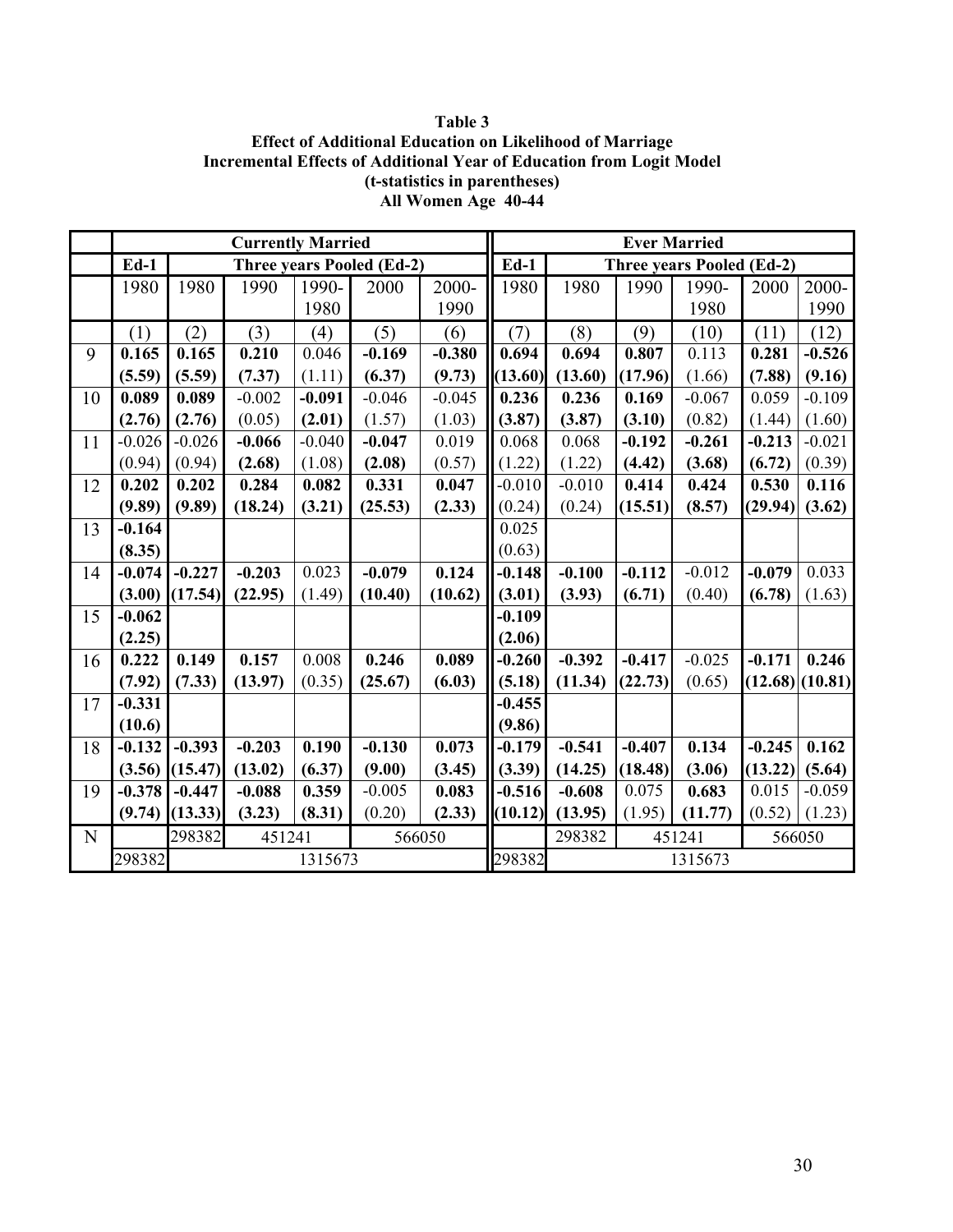| Education |      | <b>Currently Married</b><br>(Figure 3) |      |      | <b>Ever Married</b><br>(Figure 4) |      |
|-----------|------|----------------------------------------|------|------|-----------------------------------|------|
| Year      | 1980 | 1990                                   | 2000 | 1980 | 1990                              | 2000 |
| 8         | 79.6 | 71.9                                   | 69.3 | 87.8 | 82.2                              | 78.7 |
| 9         | 82.2 | 74.8                                   | 65.4 | 92.1 | 89.5                              | 82.1 |
| 10        | 83   | 75                                     | 63   | 93   | 90                                | 81.7 |
| 11        | 83.5 | 72.8                                   | 63.5 | 93.8 | 88.9                              | 80.9 |
| 12        | 86   | 77.9                                   | 69.3 | 94.4 | 91.9                              | 85.5 |
| 13        | 85.8 |                                        |      | 95.1 |                                   |      |
| 14        | 85.5 | 79.1                                   | 72.3 | 94.7 | 92.4                              | 86.5 |
| 15        | 84.9 |                                        |      | 94   |                                   |      |
| 16        | 85.9 | 80.9                                   | 76.9 | 93.7 | 90.7                              | 86.2 |
| 17        | 85.3 |                                        |      | 93.2 |                                   |      |
| 18        | 86.2 | 83.1                                   | 80.6 | 93.5 | 91.4                              | 87.7 |
| 19        | 85.4 | 84.6                                   | 83   | 92.8 | 92.4                              | 89.8 |

**Table 4 Percentage Married, by Education Level All Men, Age 40-44**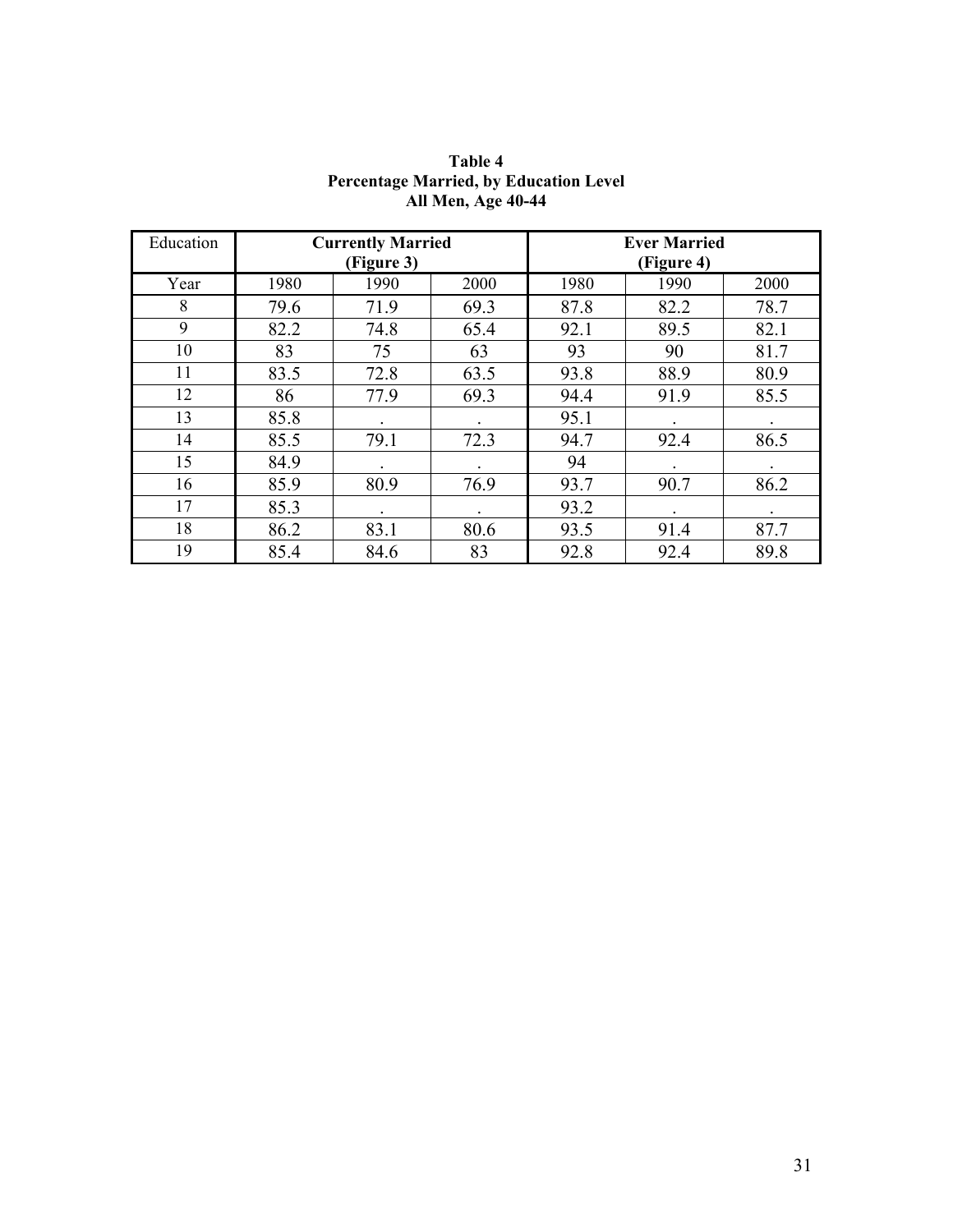**Table 5 Effect of Additional Education on Likelihood of Marriage Incremental Effects of Additional Year of Education from Logit Model (t-statistics in parentheses) All Men Age 40-44** 

|    |          |          |          | <b>Currently Married</b> |                                  |          |          |          | <b>Ever Married</b> |          |                                  |          |
|----|----------|----------|----------|--------------------------|----------------------------------|----------|----------|----------|---------------------|----------|----------------------------------|----------|
|    | $Ed-1$   |          |          |                          | <b>Three years Pooled (Ed-2)</b> |          | $Ed-1$   |          |                     |          | <b>Three years Pooled (Ed-2)</b> |          |
|    | 1980     | 1980     | 1990     | 1990-                    | 2000                             | 2000-    | 1980     | 1980     | 1990                | 1990-    | 2000                             | 2000-    |
|    |          |          |          | 1980                     |                                  | 1990     |          |          |                     | 1980     |                                  | 1990     |
|    | (1)      | (2)      | (3)      | (4)                      | (5)                              | (6)      | (7)      | (8)      | (9)                 | (10)     | (11)                             | (12)     |
| 9  | 0.174    | 0.174    | 0.144    | $-0.030$                 | $-0.176$                         | $-0.320$ | 0.482    | 0.482    | 0.609               | 0.127    | 0.218                            | $-0.391$ |
|    | (5.63)   | (5.63)   | (4.97)   | (0.71)                   | (7.24)                           | (8.46)   | (11.36)  | (11.36)  | (15.42)             | (2.19)   | (7.43)                           | (7.94)   |
| 10 | 0.054    | 0.054    | 0.011    | $-0.043$                 | $-0.106$                         | $-0.117$ | 0.140    | 0.140    | 0.054               | $-0.086$ | $-0.029$                         | $-0.083$ |
|    | (1.52)   | (1.52)   | (0.32)   | (0.89)                   | (3.96)                           | (2.74)   | (2.75)   | (2.75)   | (1.14)              | (1.24)   | (0.89)                           | (1.44)   |
| 11 | 0.036    | 0.036    | $-0.110$ | $-0.146$                 | 0.021                            | 0.131    | 0.125    | 0.125    | $-0.117$            | $-0.242$ | $-0.051$                         | 0.066    |
|    | (1.09)   | (1.09)   | (4.13)   | (3.44)                   | (1.06)                           | (3.93)   | (2.50)   | (2.50)   | (3.07)              | (3.85)   | (2.03)                           | (1.45)   |
| 12 | 0.194    | 0.194    | 0.273    | 0.079                    | 0.262                            | $-0.011$ | 0.117    | 0.117    |                     |          | 0.335                            | $-0.010$ |
|    | (7.64)   | (7.64)   | (15.92)  | (2.58)                   | (22.08)                          | (0.53)   | (3.00)   | (3.00)   |                     |          | (22.82)                          | (0.34)   |
| 13 | $-0.021$ |          |          |                          |                                  |          | 0.121    |          | 0.345               | 0.228    |                                  |          |
|    | (0.83)   |          |          |                          |                                  |          | (2.97)   |          | (14.03)             | (4.95)   |                                  |          |
| 14 | $-0.025$ | $-0.049$ | 0.071    | 0.121                    | 0.147                            | 0.075    | $-0.064$ | 0.039    | 0.079               | 0.040    | 0.078                            | $-0.001$ |
|    | (0.83)   | (3.19)   | (7.11)   | (6.55)                   | (18.14)                          | (5.83)   | (1.35)   | (1.63)   | (5.17)              | (1.41)   | (7.42)                           | (0.05)   |
| 15 | $-0.043$ |          |          |                          |                                  |          | $-0.141$ |          |                     |          |                                  |          |
|    | (1.38)   |          |          |                          |                                  |          | (2.94)   |          |                     |          |                                  |          |
| 16 | 0.077    | 0.037    | 0.110    | 0.073                    | 0.240                            | 0.130    | $-0.053$ | $-0.176$ | $-0.224$            | $-0.048$ | $-0.026$                         | 0.198    |
|    | (2.51)   | (1.75)   | (9.61)   | (3.07)                   | (22.94)                          | (8.38)   | (1.17)   | (5.66)   | (13.71)             | (1.36)   | (1.94)                           | (9.46)   |
| 17 | $-0.048$ |          |          |                          |                                  |          | $-0.084$ |          |                     |          |                                  |          |
|    | (1.52)   |          |          |                          |                                  |          | (1.87)   |          |                     |          |                                  |          |
| 18 | 0.072    | $-0.013$ | 0.153    | 0.166                    | 0.220                            | 0.067    | 0.060    | $-0.055$ | 0.078               | 0.132    | 0.136                            | 0.058    |
|    | (1.86)   | (0.50)   | (9.07)   | (5.42)                   | (13.16)                          | (2.81)   | (1.10)   | (1.51)   | (3.44)              | (3.10)   | (6.74)                           | (1.93)   |
| 19 | $-0.064$ | $-0.027$ | 0.110    | 0.137                    | 0.166                            | 0.056    | $-0.123$ | $-0.093$ | 0.145               | 0.238    | 0.212                            | 0.067    |
|    | (1.82)   | (0.93)   | (4.62)   | (3.67)                   | (6.95)                           | (1.65)   | (2.53)   | (2.34)   | (4.50)              | (4.65)   | (7.22)                           | (1.53)   |
| N  |          | 285184   |          | 433806                   |                                  | 549878   |          | 285184   | 433806<br>549878    |          |                                  |          |
|    | 285184   |          |          | 1268868                  |                                  |          | 285184   |          |                     | 1268868  |                                  |          |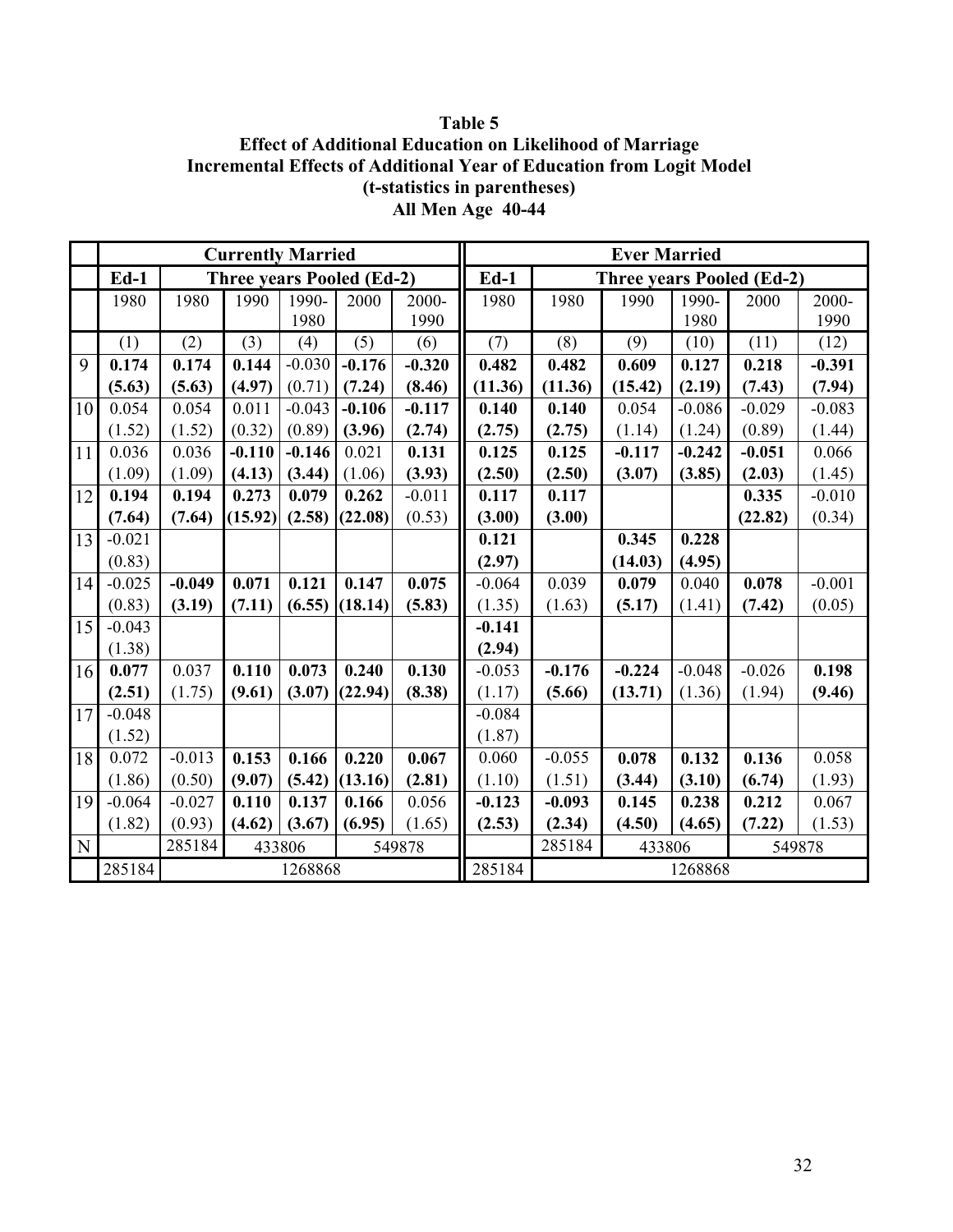| Education |      | <b>Currently Married</b><br>(Figure 5) |      | <b>Ever Married</b><br>(Figure 6) |      |      |  |
|-----------|------|----------------------------------------|------|-----------------------------------|------|------|--|
| Year      | 1980 | 1990                                   | 2000 | 1980                              | 1990 | 2000 |  |
| 8         | 78.3 | 69.1                                   | 67.9 | 90.7                              | 84.6 | 81.9 |  |
| 9         | 82.4 | 76.7                                   | 70   | 96.7                              | 95.6 | 91.3 |  |
| 10        | 83.9 | 78                                     | 70.2 | 97.5                              | 96.8 | 93.1 |  |
| 11        | 83.9 | 77.5                                   | 70   | 97.9                              | 96.1 | 91.5 |  |
| 12        | 85   | 79.8                                   | 75.1 | 96.8                              | 96   | 93.4 |  |
| 13        | 82.8 |                                        |      | 96.9                              |      |      |  |
| 14        | 81.1 | 75.9                                   | 73.2 | 96.1                              | 95.2 | 92   |  |
| 15        | 80.4 |                                        |      | 95.7                              |      |      |  |
| 16        | 83.4 | 77.7                                   | 76.6 | 94.2                              | 92   | 89.1 |  |
| 17        | 77.7 |                                        |      | 90.8                              |      |      |  |
| 18        | 74.3 | 73.9                                   | 73.8 | 88.6                              | 88   | 85.9 |  |
| 19        | 66   | 71.3                                   | 73.3 | 81.9                              | 88.8 | 86.1 |  |

#### **Table 6 Percentage Married, by Education Level White Women, Age 40-44**

**Table 7 Percentage Married, by Education Level Black Women, Age 40-44** 

| Education |      | <b>Currently Married</b><br>(Figure 9) |      | <b>Ever Married</b><br>(Figure 10) |      |      |  |
|-----------|------|----------------------------------------|------|------------------------------------|------|------|--|
| Year      | 1980 | 1990                                   | 2000 | 1980                               | 1990 | 2000 |  |
| 8         | 62.2 | 50.6                                   | 45.2 | 83.1                               | 70.7 | 62.5 |  |
| 9         | 64.5 | 55.9                                   | 45.2 | 86.8                               | 78.1 | 65.8 |  |
| 10        | 67   | 54.5                                   | 45.3 | 89.5                               | 80.4 | 64.9 |  |
| 11        | 66.8 | 53.8                                   | 46.3 | 89.6                               | 80.4 | 65.9 |  |
| 12        | 67.2 | 58.5                                   | 49.9 | 89.6                               | 84.2 | 71.6 |  |
| 13        | 66.9 |                                        |      | 91.4                               |      | ٠    |  |
| 14        | 64.8 | 55.3                                   | 51.5 | 91.4                               | 85.8 | 76.5 |  |
| 15        | 63.1 |                                        |      | 90.2                               |      |      |  |
| 16        | 64.4 | 58.9                                   | 55.3 | 89.9                               | 85   | 76.3 |  |
| 17        | 63.9 |                                        |      | 87.7                               |      |      |  |
| 18        | 70.4 | 58.3                                   | 55.9 | 91                                 | 83.2 | 77.3 |  |
| 19        | 60.7 | 55.5                                   | 55.2 | 86.2                               | 79.9 | 73.4 |  |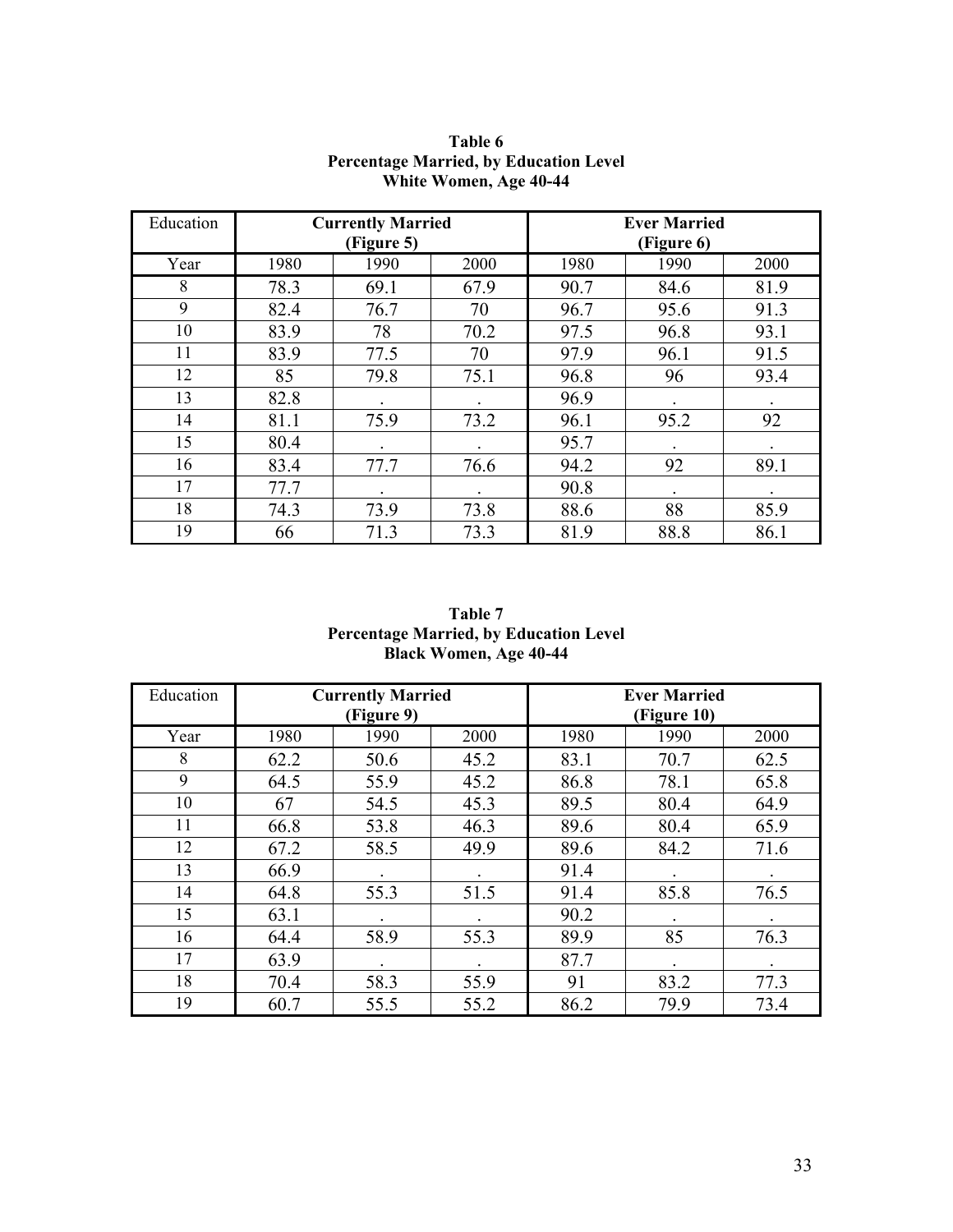**Table 8 Effect of Additional Education on Likelihood of Marriage Incremental Effects of Additional Year of Education from Logit Model (t-statistics in parentheses) White Women Age 40-44** 

|    |          |          |          | <b>Currently Married</b> |                                  |          |          |          |          | <b>Ever Married</b> |                                  |          |
|----|----------|----------|----------|--------------------------|----------------------------------|----------|----------|----------|----------|---------------------|----------------------------------|----------|
|    | $Ed-1$   |          |          |                          | <b>Three years Pooled (Ed-2)</b> |          | $Ed-1$   |          |          |                     | <b>Three years Pooled (Ed-2)</b> |          |
|    | 1980     | 1980     | 1990     | 1990-                    | 2000                             | 2000-    | 1980     | 1980     | 1990     | 1990-               | 2000                             | 2000-    |
|    |          |          |          | 1980                     |                                  | 1990     |          |          |          | 1980                |                                  | 1990     |
|    | (1)      | (2)      | (3)      | (4)                      | (5)                              | (6)      | (7)      | (8)      | (9)      | (10)                | (11)                             | (12)     |
| 9  | 0.265    | 0.265    | 0.385    | 0.119                    | 0.099                            | $-0.286$ | 1.089    | 1.089    | 1.385    | 0.296               | 0.850                            | $-0.535$ |
|    | (7.22)   | (7.22)   | (10.68)  | (2.32)                   | (2.77)                           | (5.65)   | (15.19)  | (15.19)  | (20.60)  | (3.01)              | (15.89)                          | (6.23)   |
| 10 | 0.103    | 0.103    | 0.076    | $-0.027$                 | 0.011                            | $-0.065$ | 0.277    | 0.277    | 0.337    | 0.060               | 0.246                            | $-0.091$ |
|    | (2.58)   | (2.58)   | (1.95)   | (0.48)                   | (0.29)                           | (1.20)   | (3.15)   | (3.15)   | (3.93)   | (0.49)              | (3.82)                           | (0.85)   |
| 11 | 0.005    | 0.005    | $-0.030$ | $-0.035$                 | $-0.011$                         | 0.020    | 0.209    | 0.209    | $-0.230$ | $-0.438$            | $-0.232$                         | $-0.002$ |
|    | (0.14)   | (0.14)   | (0.98)   | (0.76)                   | (0.36)                           | (0.47)   | (2.48)   | (2.48)   | (3.25)   | (3.99)              | (4.54)                           | (0.02)   |
| 12 | 0.079    | 0.079    | 0.139    | 0.060                    | 0.259                            | 0.120    | $-0.435$ | $-0.435$ | $-0.009$ | 0.426               | 0.271                            | 0.280    |
|    | (3.15)   | (3.15)   | (7.11)   | (1.88)                   | (15.16)                          | (4.62)   | (6.84)   | (6.84)   | (0.21)   | (5.60)              | (9.60)                           | (5.55)   |
| 13 | $-0.161$ |          |          |                          |                                  |          | 0.020    |          |          |                     |                                  |          |
|    | (7.22)   |          |          |                          |                                  |          | (0.41)   |          |          |                     |                                  |          |
| 14 | $-0.116$ | $-0.248$ | $-0.228$ | 0.020                    | $-0.101$                         | 0.127    | $-0.232$ | $-0.160$ | $-0.194$ | $-0.034$            | $-0.201$                         | $-0.007$ |
|    | (4.21)   | (17.18)  | (23.05)  | (1.15)                   | (11.45)                          | (9.54)   | (4.00)   | (5.41)   | (9.68)   | (0.95)              | (13.56)                          | (0.26)   |
| 15 | $-0.048$ |          |          |                          |                                  |          | $-0.093$ |          |          |                     |                                  |          |
|    | (1.57)   |          |          |                          |                                  |          | (1.54)   |          |          |                     |                                  |          |
| 16 | 0.202    | 0.126    | 0.102    | $-0.024$                 | 0.183                            | 0.081    | $-0.320$ | $-0.466$ | $-0.549$ | $-0.083$            | $-0.336$                         | 0.214    |
|    | (6.51)   | (5.62)   | (8.29)   | (0.94)                   | (16.76)                          | (4.93)   | (5.61)   | (11.96)  | (26.36)  | (1.88)              | (20.88)                          | (8.12)   |
| 17 | $-0.365$ |          |          |                          |                                  |          | $-0.507$ |          |          |                     |                                  |          |
|    | (10.77)  |          |          |                          |                                  |          | (10.05)  |          |          |                     |                                  |          |
| 18 | $-0.187$ | $-0.454$ | $-0.208$ | 0.246                    | $-0.152$                         | 0.055    | $-0.235$ | $-0.621$ | $-0.451$ | 0.170               | $-0.298$                         | 0.153    |
|    | (4.66)   | (16.41)  | (12.34)  | (7.61)                   | (9.51)                           | (2.38)   | (4.15)   | (14.98)  | (18.89)  | (3.56)              | (14.43)                          | (4.83)   |
| 19 | $-0.395$ | $-0.494$ | $-0.131$ | 0.362                    | $-0.024$                         | 0.108    | $-0.541$ | $-0.662$ | 0.080    | 0.742               | 0.018                            | $-0.062$ |
|    | (9.42)   | (13.51)  | (4.49)   | (7.73)                   | (0.91)                           | (2.76)   | (9.91)   | (14.08)  | (1.93)   | (11.83)             | (0.56)                           | (1.16)   |
| N  |          | 250650   | 375956   |                          | 438778                           |          |          | 250650   |          | 375956              | 438778                           |          |
|    | 250650   |          |          | 1065384                  |                                  |          | 250650   |          |          | 1065384             |                                  |          |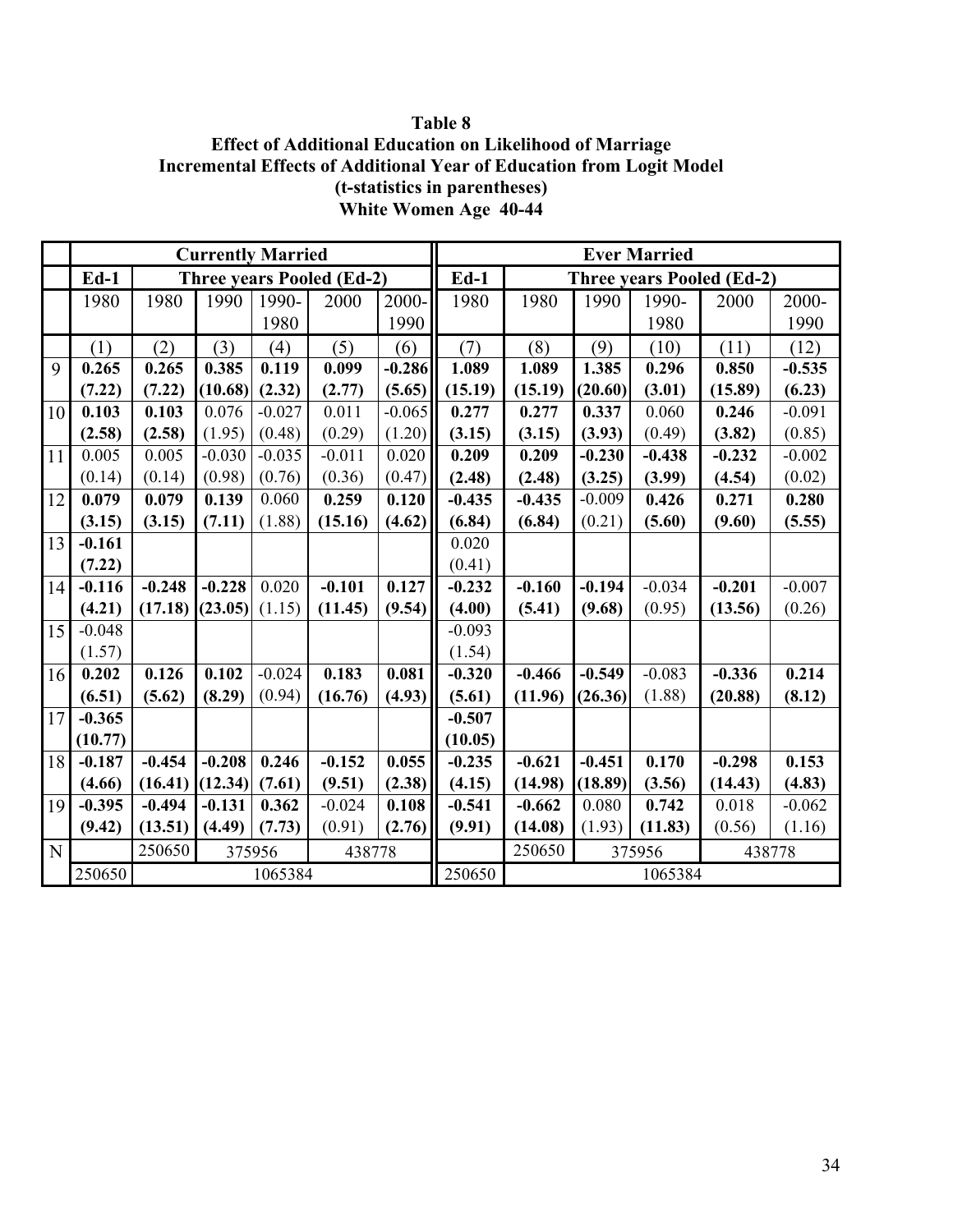# **Table 9 Effect of Additional Education on Likelihood of Marriage Incremental Effects of Additional Year of Education from Logit Model (t-statistics in parentheses) Black Women Age 40-44**

|    |          |          | <b>Currently Married</b>         |          |          |          |          |                         |                                  | <b>Ever Married</b> |          |          |
|----|----------|----------|----------------------------------|----------|----------|----------|----------|-------------------------|----------------------------------|---------------------|----------|----------|
|    | $Ed-1$   |          | <b>Three years Pooled (Ed-2)</b> |          |          |          | $Ed-1$   |                         | <b>Three years Pooled (Ed-2)</b> |                     |          |          |
|    | 1980     | 1980     | 1990                             | 1990-    | 2000     | 2000-    | 1980     | 1980                    | 1990                             | 1990-               | 2000     | 2000-    |
|    |          |          |                                  | 1980     |          | 1990     |          |                         |                                  | 1980                |          | 1990     |
|    | (1)      | (2)      | (3)                              | (4)      | (5)      | (6)      | (7)      | (8)                     | (9)                              | (10)                | (11)     | (12)     |
| 9  | 0.097    | 0.097    | 0.214                            | 0.116    | 0.000    | $-0.214$ | 0.288    | 0.288                   | 0.392                            | 0.104               | 0.142    | $-0.250$ |
|    | (1.57)   | (1.57)   | (3.08)                           | (1.25)   | (0.00)   | (2.09)   | (3.38)   | (3.38)                  | (4.85)                           | (0.89)              | (1.82)   | (2.22)   |
| 10 | 0.114    | 0.114    | $-0.058$                         | $-0.172$ | 0.004    | 0.062    | 0.256    | 0.256                   | 0.137                            | $-0.119$            | $-0.040$ | $-0.177$ |
|    | (1.76)   | (1.76)   | (0.83)                           | (1.81)   | (0.05)   | (0.62)   | (2.71)   | (2.71)                  | (1.60)                           | (0.93)              | (0.53)   | (1.55)   |
| 11 | $-0.010$ | $-0.010$ | $-0.030$                         | $-0.020$ | 0.042    | 0.071    | 0.019    | 0.019                   | 0.001                            | $-0.018$            | 0.044    | 0.043    |
|    | (0.19)   | (0.19)   | (0.59)                           | (0.27)   | (0.85)   | (1.01)   | (0.23)   | (0.23)                  | (0.02)                           | (0.17)              | (0.85)   | (0.52)   |
| 12 | 0.019    | 0.019    | 0.193                            | 0.173    | 0.144    | $-0.049$ | $-0.007$ | $-0.007$                | 0.261                            | 0.268               | 0.268    | 0.006    |
|    | (0.48)   | (0.48)   | (5.87)                           | (3.35)   | (5.34)   | (1.15)   | (0.11)   | (0.11)                  | (6.21)                           | (3.60)              | (9.33)   | (0.12)   |
| 13 | $-0.014$ |          |                                  |          |          |          | 0.208    |                         |                                  |                     |          |          |
|    | (0.29)   |          |                                  |          |          |          | (2.58)   |                         |                                  |                     |          |          |
| 14 | $-0.095$ | $-0.088$ | $-0.131$                         | $-0.044$ | 0.066    | 0.197    | 0.001    | 0.176                   | 0.127                            | $-0.049$            | 0.253    | 0.126    |
|    | (1.48)   | (2.59)   | (5.25)                           | (1.03)   | (3.33)   | (6.18)   | (0.01)   | (3.19)                  | (3.66)                           | (0.75)              | (11.04)  | (3.02)   |
| 15 | $-0.074$ |          |                                  |          |          |          | $-0.142$ |                         |                                  |                     |          |          |
|    | (0.99)   |          |                                  |          |          |          | (1.15)   |                         |                                  |                     |          |          |
| 16 | 0.055    | $-0.041$ | 0.149                            | 0.189    | 0.150    | 0.002    | $-0.029$ | $-0.138$                | $-0.063$                         | 0.076               | $-0.011$ | 0.051    |
|    | (0.69)   | (0.68)   | (3.93)                           | (2.67)   | (5.35)   | (0.03)   | (0.23)   | (1.43)                  | (1.19)                           | (0.69)              | (0.35)   | (0.82)   |
| 17 | $-0.018$ |          |                                  |          |          |          | $-0.221$ |                         |                                  |                     |          |          |
|    | (0.19)   |          |                                  |          |          |          | (1.52)   |                         |                                  |                     |          |          |
| 18 | 0.291    | 0.120    | $-0.027$                         | $-0.146$ | 0.025    | 0.052    | 0.350    | $-0.063$                | $-0.137$                         | $-0.074$            | 0.059    | 0.197    |
|    | (2.44)   | (1.51)   | (0.49)                           | (1.53)   | (0.54)   | (0.73)   | (1.91)   | (0.51)                  | (1.91)                           | (0.52)              | (1.07)   | (2.16)   |
| 19 | $-0.430$ | $-0.277$ | $-0.115$                         | 0.162    | $-0.026$ | 0.088    | $-0.482$ | $-0.291$                | $-0.218$                         | 0.072               | $-0.213$ | 0.006    |
|    | (3.40)   | (2.54)   | (1.12)                           | (1.08)   | (0.31)   | (0.66)   | (2.53)   | (1.84)                  | (1.69)                           | (0.35)              | (2.18)   | (0.03)   |
| N  |          | 33127    | 43754                            |          |          | 64759    |          | 33127<br>43754<br>64759 |                                  |                     |          |          |
|    | 33127    |          |                                  | 141640   |          |          | 33127    |                         |                                  | 141640              |          |          |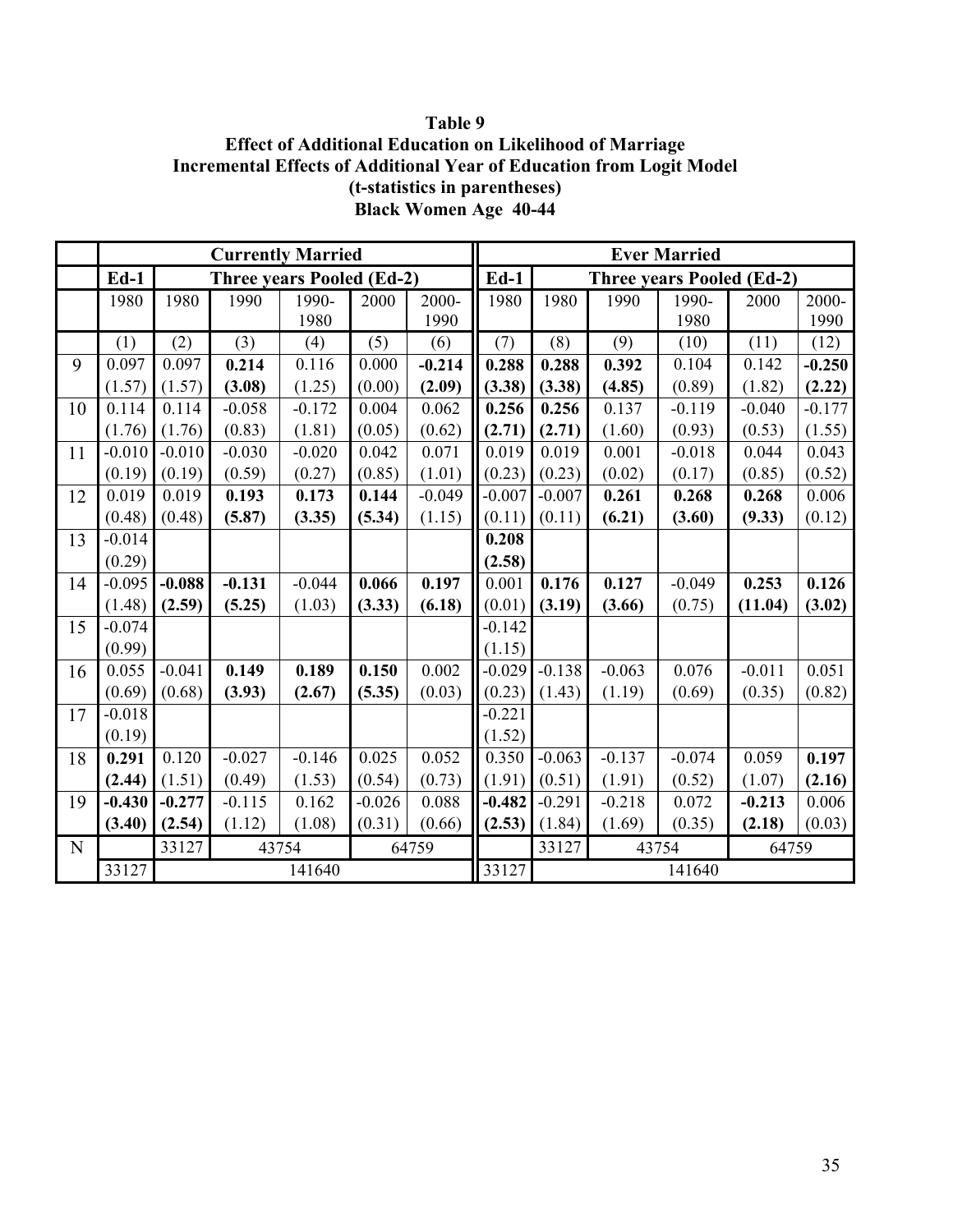| Education |      | <b>Currently Married</b><br>(Figure 7) |      |      | <b>Ever Married</b><br>(Figure 8) |      |
|-----------|------|----------------------------------------|------|------|-----------------------------------|------|
| Year      | 1980 | 1990                                   | 2000 | 1980 | 1990                              | 2000 |
| 8         | 80.1 | 70.1                                   | 65   | 88.2 | 81.7                              | 76.8 |
| 9         | 83.9 | 76.8                                   | 66.1 | 93.1 | 92.1                              | 85.6 |
| 10        | 84.8 | 77.3                                   | 65.2 | 94.5 | 92.6                              | 85.8 |
| 11        | 85.6 | 75.2                                   | 65.2 | 95.2 | 91.5                              | 84.7 |
| 12        | 87.1 | 79.2                                   | 70.8 | 95.1 | 92.9                              | 87.3 |
| 13        | 86.9 |                                        |      | 95.6 |                                   |      |
| 14        | 86.1 | 79.8                                   | 73.4 | 95   | 92.9                              | 87.5 |
| 15        | 85.8 |                                        |      | 94.2 |                                   |      |
| 16        | 86.2 | 81                                     | 77.3 | 93.9 | 90.9                              | 86.6 |
| 17        | 85.8 |                                        |      | 93.3 |                                   |      |
| 18        | 86.5 | 83.2                                   | 80.7 | 93.8 | 91.4                              | 87.8 |
| 19        | 85.1 | 84.5                                   | 82.8 | 92.6 | 92.4                              | 89.8 |

**Table 10 Percentage Married, by Education Level White Men, Age 40-44** 

| Table 11                                      |  |  |  |  |  |  |  |
|-----------------------------------------------|--|--|--|--|--|--|--|
| <b>Percentage Married, by Education Level</b> |  |  |  |  |  |  |  |
| Black Men, Age 40-44                          |  |  |  |  |  |  |  |

| Education |      | <b>Currently Married</b><br>(Figure 11) |      | <b>Ever Married</b><br>(Figure 12) |      |      |  |
|-----------|------|-----------------------------------------|------|------------------------------------|------|------|--|
| Year      | 1980 | 1990                                    | 2000 | 1980                               | 1990 | 2000 |  |
| 8         | 71.5 | 56.6                                    | 41.9 | 82.3                               | 69.8 | 53   |  |
| 9         | 74.7 | 62                                      | 46.5 | 87.1                               | 76.8 | 60.4 |  |
| 10        | 74.7 | 61.9                                    | 49.2 | 86.4                               | 78.3 | 63.4 |  |
| 11        | 76.4 | 63.4                                    | 52.5 | 88.7                               | 80.7 | 67   |  |
| 12        | 76.4 | 66.5                                    | 57.4 | 89.3                               | 83.8 | 72.9 |  |
| 13        | 77.1 |                                         |      | 91.6                               |      |      |  |
| 14        | 75.9 | 70.1                                    | 63.7 | 91                                 | 87.5 | 79.3 |  |
| 15        | 76.3 |                                         |      | 91.4                               |      |      |  |
| 16        | 75.4 | 72.8                                    | 67.5 | 89.2                               | 87.1 | 80.4 |  |
| 17        | 73.5 |                                         |      | 90                                 |      |      |  |
| 18        | 76.4 | 74.6                                    | 72   | 89.4                               | 87.8 | 83.4 |  |
| 19        | 78.3 | 76.3                                    | 79.4 | 91.3                               | 89.4 | 88.3 |  |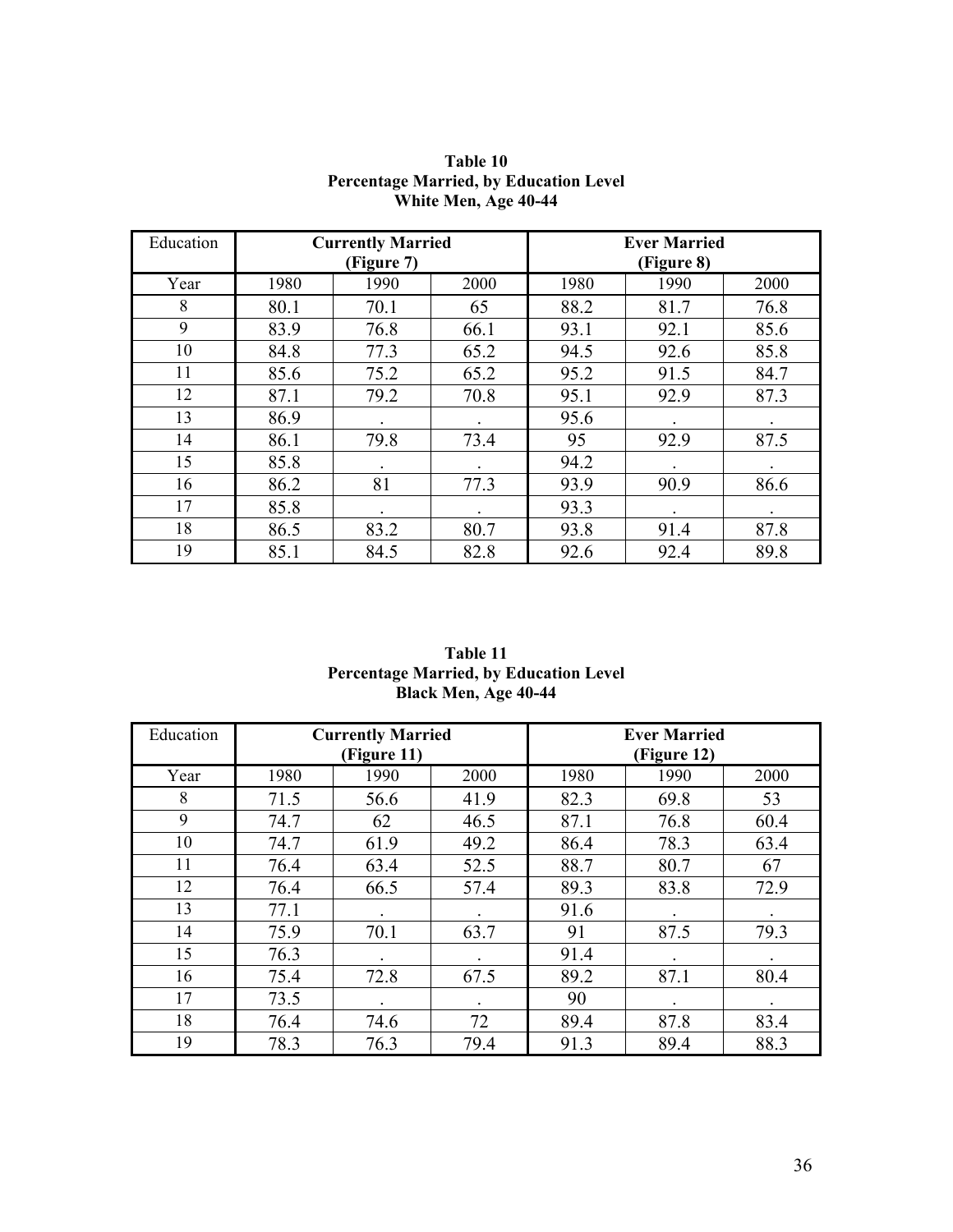# **Table 12 Effect of Additional Education on Likelihood of Marriage Incremental Effects of Additional Year of Education from Logit Model (t-statistics in parentheses) White Men Age 40-44**

|    |          |                            | <b>Currently Married</b>         |          |          |                            | <b>Ever Married</b> |          |                   |                                  |          |          |
|----|----------|----------------------------|----------------------------------|----------|----------|----------------------------|---------------------|----------|-------------------|----------------------------------|----------|----------|
|    | $Ed-1$   |                            | <b>Three years Pooled (Ed-2)</b> |          |          |                            | $Ed-1$              |          |                   | <b>Three years Pooled (Ed-2)</b> |          |          |
|    | 1980     | 1980                       | 1990                             | 1990-    | 2000     | 2000-                      | 1980                | 1980     | 1990              | 1990-                            | 2000     | 2000-    |
|    |          |                            |                                  | 1980     |          | 1990                       |                     |          |                   | 1980                             |          | 1990     |
|    | (1)      | (2)                        | (3)                              | (4)      | (5)      | (6)                        | (7)                 | (8)      | (9)               | (10)                             | (11)     | (12)     |
| 9  | 0.254    | 0.254                      | 0.345                            | 0.091    | 0.052    | $-0.294$                   | 0.601               | 0.601    | 0.957             | 0.356                            | 0.583    | $-0.373$ |
|    | (6.96)   | (6.96)                     | (9.86)                           | (1.80)   | (1.67)   | (6.29)                     | (11.72)             |          | $(11.72)$ (18.56) | (4.90)                           | (14.76)  | (5.75)   |
| 10 | 0.069    | 0.069                      | 0.024                            | $-0.045$ | $-0.042$ | $-0.067$                   | 0.227               | 0.227    | 0.074             | $-0.153$                         | 0.021    | $-0.053$ |
|    | (1.65)   | (1.65)                     | (0.61)                           | (0.78)   | (1.30)   | (1.30)                     | (3.62)              | (3.62)   | (1.18)            | (1.73)                           | (0.47)   | (0.69)   |
| 11 | 0.063    | 0.063                      | $-0.116$                         | $-0.179$ | $-0.000$ | 0.116                      | 0.162               | 0.162    | $-0.149$          | $-0.311$                         | $-0.090$ | 0.058    |
|    | (1.59)   | (1.59)                     | (3.61)                           | (3.51)   | (0.01)   | (2.86)                     | (2.55)              | (2.55)   | (2.93)            | (3.82)                           | (2.71)   | (0.96)   |
| 12 | 0.130    | 0.130                      | 0.229                            | 0.099    | 0.261    | 0.032                      | $-0.038$            | $-0.038$ | 0.192             | 0.230                            | 0.219    | 0.027    |
|    | (4.29)   | (4.29)                     | (11.00)                          | (2.69)   | (17.81)  | (1.25)                     | (0.76)              | (0.76)   | (5.95)            | (3.88)                           | (11.26)  | (0.71)   |
| 13 | $-0.019$ |                            |                                  |          |          |                            | 0.109               |          |                   |                                  |          |          |
|    | (0.68)   |                            |                                  |          |          |                            | (2.35)              |          |                   |                                  |          |          |
| 14 | $-0.064$ | $-0.073$                   | 0.040                            | 0.113    | 0.127    | 0.087                      | $-0.116$            | $-0.018$ | 0.008             | 0.026                            | 0.011    | 0.004    |
|    | (1.93)   | (4.31)                     | (3.65)                           | (5.60)   | (13.99)  | (6.10)                     | (2.16)              | (0.68)   | (0.44)            | (0.81)                           | (0.94)   | (0.18)   |
| 15 | $-0.031$ |                            |                                  |          |          |                            | $-0.166$            |          |                   |                                  |          |          |
|    | (0.90)   |                            |                                  |          |          |                            | (3.17)              |          |                   |                                  |          |          |
| 16 | 0.037    | $-0.004$                   | 0.076                            | 0.079    | 0.213    | 0.138                      | $-0.058$            | $-0.212$ | $-0.279$          | $-0.067$                         | $-0.079$ | 0.200    |
|    | (1.12)   | (0.16)                     | (6.19)                           | (3.09)   | (18.43)  | (8.19)                     | (1.18)              | (6.33)   | (15.85)           | (1.76)                           | (5.37)   | (8.70)   |
| 17 | $-0.038$ |                            |                                  |          |          |                            | $-0.090$            |          |                   |                                  |          |          |
|    | (1.14)   |                            |                                  |          |          |                            | (1.90)              |          |                   |                                  |          |          |
| 18 | 0.061    | $-0.009$                   | 0.147                            | 0.156    | 0.205    | 0.058                      | 0.070               | $-0.056$ | 0.063             | 0.120                            | 0.107    | 0.044    |
|    | (1.49)   | (0.32)                     | (8.27)                           | (4.79)   | (11.20)  | (2.26)                     | (1.21)              | (1.46)   | (2.65)            | (2.64)                           | (4.83)   | (1.34)   |
| 19 | $-0.113$ | $-0.081$                   | 0.096                            | 0.177    | 0.138    | 0.041                      | $-0.179$            | $-0.143$ | 0.133             | 0.276                            | 0.202    | 0.069    |
|    | (3.04)   | (2.67)                     | (3.83)                           | (4.51)   | (5.28)   | (1.14)                     | (3.47)              | (3.43)   | (3.91)            | (5.13)                           | (6.28)   | (1.47)   |
| N  |          | 244044<br>368816<br>433549 |                                  |          |          | 244044<br>368816<br>433549 |                     |          |                   |                                  |          |          |
|    | 244044   |                            |                                  | 1046409  |          |                            | 244044              |          |                   | 1046409                          |          |          |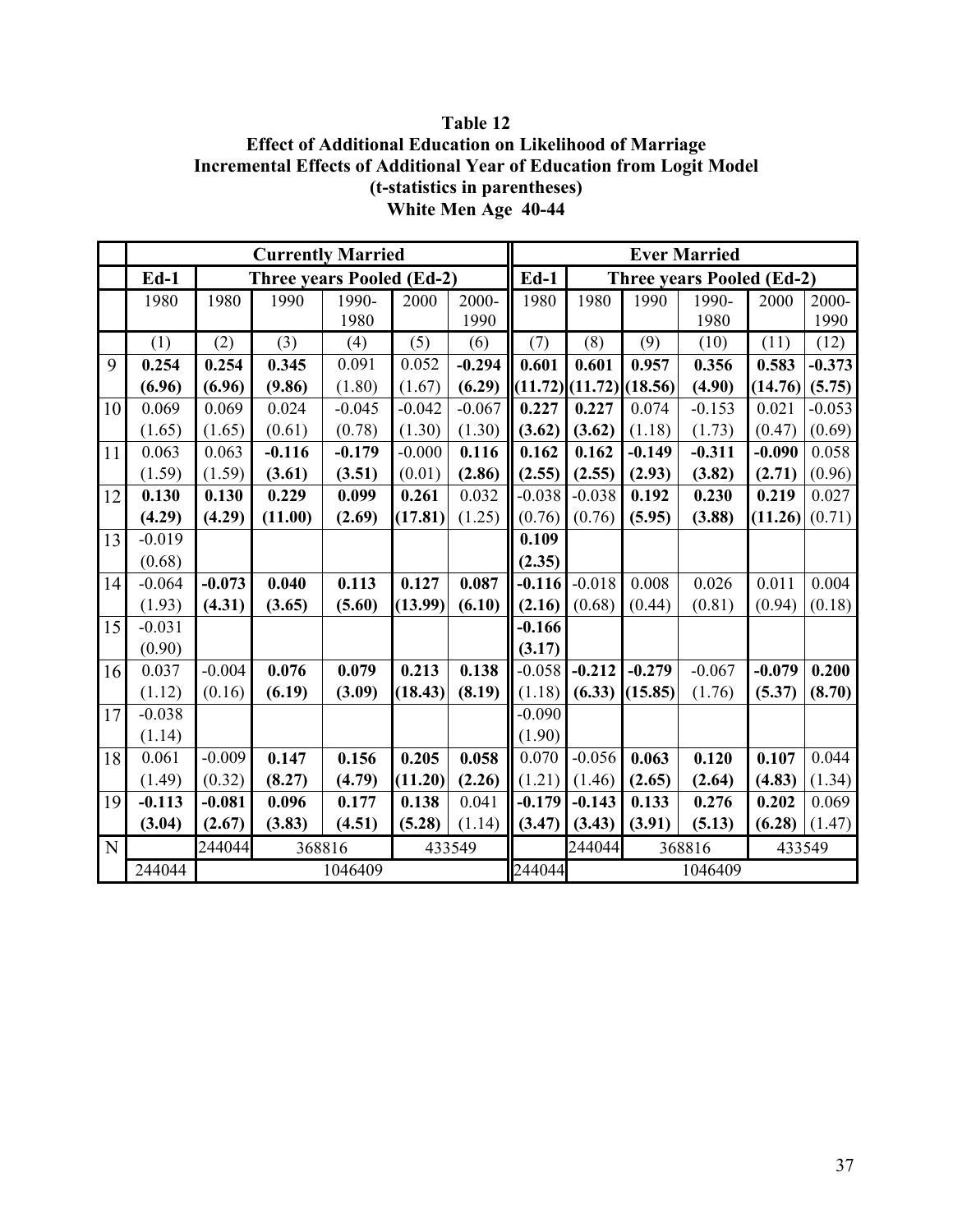# **Table 13 Effect of Additional Education on Likelihood of Marriage Incremental Effects of Additional Year of Education from Logit Model (t-statistics in parentheses) Black Men Age 40-44**

|           |          |          |          | <b>Currently Married</b>         |         |          | <b>Ever Married</b> |          |                                  |          |         |          |
|-----------|----------|----------|----------|----------------------------------|---------|----------|---------------------|----------|----------------------------------|----------|---------|----------|
|           | $Ed-1$   |          |          | <b>Three years Pooled (Ed-2)</b> |         |          | $Ed-1$              |          | <b>Three years Pooled (Ed-2)</b> |          |         |          |
|           | 1980     | 1980     | 1990     | 1990-                            | 2000    | 2000-    | 1980                | 1980     | 1990                             | 1990-    | 2000    | 2000-    |
|           |          |          |          | 1980                             |         | 1990     |                     |          |                                  | 1980     |         | 1990     |
|           | (1)      | (2)      | (3)      | (4)                              | (5)     | (6)      | (7)                 | (8)      | (9)                              | (10)     | (11)    | (12)     |
| 9         | 0.163    | 0.163    | 0.221    | 0.058                            | 0.185   | $-0.037$ | 0.377               | 0.377    | 0.360                            | $-0.017$ | 0.302   | $-0.057$ |
|           | (2.34)   | (2.34)   | (3.14)   | (0.59)                           | (2.67)  | (0.37)   | (4.26)              | (4.26)   | (4.51)                           | (0.15)   | (4.33)  | (0.54)   |
| 10        | 0.001    | 0.001    | $-0.004$ | $-0.005$                         | 0.109   | 0.113    | $-0.067$            | $-0.067$ | 0.081                            | 0.148    | 0.125   | 0.044    |
|           | (0.01)   | (0.01)   | (0.06)   | (0.05)                           | (1.60)  | (1.12)   | (0.67)              | (0.67)   | (0.93)                           | (1.12)   | (1.80)  | (0.40)   |
| 11        | 0.092    | 0.092    | 0.065    | $-0.027$                         | 0.134   | 0.068    | 0.214               | 0.214    | 0.150                            | $-0.065$ | 0.162   | 0.012    |
|           | (1.37)   | (1.37)   | (1.17)   | (0.31)                           | (2.86)  | (0.94)   | (2.43)              | (2.43)   | (2.24)                           | (0.59)   | (3.32)  | (0.15)   |
| 12        | $-0.000$ | $-0.000$ | 0.134    | 0.135                            | 0.195   | 0.061    | 0.066               | 0.066    | 0.216                            | 0.150    | 0.282   | 0.066    |
|           | (0.00)   | (0.00)   | (3.61)   | (2.08)                           | (7.35)  | (1.32)   | (0.93)              | (0.93)   | (4.68)                           | (1.76)   | (9.88)  | (1.22)   |
| 13        | 0.042    |          |          |                                  |         |          | 0.258               |          |                                  |          |         |          |
|           | (0.64)   |          |          |                                  |         |          | (2.65)              |          |                                  |          |         |          |
| 14        | $-0.071$ | 0.001    | 0.169    | 0.168                            | 0.267   | 0.098    | $-0.069$            | 0.223    | 0.300                            | 0.076    | 0.351   | 0.051    |
|           | (0.87)   | (0.02)   | (5.59)   | (3.22)                           | (11.53) | (2.56)   | (0.56)              | (3.57)   | (7.41)                           | (1.02)   | (13.05) | (1.05)   |
| 15        | 0.022    |          |          |                                  |         |          | 0.044               |          |                                  |          |         |          |
|           | (0.25)   |          |          |                                  |         |          | (0.32)              |          |                                  |          |         |          |
| 16        | $-0.048$ | $-0.056$ | 0.130    | 0.186                            | 0.166   | 0.036    | $-0.250$            | $-0.241$ | $-0.032$                         | 0.209    | 0.071   | 0.103    |
|           | (0.51)   | (0.78)   | (2.90)   | (2.20)                           | (4.70)  | (0.62)   | (1.82)              | (2.37)   | (0.54)                           | (1.76)   | (1.69)  | (1.40)   |
| 17        | $-0.097$ |          |          |                                  |         |          | 0.084               |          |                                  |          |         |          |
|           | (0.84)   |          |          |                                  |         |          | (0.50)              |          |                                  |          |         |          |
| 18        | 0.155    | $-0.024$ | 0.092    | 0.117                            | 0.216   | 0.124    | $-0.059$            | 0.056    | 0.059                            | 0.003    | 0.202   | 0.143    |
|           | (1.08)   | (0.26)   | (1.26)   | (0.97)                           | (3.40)  | (1.28)   | (0.29)              | (0.42)   | (0.61)                           | (0.02)   | (2.65)  | (1.16)   |
| 19        | 0.107    | 0.189    | 0.094    | $-0.095$                         | 0.405   | 0.311    | 0.212               | 0.182    | 0.161                            | $-0.020$ | 0.405   | 0.244    |
|           | (0.76)   | (1.60)   | (0.84)   | (0.59)                           | (3.80)  | (2.01)   | (1.06)              | (1.06)   | (1.05)                           | (0.09)   | (3.06)  | (1.21)   |
| ${\bf N}$ |          | 27343    |          | 35922                            |         | 55916    |                     | 27343    | 35922<br>55916                   |          |         |          |
|           | 27343    |          |          | 119181                           |         |          | 27343               |          |                                  | 119181   |         |          |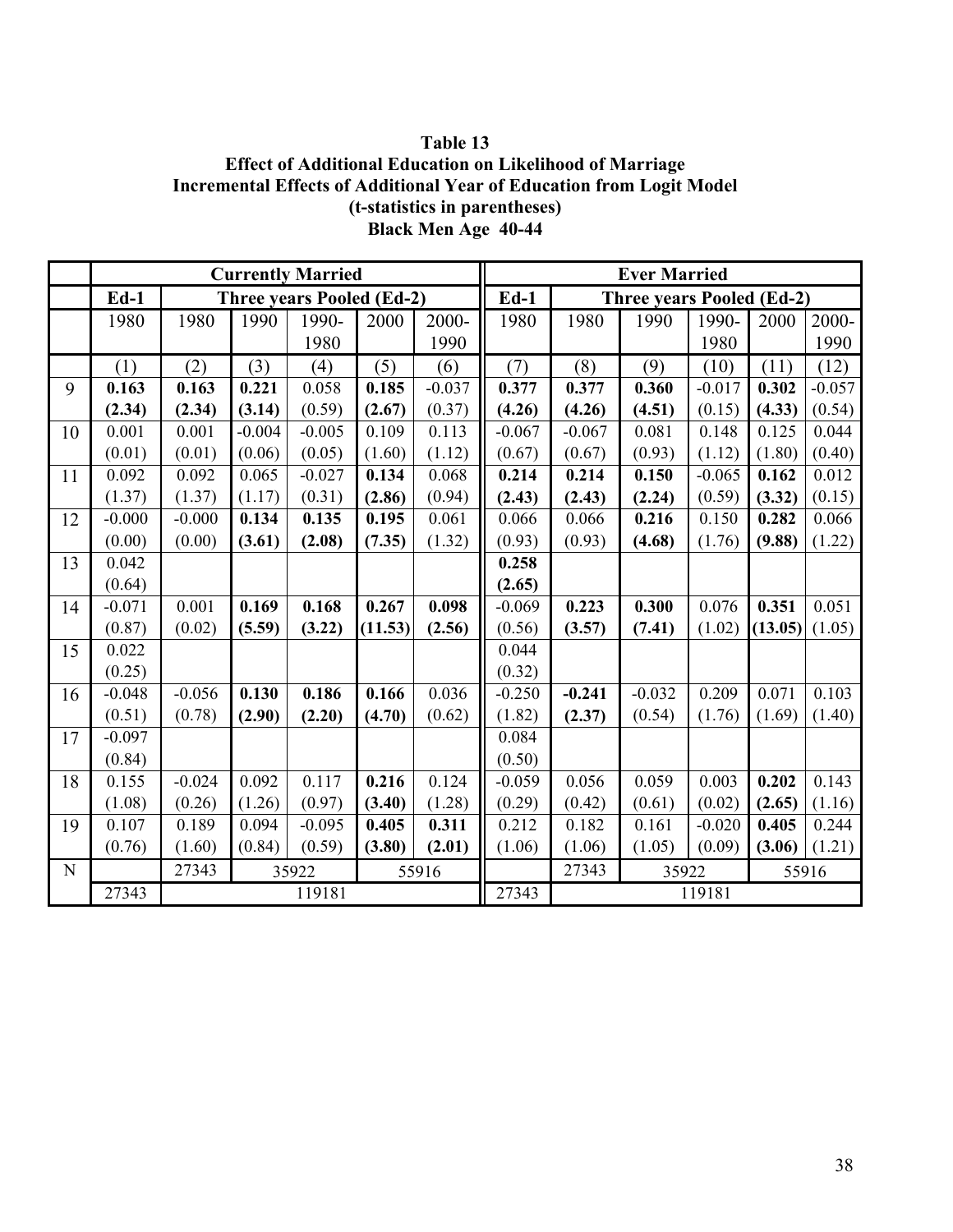| Education | Age 40-44 |      |      | Age 35-39 |      |      | Age 30-44 |      |      |
|-----------|-----------|------|------|-----------|------|------|-----------|------|------|
| Year      | 1980      | 1990 | 2000 | 1980      | 1990 | 2000 | 1980      | 1990 | 2000 |
| 8         | 75.4      | 70.5 | 69.4 | 77.9      | 72.5 | 71.4 | 75.5      | 69.9 | 69.4 |
| 9         | 77.6      | 71   | 64.5 | 84.1      | 78   | 72.5 | 83.9      | 78.1 | 73.6 |
| 10        | 77.6      | 70.2 | 63.9 | 85.1      | 78.8 | 71.4 | 85.4      | 78.6 | 72.9 |
| 11        | 78.9      | 71.6 | 65.5 | 86.4      | 78   | 71.5 | 85.6      | 76   | 71.1 |
| 12        | 81.3      | 74.6 | 69.6 | 86.4      | 80.1 | 75.8 | 82.6      | 76.9 | 72.6 |
| 13        | 80.5      |      |      | 85.5      |      |      | 81.1      |      |      |
| 14        | 80.1      | 73   | 71.3 | 84.2      | 76.9 | 75.2 | 77.1      | 71   | 69   |
| 15        | 81.8      |      |      | 83.2      |      |      | 74.4      |      |      |
| 16        | 81.7      | 73.2 | 71.9 | 81.1      | 70.8 | 70.3 | 67.4      | 57.4 | 56.3 |
| 17        | 76.4      |      |      | 75.7      |      |      | 61.3      |      |      |
| 18        | 73.6      | 67   | 67.4 | 72.1      | 64   | 64.9 | 54.5      | 48.5 | 48   |
| 19        | 63.5      | 65   | 66.9 | 62.4      | 62.3 | 64.7 | 43.8      | 48.4 | 45.2 |

**Table 14 Percentage Mothers, by Education Level ("Using Mother") All Women, by Age** 

| Table 14A                                            |
|------------------------------------------------------|
| Percentage Mothers, by Education Level (Using "Mom") |
| All Women, by Age                                    |

| Education | Age 40-44 |      |      |      | Age 35-39 |           | Age 30-44 |      |           |  |
|-----------|-----------|------|------|------|-----------|-----------|-----------|------|-----------|--|
| Year      | 1980      | 1990 | 2000 | 1980 | 1990      | 2000      | 1980      | 1990 | 2000      |  |
| 8         | 87.2      | 85.5 | NA   | 85   | 84        | NA        | 81.8      | 82.6 | NA        |  |
| 9         | 92.2      | 92.1 | NA   | 91.6 | 91.4      | <b>NA</b> | 90.9      | 89.9 | <b>NA</b> |  |
| 10        | 92.9      | 92.9 | NA   | 92.7 | 91.8      | NA        | 91.7      | 90.1 | <b>NA</b> |  |
| 11        | 94        | 91.1 | NA   | 93.6 | 89.7      | NA        | 92        | 86.4 | <b>NA</b> |  |
| 12        | 90.8      | 89   | NA   | 89.6 | 86.5      | NA        | 85.5      | 82.2 | <b>NA</b> |  |
| 13        | 90.7      |      | NA   | 88.8 |           | NA        | 84.1      |      | NA        |  |
| 14        | 89.1      | 85.7 | NA   | 86.8 | 81.4      | NA        | 79.5      | 74.5 | <b>NA</b> |  |
| 15        | 89.1      |      | NA   | 85.7 |           | <b>NA</b> | 77        |      | <b>NA</b> |  |
| 16        | 85.6      | 77.8 | NA   | 81.5 | 71.7      | NA        | 68        | 58.2 | NA        |  |
| 17        | 80.6      |      | NA   | 76.1 |           | <b>NA</b> | 62        |      | <b>NA</b> |  |
| 18        | 77.5      | 69.9 | NA   | 72   | 63.8      | NA        | 55        | 49   | <b>NA</b> |  |
| 19        | 69.2      | 70.6 | NA   | 63.3 | 63.5      | NA        | 44.7      | 49.8 | NA        |  |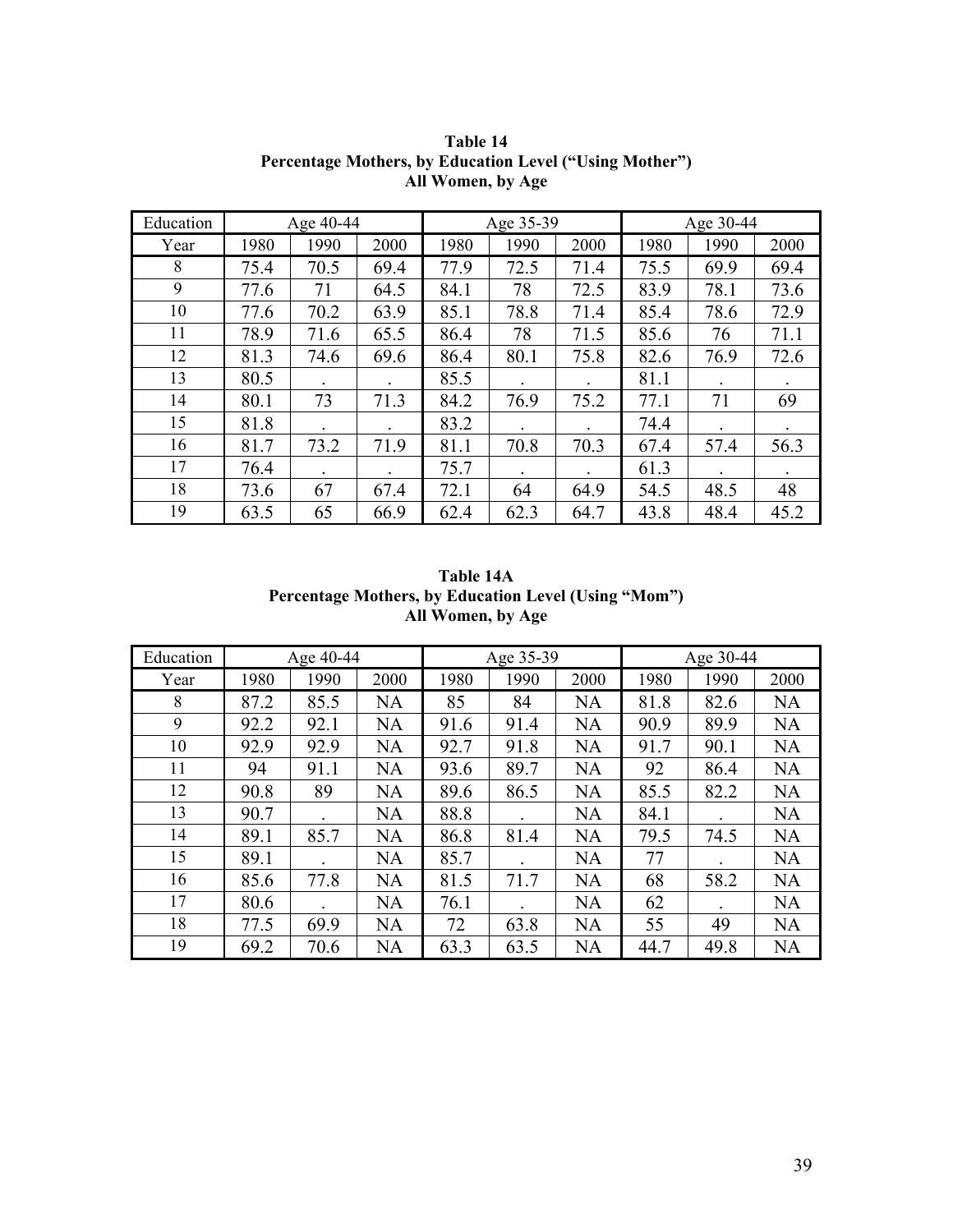| Table 15                                                                           |
|------------------------------------------------------------------------------------|
| <b>Effect of Additional Education on Likelihood of Motherhood (Using "Mother")</b> |
| (t-statistics in parentheses)                                                      |
| Women Age 40-44                                                                    |

|                 | $Ed-1$   | <b>Three years Pooled (Ed-2)</b> |          |          |          |               |  |  |  |  |
|-----------------|----------|----------------------------------|----------|----------|----------|---------------|--|--|--|--|
|                 | 1980     | 1980                             | 1990     | 1990 -   | 2000     | $2000 - 1990$ |  |  |  |  |
|                 |          |                                  |          | 1980     |          |               |  |  |  |  |
|                 | (1)      | (2)                              | (3)      | (4)      | (5)      | (6)           |  |  |  |  |
| 9               | 0.126    | 0.126                            | 0.022    | $-0.104$ | $-0.223$ | $-0.245$      |  |  |  |  |
|                 | (4.36)   | (4.36)                           | (0.78)   | (2.58)   | (8.50)   | (6.38)        |  |  |  |  |
| 10              | 0.002    | 0.002                            | $-0.038$ | $-0.040$ | $-0.028$ | 0.010         |  |  |  |  |
|                 | (0.05)   | (0.05)                           | (1.25)   | (0.91)   | (0.97)   | (0.24)        |  |  |  |  |
| 11              | 0.072    | 0.072                            | 0.072    | $-0.000$ | 0.073    | 0.001         |  |  |  |  |
|                 | (2.70)   | (2.70)                           | (2.99)   | (0.01)   | (3.26)   | (0.03)        |  |  |  |  |
| 12              | 0.155    | 0.155                            | 0.152    | $-0.003$ | 0.186    | 0.034         |  |  |  |  |
|                 | (7.80)   | (7.80)                           | (9.89)   | (0.12)   | (14.32)  | (1.69)        |  |  |  |  |
| 13              | $-0.056$ |                                  |          |          |          |               |  |  |  |  |
|                 | (2.88)   |                                  |          |          |          |               |  |  |  |  |
| 14              | $-0.025$ | $-0.048$                         | $-0.084$ | $-0.037$ | 0.083    | 0.167         |  |  |  |  |
|                 | (1.00)   | (3.69)                           | (9.78)   | (2.36)   | (10.94)  | (14.57)       |  |  |  |  |
| $\overline{15}$ | 0.112    |                                  |          |          |          |               |  |  |  |  |
|                 | (3.91)   |                                  |          |          |          |               |  |  |  |  |
| 16              | $-0.010$ | 0.069                            | 0.009    | $-0.060$ | 0.026    | 0.017         |  |  |  |  |
|                 | (0.35)   | (3.40)                           | (0.82)   | (2.61)   | (2.80)   | (1.21)        |  |  |  |  |
| $\overline{17}$ | $-0.317$ |                                  |          |          |          |               |  |  |  |  |
|                 | (10.27)  |                                  |          |          |          |               |  |  |  |  |
| 18              | $-0.151$ | $-0.389$                         | $-0.297$ | 0.092    | $-0.212$ | 0.084         |  |  |  |  |
|                 | (4.07)   | (15.42)                          | (20.09)  | (3.15)   | (15.43)  | (4.18)        |  |  |  |  |
| 19              | $-0.470$ | $-0.549$                         | $-0.086$ | 0.463    | $-0.021$ | 0.065         |  |  |  |  |
|                 | (12.28)  | (16.60)                          | (3.34)   | (11.03)  | (0.94)   | (1.92)        |  |  |  |  |
| N               |          | 298382                           | 451241   |          |          | 566050        |  |  |  |  |
|                 | 298382   |                                  |          | 1315673  |          |               |  |  |  |  |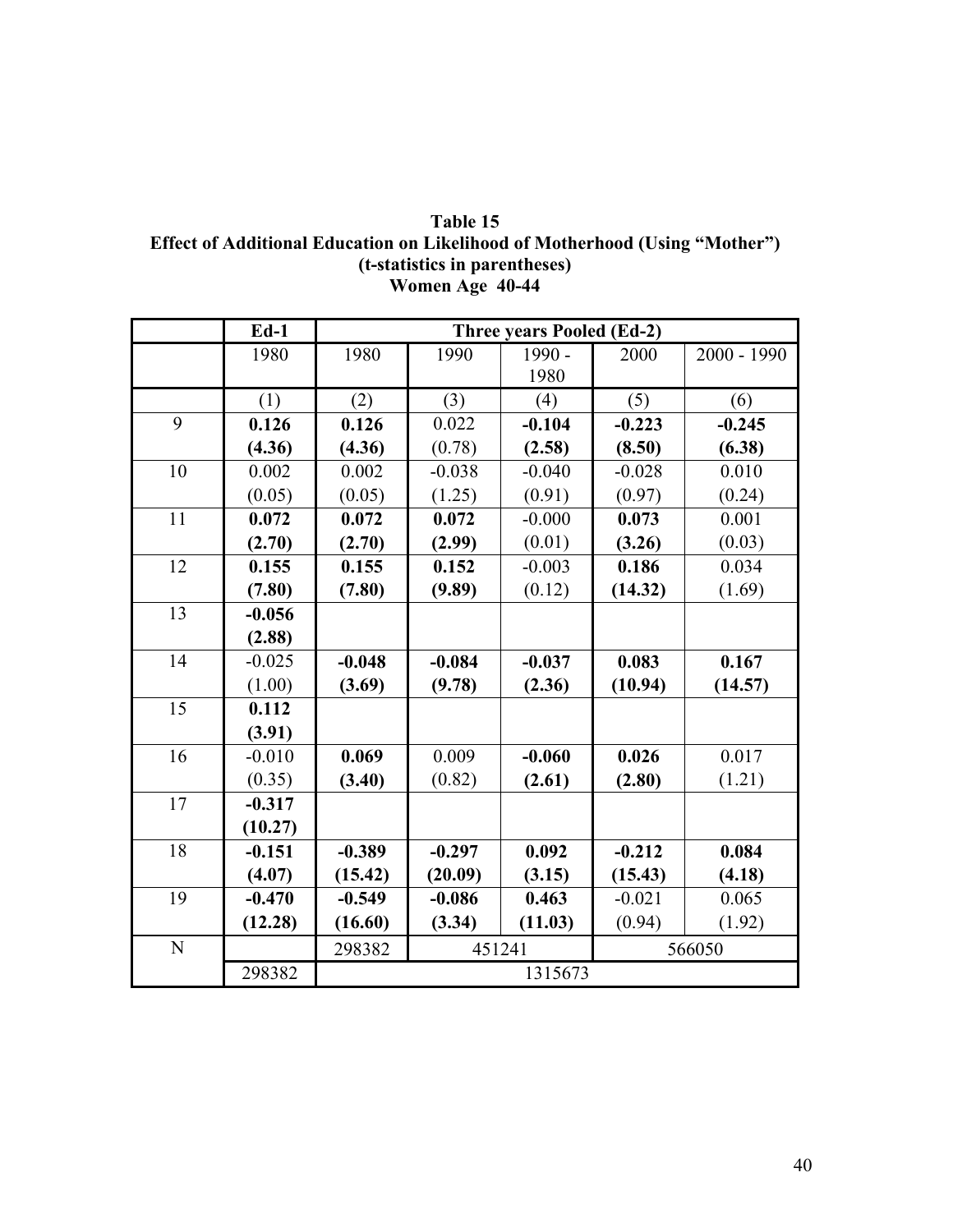**Table 15A Effect of Additional Education on Likelihood of Motherhood (Using "Mom") (t-statistics in parentheses) Women Age 40-44** 

|                 | $Ed-1$   |          |          | <b>Three years Pooled (Ed-2)</b> |           |           |  |
|-----------------|----------|----------|----------|----------------------------------|-----------|-----------|--|
|                 | 1980     | 1980     | 1990     | 1990 -                           | 2000      | $2000 -$  |  |
|                 |          |          |          | 1980                             |           | 1990      |  |
|                 | (1)      | (2)      | (3)      | (4)                              | (5)       | (6)       |  |
| 9               | 0.547    | 0.547    | 0.679    | 0.132                            | <b>NA</b> | <b>NA</b> |  |
|                 | (12.78)  | (12.78)  | (15.35)  | (2.14)                           | <b>NA</b> | <b>NA</b> |  |
| 10              | 0.101    | 0.101    | 0.113    | 0.012                            | <b>NA</b> | <b>NA</b> |  |
|                 | (2.06)   | (2.06)   | (2.15)   | (0.16)                           | <b>NA</b> | <b>NA</b> |  |
| 11              | 0.179    | 0.179    | $-0.240$ | $-0.419$                         | NA        | NA        |  |
|                 | (4.03)   | (4.03)   | (5.84)   | (6.92)                           | <b>NA</b> | <b>NA</b> |  |
| 12              | $-0.456$ | $-0.456$ | $-0.238$ | 0.219                            | <b>NA</b> | <b>NA</b> |  |
|                 | (13.72)  | (13.72)  | (9.95)   | (5.34)                           | <b>NA</b> | NA        |  |
| 13              | $-0.014$ |          |          |                                  | <b>NA</b> | <b>NA</b> |  |
|                 | (0.51)   |          |          |                                  | <b>NA</b> | <b>NA</b> |  |
| 14              | $-0.175$ | $-0.131$ | $-0.303$ | $-0.172$                         | <b>NA</b> | <b>NA</b> |  |
|                 | (5.38)   | (7.73)   | (26.46)  | (8.40)                           | <b>NA</b> | <b>NA</b> |  |
| $\overline{15}$ | $-0.005$ |          |          |                                  |           |           |  |
|                 | (0.15)   |          |          |                                  |           |           |  |
| 16              | $-0.316$ | $-0.379$ | $-0.533$ | $-0.154$                         | NA        | NA        |  |
|                 | (9.12)   | (16.09)  | (43.42)  | (5.80)                           | <b>NA</b> | <b>NA</b> |  |
| 17              | $-0.356$ |          |          |                                  |           |           |  |
|                 | (10.63)  |          |          |                                  |           |           |  |
| 18              | $-0.187$ | $-0.445$ | $-0.410$ | 0.035                            | <b>NA</b> | <b>NA</b> |  |
|                 | (4.76)   | (16.31)  | (26.72)  | (1.11)                           | <b>NA</b> | <b>NA</b> |  |
| 19              | $-0.430$ | $-0.528$ | 0.033    | 0.561                            | <b>NA</b> | <b>NA</b> |  |
|                 | (10.72)  | (15.21)  | (1.22)   | (12.76)                          | <b>NA</b> | NA        |  |
| N               |          | 298382   | 451241   |                                  | <b>NA</b> |           |  |
|                 | 298382   |          |          | 749623                           |           |           |  |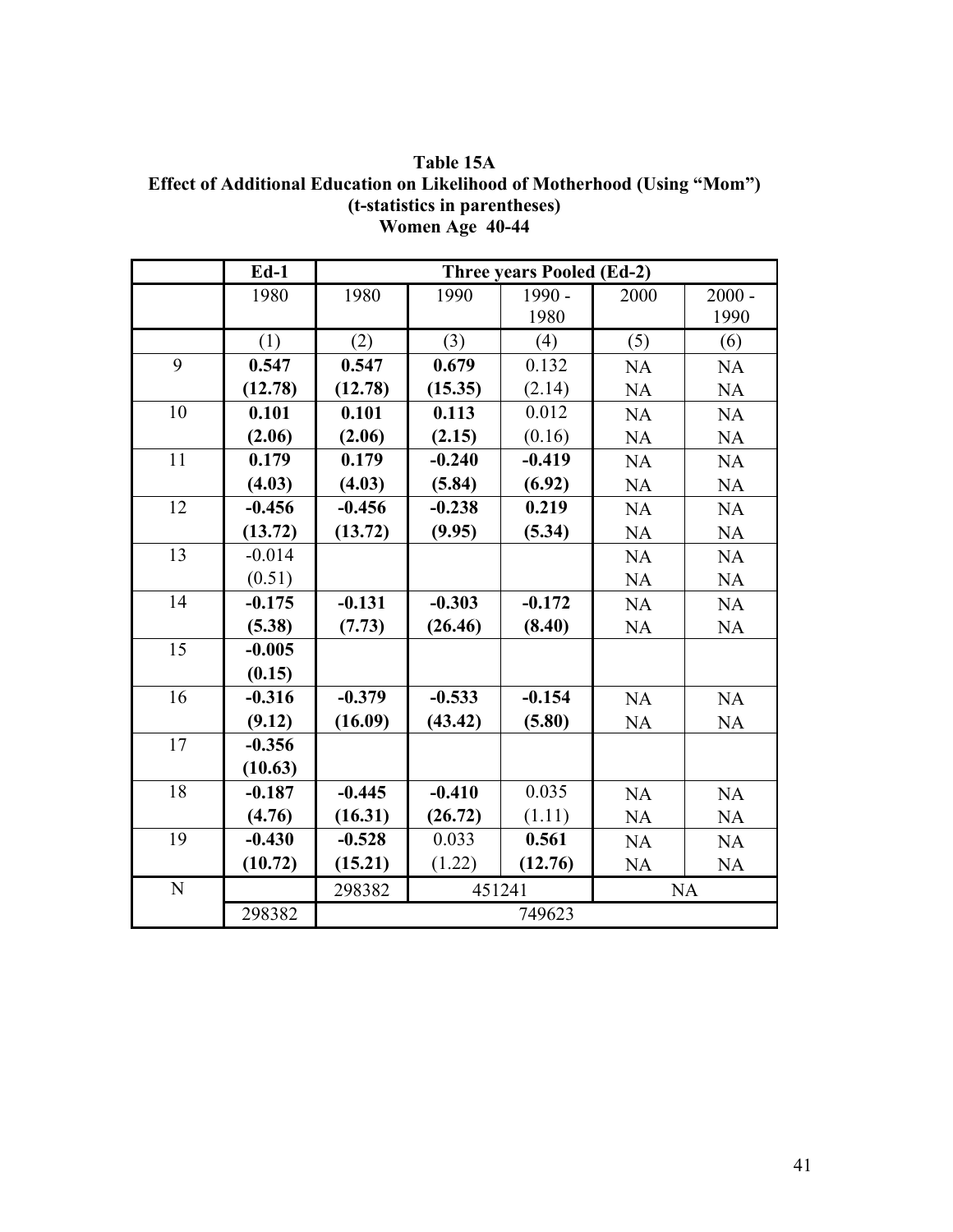**Table 16 Effect of Additional Education on Likelihood of Motherhood (Using "Mother") Incremental Effects of Additional Year of Education from Logit Model (t-statistics in parentheses) All Women** 

|    |          |                            |          | $30 - 34$ |                                  |          |                            |          | $35 - 39$ |          |                                  |          |
|----|----------|----------------------------|----------|-----------|----------------------------------|----------|----------------------------|----------|-----------|----------|----------------------------------|----------|
|    | $Ed-1$   |                            |          |           | <b>Three years Pooled (Ed-2)</b> |          | $Ed-1$                     |          |           |          | <b>Three years Pooled (Ed-2)</b> |          |
|    | 1980     | 1980                       | 1990     | 1990-     | 2000                             | 2000-    | 1980                       | 1980     | 1990      | 1990-    | 2000                             | 2000-    |
|    |          |                            |          | 1980      |                                  | 1990     |                            |          |           | 1980     |                                  | 1990     |
|    | (1)      | (2)                        | (3)      | (4)       | (5)                              | (6)      | (7)                        | (8)      | (9)       | (10)     | (11)                             | (12)     |
| 9  | 0.529    | 0.529                      | 0.431    | $-0.097$  | 0.206                            | $-0.225$ | 0.411                      | 0.411    | 0.295     | $-0.116$ | 0.055                            | $-0.239$ |
|    | (15.91)  | (15.91)                    | (15.19)  | (2.23)    | (7.47)                           | (5.67)   | (12.37)                    | (12.37)  | (9.70)    | (2.58)   | (2.08)                           | (5.92)   |
| 10 | 0.111    | 0.111                      | 0.026    | $-0.085$  | $-0.036$                         | $-0.062$ | 0.076                      | 0.076    | 0.050     | $-0.027$ | $-0.055$                         | $-0.105$ |
|    | (3.01)   | (3.01)                     | (0.83)   | (1.77)    | (1.13)                           | (1.39)   | (2.10)                     | (2.10)   | (1.46)    | (0.54)   | (1.87)                           | (2.33)   |
| 11 | 0.015    | 0.015                      | $-0.148$ | $-0.164$  | $-0.091$                         | 0.057    | 0.100                      | 0.100    | $-0.047$  | $-0.147$ | 0.004                            | 0.051    |
|    | (0.48)   | (0.48)                     | (6.26)   | (4.11)    | (3.58)                           | (1.66)   | (3.19)                     | (3.19)   | (1.77)    | (3.58)   | (0.17)                           | (1.44)   |
| 12 | $-0.223$ | $-0.223$                   | 0.051    | 0.274     | 0.076                            | 0.025    | 0.006                      | 0.006    | 0.126     | 0.120    | 0.223                            | 0.098    |
|    | (9.83)   | (9.83)                     | (3.52)   | (10.19)   | (5.34)                           | (1.24)   | (0.24)                     | (0.24)   | (7.80)    | (4.26)   | (16.62)                          | (4.66)   |
| 13 | $-0.102$ |                            |          |           |                                  |          | $-0.078$                   |          |           |          |                                  |          |
|    | (6.64)   |                            |          |           |                                  |          | (4.01)                     |          |           |          |                                  |          |
| 14 | $-0.243$ | $-0.307$                   | $-0.304$ | 0.003     | $-0.174$                         | 0.131    | $-0.097$                   | $-0.161$ | $-0.191$  | $-0.030$ | $-0.034$                         | 0.157    |
|    | (13.65)  | (31.77)                    | (39.15)  | (0.25)    | (20.94)                          | (11.50)  | (4.09)                     | (12.83)  | (21.93)   | (1.93)   | (4.24)                           | (13.23)  |
| 15 | $-0.143$ |                            |          |           |                                  |          | $-0.078$                   |          |           |          |                                  |          |
|    | (7.84)   |                            |          |           |                                  |          | (3.04)                     |          |           |          |                                  |          |
| 16 | $-0.342$ | $-0.522$                   | $-0.598$ | $-0.075$  | $-0.548$                         | 0.050    | $-0.144$                   | $-0.235$ | $-0.318$  | $-0.082$ | $-0.245$                         | 0.072    |
|    | (19.83)  | (44.01)                    | (69.09)  | (5.14)    | (60.98)                          | (3.99)   | (5.80)                     | (13.67)  | (32.48)   | (4.15)   | (26.37)                          | (5.35)   |
| 17 | $-0.267$ |                            |          |           |                                  |          | $-0.317$                   |          |           |          |                                  |          |
|    | (15.63)  |                            |          |           |                                  |          | (12.91)                    |          |           |          |                                  |          |
| 18 | $-0.279$ | $-0.399$                   | $-0.358$ | 0.041     | $-0.332$                         | 0.026    | $-0.190$                   | $-0.406$ | $-0.306$  | 0.100    | $-0.250$                         | 0.057    |
|    | (13.45)  | (28.74)                    | (23.84)  | (2.00)    | (24.60)                          | (1.30)   | (6.52)                     | (20.19)  | (21.88)   | (4.07)   | (17.90)                          | (2.86)   |
| 19 | $-0.428$ | $-0.575$                   | $-0.004$ | 0.571     | $-0.111$                         | $-0.107$ | $-0.441$                   | $-0.542$ | $-0.075$  | 0.466    | $-0.006$                         | 0.069    |
|    | (18.12)  | (27.40)                    | (0.18)   | (17.38)   | (4.99)                           | (3.17)   | (14.37)                    | (20.26)  | (3.10)    | (12.91)  | (0.27)                           | (2.10)   |
| N  |          | 448973<br>542553<br>496148 |          |           |                                  |          | 567280<br>357751<br>504186 |          |           |          |                                  |          |
|    | 448973   |                            |          | 1487674   |                                  |          | 357751                     |          |           | 1429217  |                                  |          |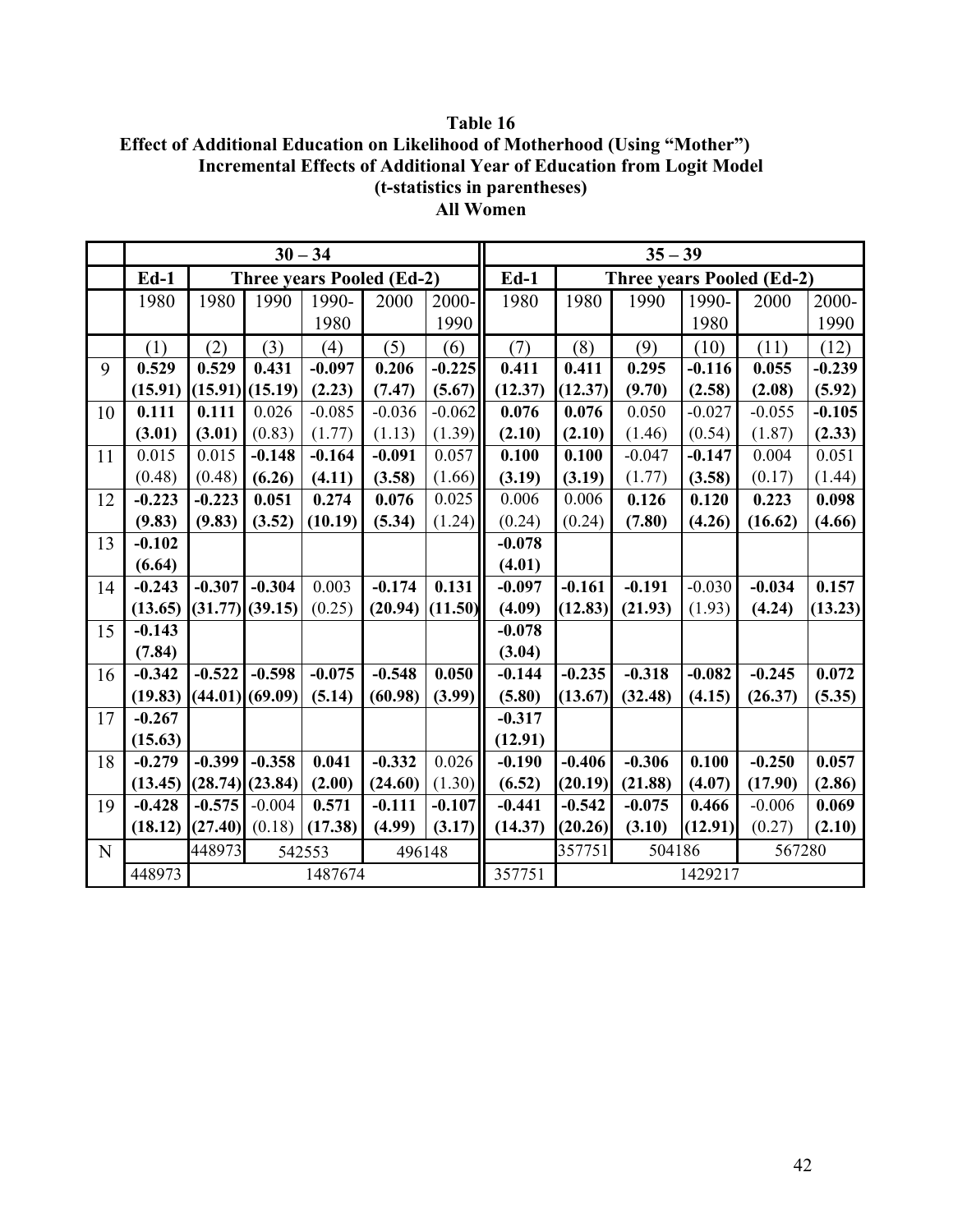**Table 16A Effect of Additional Education on Likelihood of Motherhood (Using "Mom") Incremental Effects of Additional Year of Education from Logit Model (t-statistics in parentheses) All Women** 

|    |          |                               |                     | $30 - 34$                        |           |           | $35 - 39$                     |          |          |          |                                  |           |
|----|----------|-------------------------------|---------------------|----------------------------------|-----------|-----------|-------------------------------|----------|----------|----------|----------------------------------|-----------|
|    | $Ed-1$   |                               |                     | <b>Three years Pooled (Ed-2)</b> |           |           | $Ed-1$                        |          |          |          | <b>Three years Pooled (Ed-2)</b> |           |
|    | 1980     | 1980                          | 1990                | 1990-                            | 2000      | 2000-     | 1980                          | 1980     | 1990     | 1990-    | 2000                             | 2000-     |
|    |          |                               |                     | 1980                             |           | 1990      |                               |          |          | 1980     |                                  | 1990      |
|    | (1)      | (2)                           | (3)                 | (4)                              | (5)       | (6)       | (7)                           | (8)      | (9)      | (10)     | (11)                             | (12)      |
| 9  | 0.800    | 0.800                         | 0.630               | $-0.170$                         | <b>NA</b> | <b>NA</b> | 0.656                         | 0.656    | 0.705    | 0.050    | <b>NA</b>                        | <b>NA</b> |
|    | (19.43)  |                               | $(19.43)$ $(16.76)$ | (3.04)                           | NA        | <b>NA</b> | (15.44)                       | (15.44)  | (16.42)  | (0.82)   | <b>NA</b>                        | $\rm NA$  |
| 10 | 0.098    | 0.098                         | 0.021               | $-0.076$                         | NA        | <b>NA</b> | 0.141                         | 0.141    | 0.053    | $-0.088$ | NA                               | <b>NA</b> |
|    | (2.06)   | (2.06)                        | (0.51)              | (1.20)                           | NA        | <b>NA</b> | (2.91)                        | (2.91)   | (1.05)   | (1.26)   | <b>NA</b>                        | $\rm NA$  |
| 11 | 0.035    | 0.035                         | $-0.358$            | $-0.393$                         | NA        | <b>NA</b> | 0.140                         | 0.140    | $-0.257$ | $-0.398$ | NA                               | <b>NA</b> |
|    | (0.85)   | (0.85)                        | (11.32)             | (7.57)                           | NA        | <b>NA</b> | (3.24)                        | (3.24)   | (6.69)   | (6.87)   | <b>NA</b>                        | $\rm NA$  |
| 12 | $-0.661$ | $-0.661$                      | $-0.321$            | 0.340                            | NA        | <b>NA</b> | $-0.519$                      | $-0.519$ | $-0.302$ | 0.217    | <b>NA</b>                        | <b>NA</b> |
|    | (22.76)  | $(22.76)$ $(18.20)$           |                     | (10.00)                          | <b>NA</b> | NA        | (16.37)                       | (16.37)  | (14.08)  | (5.66)   | <b>NA</b>                        | $\rm NA$  |
| 13 | $-0.112$ |                               |                     |                                  | NA        | <b>NA</b> | $-0.086$                      |          |          |          | NA                               | <b>NA</b> |
|    | (6.85)   |                               |                     |                                  | NA        | NA        | (3.96)                        |          |          |          | NA                               | NA        |
| 14 | $-0.307$ | $-0.366$                      | $-0.455$            | $-0.089$                         | <b>NA</b> | <b>NA</b> | $-0.187$                      | $-0.236$ | $-0.386$ | $-0.150$ | NA                               | NA        |
|    | (16.29)  | (35.71)                       | (54.53)             | (6.71)                           | $\rm NA$  | NA        | (7.18)                        | (17.08)  | (39.22)  | (8.82)   | <b>NA</b>                        | NA        |
| 15 | $-0.147$ |                               |                     |                                  |           |           | $-0.096$                      |          |          |          |                                  |           |
|    | (7.75)   |                               |                     |                                  |           |           | (3.50)                        |          |          |          |                                  |           |
| 16 | $-0.454$ | $-0.655$                      | $-0.742$            | $-0.087$                         | NA        | <b>NA</b> | $-0.302$                      | $-0.435$ | $-0.546$ | $-0.112$ | NA                               | <b>NA</b> |
|    | (25.62)  | (53.97)                       | (84.35)             | (5.83)                           | NA        | NA        | (11.59)                       | (24.34)  | (53.87)  | (5.44)   | NA                               | NA        |
| 17 | $-0.265$ |                               |                     |                                  |           |           | $-0.325$                      |          |          |          |                                  |           |
|    | (15.42)  |                               |                     |                                  |           |           | (13.15)                       |          |          |          |                                  |           |
| 18 | $-0.290$ | $-0.402$                      | $-0.372$            | 0.030                            | NA        | <b>NA</b> | $-0.214$                      | $-0.426$ | $-0.361$ | 0.065    | NA                               | NA        |
|    | (13.91)  |                               | $(28.83)$ $(24.74)$ | (1.46)                           | NA        | <b>NA</b> | (7.33)                        | (21.05)  | (25.74)  | (2.64)   | NA                               | NA        |
| 19 | $-0.413$ | $-0.566$                      | 0.031               | 0.597                            | NA        | <b>NA</b> | $-0.401$                      | $-0.514$ | $-0.013$ | 0.501    | <b>NA</b>                        | <b>NA</b> |
|    | (17.50)  | (26.97)                       | (1.22)              | (18.18)                          | NA        | NA        | (13.05)                       | (19.15)  | (0.54)   | (13.81)  | NA                               | NA        |
| N  |          | 448973<br><b>NA</b><br>542553 |                     |                                  |           |           | 357751<br>504186<br><b>NA</b> |          |          |          |                                  |           |
|    | 448973   |                               |                     | 991526                           |           |           | 357751                        |          |          | 861937   |                                  |           |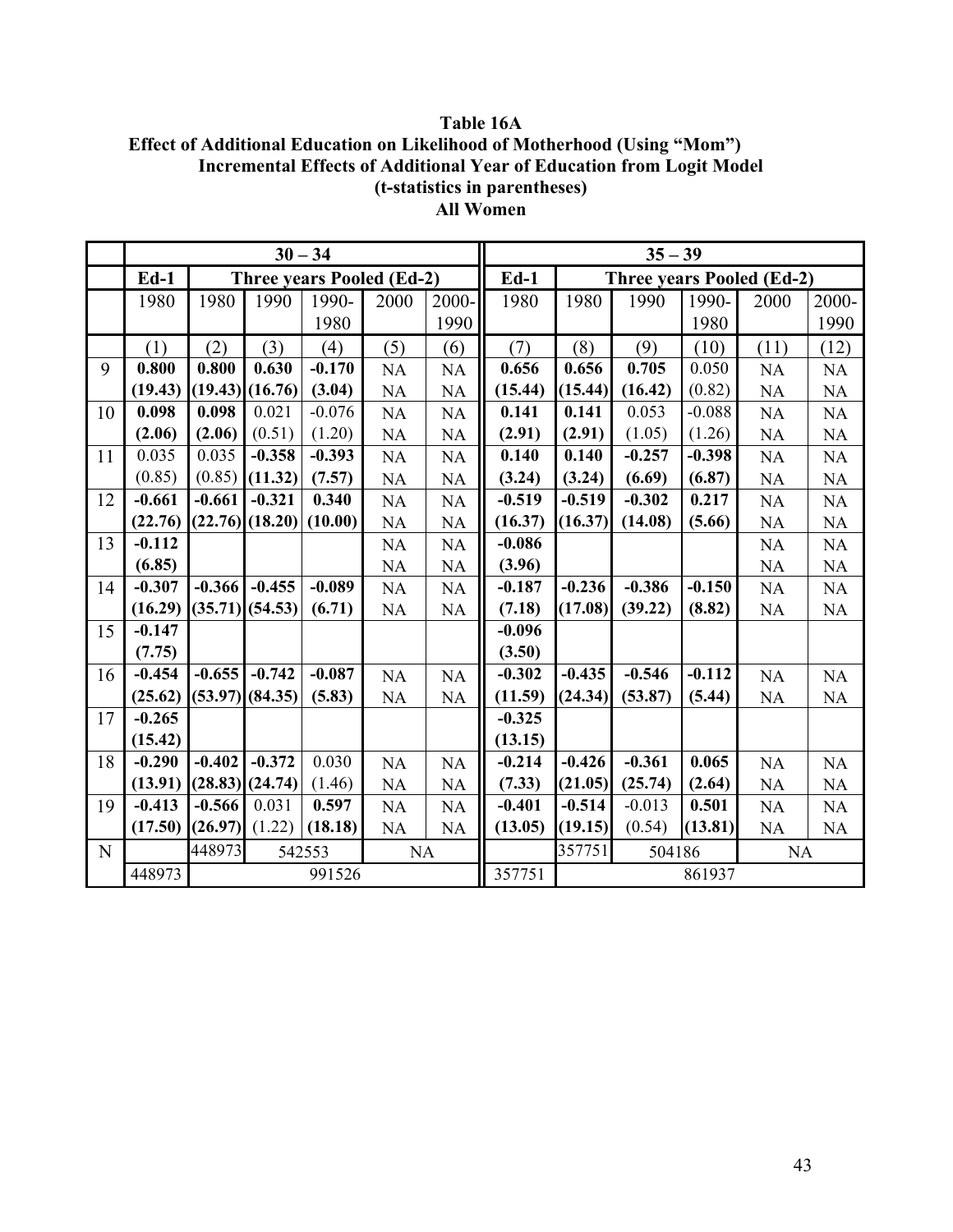# **Table 17 Percent of Marriages by Type:**

| <b>Hypogamous</b> | (Husband's Education < Wife's Education)             |
|-------------------|------------------------------------------------------|
| Same              | $(Husband's Education = Wife's Education)$           |
|                   | Hypergamous (Husband's Education > Wife's Education) |

|                    |      | Wives Age 40-44    |      |
|--------------------|------|--------------------|------|
|                    | 1980 | 1990               | 2000 |
| <b>Hypogamous</b>  | 26   | 25                 |      |
| <b>Same</b>        | 36   | 39                 |      |
| <b>Hypergamous</b> | 38   | 36                 |      |
|                    |      | Husbands Age 40-44 |      |
| <b>Hypogamous</b>  | 24   | 23                 | 28   |
| <b>Same</b>        | 36   | 39                 |      |
| <b>Hypergamous</b> | 38   |                    |      |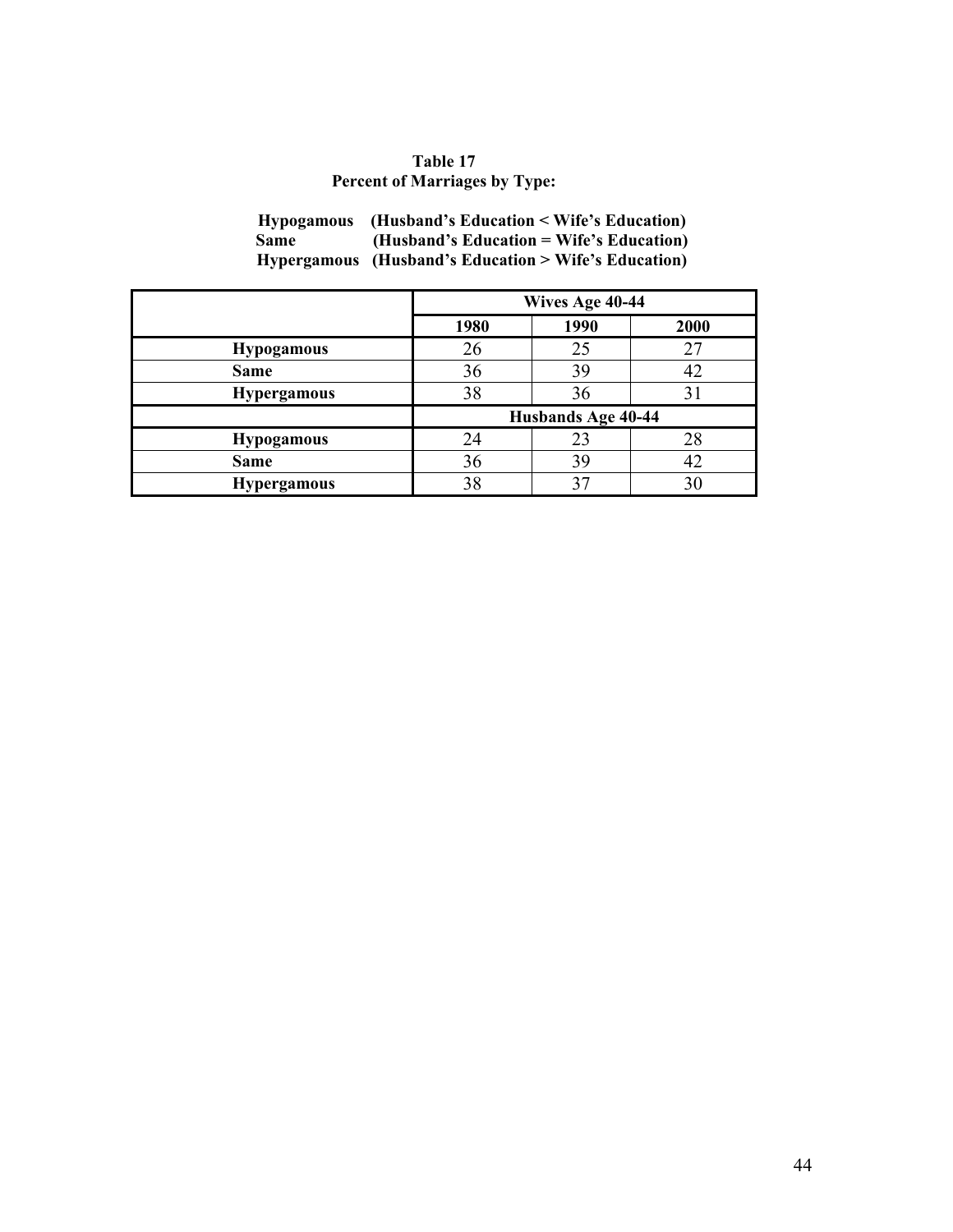## **Appendix I Details of Data Transformations**

# **Table AI-1 Measuring Education Using U.S. Census Data**

| 1980 Code<br>(Highest year of school | 1990 Code:<br>(Educational attainment)                                         | 2000 Code:<br>(Educational attainment)  | Edu1 | Edu <sub>2</sub> |
|--------------------------------------|--------------------------------------------------------------------------------|-----------------------------------------|------|------------------|
| completed)                           |                                                                                |                                         |      |                  |
| Never attended school                | No school completed,                                                           | No school completed                     | 8    | 8                |
| Nursery school                       | Nursery school,                                                                | Nursery school to 4 <sup>th</sup> grade |      |                  |
| Kindergarten                         | Kindergarten,                                                                  | $5th$ grade or $6th$ grade              |      |                  |
| First grade                          | $1st$ , $2nd$ , $3rd$ , or $4th$ grade,                                        | $7th$ grade or $8th$ grade              |      |                  |
| Second grade                         | $5^{\text{th}}$ , $6^{\text{th}}$ , $7^{\text{th}}$ , or $8^{\text{th}}$ grade |                                         |      |                  |
| Third grade                          |                                                                                |                                         |      |                  |
| Fourth grade                         |                                                                                |                                         |      |                  |
| Fifth grade                          |                                                                                |                                         |      |                  |
| Sixth grade                          |                                                                                |                                         |      |                  |
| Seventh grade                        |                                                                                |                                         |      |                  |
| Eighth grade                         |                                                                                |                                         |      |                  |
| Ninth grade                          | Ninth grade                                                                    | Ninth grade                             | 9    | 9                |
| Tenth grade                          | Tenth grade                                                                    | Tenth grade                             | 10   | 10               |
| Eleventh grade                       | Eleventh grade                                                                 | Eleventh grade,                         | 11   | 11               |
|                                      | Twelfth grade, no diploma                                                      | Twelfth grade, no diploma               |      |                  |
| Twelfth grade                        | High School graduate:                                                          | High School graduate:                   | 12   | 12               |
|                                      | diploma or GED                                                                 | diploma or GED                          |      |                  |
| First year of college                |                                                                                |                                         | 13   | 14               |
| Second year of college               | Some college, but no                                                           | Some college, but less than             | 14   | 14               |
|                                      | degree,                                                                        | 1 year                                  |      |                  |
|                                      | Associate degree in                                                            | One or more years of                    |      |                  |
|                                      | college (occupational or                                                       | college, no degree                      |      |                  |
|                                      | academic program)                                                              | Associate degree                        |      |                  |
| Third year of college                |                                                                                |                                         | 15   | 14               |
| Fourth year college                  | Bachelor's degree                                                              | Bachelor's degree                       | 16   | 16               |
| Fifth year of college                |                                                                                |                                         | 17   | 16               |
| Sixth year of college                | Master's degree                                                                | Master's degree                         | 18   | 18               |
| Seventh year of college              | Professional degree                                                            | Professional degree                     | 19   | 19               |
| Eighth year of college               | Doctorate                                                                      | Doctorate                               |      |                  |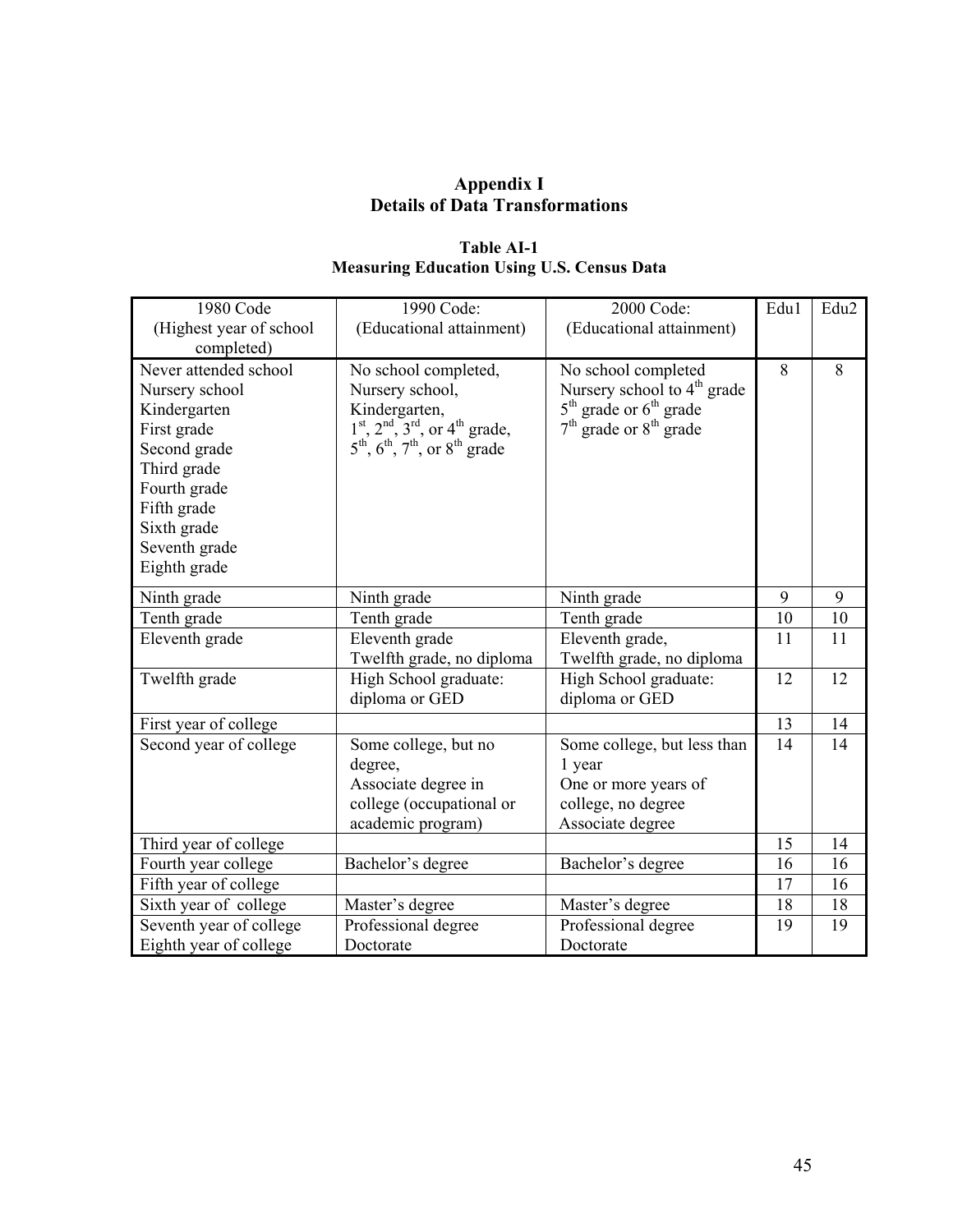|                                                   | 1980               | 1990                | 2000                    |
|---------------------------------------------------|--------------------|---------------------|-------------------------|
| If individual was head and household contained:   |                    |                     |                         |
| Child of Head                                     | Maybe <sup>a</sup> | Mother <sup>b</sup> | Mother $\overline{b,d}$ |
| Grandchild of Head                                | Maybe <sup>a</sup> | Maybe <sup>c</sup>  | Maybe <sup>c</sup>      |
| Child-in-Law of Head                              | Maybe <sup>a</sup> | Maybe <sup>c</sup>  | Maybe <sup>c</sup>      |
| Step-Child of Head                                | <b>NA</b>          | Step                | <b>Step</b>             |
|                                                   |                    |                     |                         |
| If individual was spouse of head and household    |                    |                     |                         |
| contained:                                        |                    |                     |                         |
| Child of Head                                     | Maybe <sup>a</sup> | Maybe               | Maybe                   |
| Grandchild of Head                                | Maybe <sup>a</sup> | Maybe               | Maybe                   |
| Child-in-Law of Head                              | Maybe <sup>a</sup> | Maybe               | Maybe                   |
| Step-Child of Head                                | <b>NA</b>          | Mother              | Mother                  |
|                                                   |                    |                     |                         |
| If individual was a Mother in Mother/Child        | Maybe              | Maybe               | Maybe                   |
| Subfamily <sup>e</sup>                            |                    |                     |                         |
|                                                   |                    |                     |                         |
| If individual was Mother, Grandmother, or Mother- | Maybe              | Maybe               | Maybe                   |
| in-Law <sup>f</sup> of Head                       |                    |                     |                         |

**Table AI-2 Measuring Motherhood Using U.S. Census Data** 

If individual had different relationships with respect to different children in household, he or she was assigned to a category pursuant to the following ranking:

Mother  $\succ$  Maybe  $\succ$  Step  $\succ$  Not Mother

"Mother-1" includes Mother and Maybe. "Mother-2" was used in the analysis, and includes Mother, Maybe and Step. This measures less accurate for the last two years, but comparable over all years.

<sup>&</sup>lt;sup>a</sup> "Child" and associated variables do not distinguish step- vs. biological relationships with respect to head in 1980.

<sup>&</sup>lt;sup>b</sup> Biological and step-children are distinguished in 1990 and 2000.

<sup>&</sup>lt;sup>d</sup> 2000 Census data distinguish biological and adopted children; both are treated as children in here.

<sup>&</sup>lt;sup>c</sup> Cannot distinguish grandchildren from step-grandchildren, and children-in-law from step children-in-law in 1990 and 2000.

<sup>&</sup>lt;sup>e</sup> Biological and step-relationships are not distinguished for subfamilies in any year.

f Biological and step-relationships are not distinguished for parents, grandparents, and parents-inlaw of head for any year.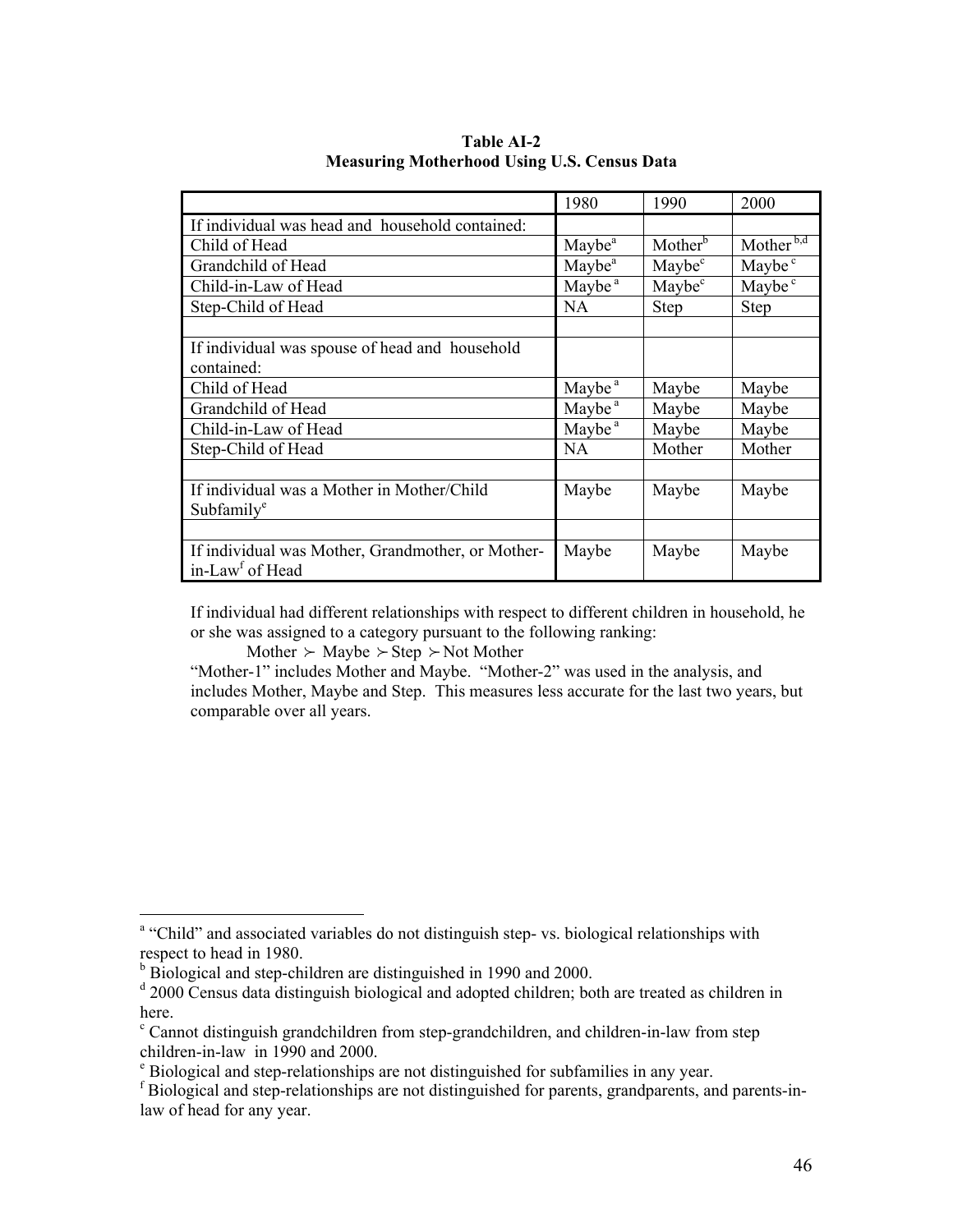

**Appendix II Results for Cohabitors** 

**Table A.II-1 Percentage Currently Married or Cohabiting, by Education Level Individuals Age 40-44** 

| Education |              | <b>All Women</b><br>(Figure A-1) |      | <b>All Men</b><br>(Figure A-2) |      |                      |  |
|-----------|--------------|----------------------------------|------|--------------------------------|------|----------------------|--|
| Year      | 1990<br>1980 |                                  | 2000 | 1980                           |      | 2000                 |  |
| 8         | 77.1         | 71.9                             | 73.6 | 80.6                           | 74.8 | 73.1                 |  |
| 9         | 80           | 76.8                             | 72.3 | 83.6                           | 78.1 | 70.8                 |  |
| 10        | 81.7         | 77                               | 71.1 | 84.4                           | 79.1 | 69                   |  |
| 11        | 81.2         | 75.5                             | 70   | 85                             | 76.9 | 69.3                 |  |
| 12        | 83.9         | 80                               | 76.1 | 87.1                           | 81   | 73.9                 |  |
| 13        | 81.7         |                                  |      | 87.1                           |      | $\ddot{\phantom{0}}$ |  |
| 14        | 80.4         | 76.3                             | 73.8 | 86.7                           | 82   | 76.1                 |  |
| 15        | 79.4         |                                  |      | 86.1                           |      |                      |  |
| 16        | 82.6         | 78.6                             | 77.4 | 86.9                           | 82.8 | 79.2                 |  |
| 17        | 77.3         |                                  |      | 86.3                           |      |                      |  |
| 18        | 74.9         | 74.7                             | 74.7 | 87.2                           | 84.8 | 82.3                 |  |
| 19        | 73.3<br>67.5 |                                  | 75   | 86.4                           | 86.5 | 84.9                 |  |